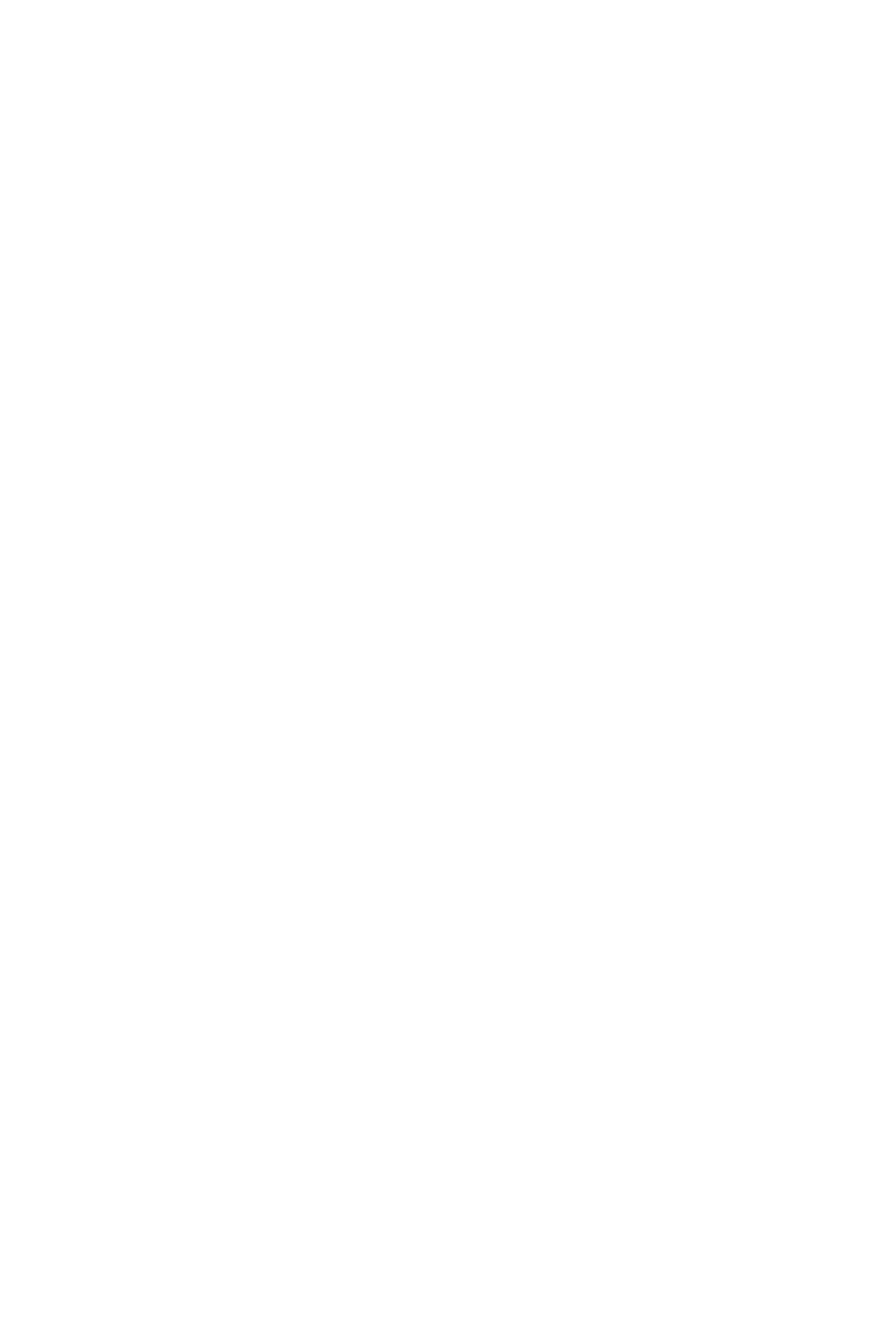### **WHAT OTHERS ARE SAYING ABOUT THIRTY VIRTUES THAT BUILD A MAN**

*BY VINCE MILLER*

*Despite what we may have heard, no man can truly thrive as a loner. We all need interaction with others, and especially other men. Vince Miller has put together a great resource for guys to come together and dig into the character traits that make us the type of men that God designed us to be.*

> **Jim Daly** President – Focus on the Family

*There is not a more critical time in the history of our country when male roles models are needed. Vince Miller is one of the men leading this charge. His vision for building better men through mentoring conversations around the Bible and brotherhood is what will aid in rebuilding the culture and men in our time.* 

#### **Michele Bachmann**

Politician, Speaker, & Presidential Candidate

*In* Thirty Virtues That Build a Man *I see the many years that Vince has invested into discipling men. This valuable resource reflects the wisdom gained through that Kingdom investment.*

#### **Brian Doyle**

Founder and President, Iron Sharpens Iron

*Vince has cracked the code! For 40 years of mentoring men I have wrestled with finding a process that prompts genuine dialogue without artificial structure. I instantly saw that* Thirty Virtues that Build a Man *is a simple, powerful tool that can be used at any level of making disciples.*

#### **Roger Thompson**

Author, Man in the Mirror Regional Director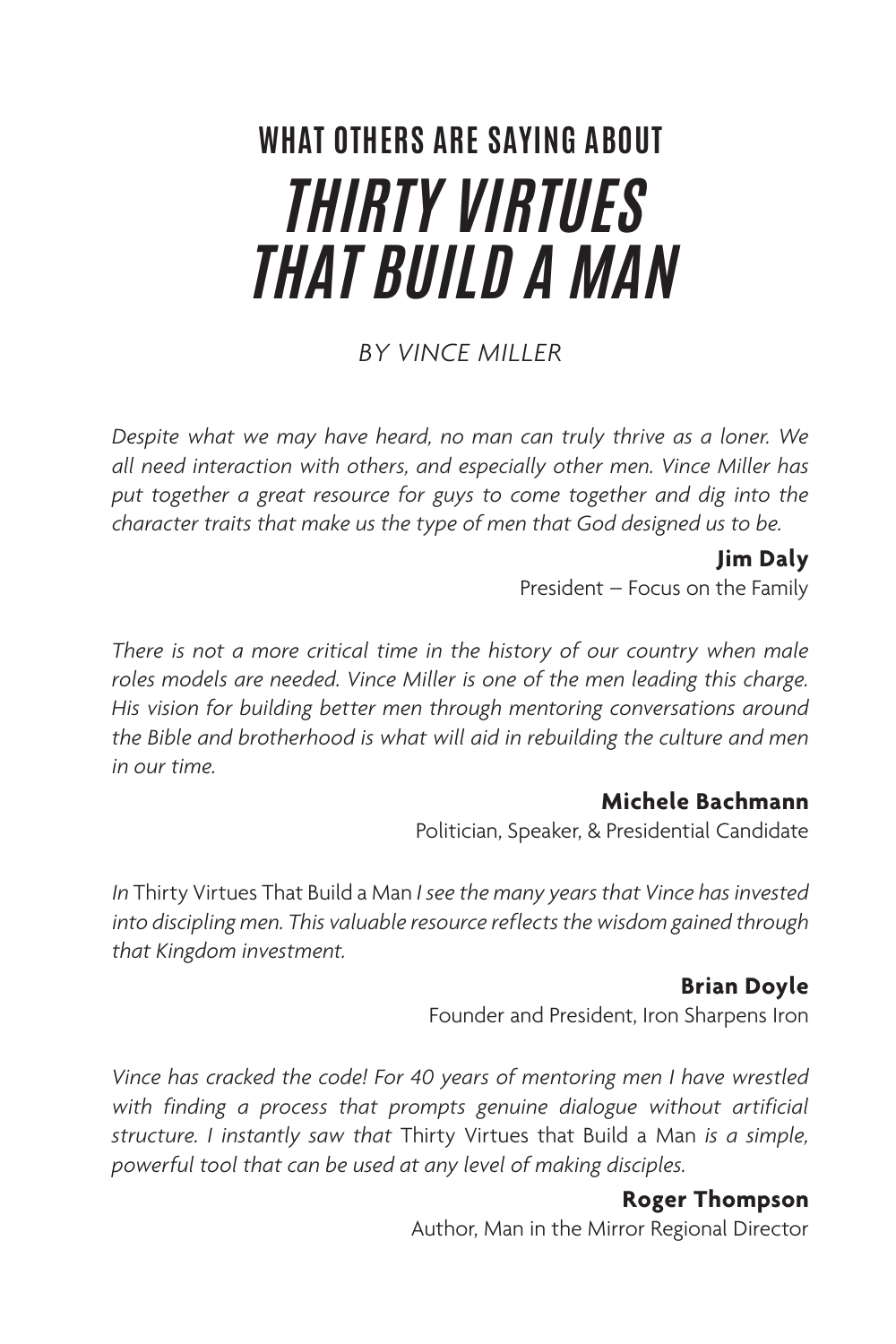*Vince Miller's books and materials for men are needed more than ever today because men are confused. In a world that has marginalized biblical masculinity;* Thirty Virtues That Build a Man *is a brilliant solution. Each chapter is concise, biblical, and practical. It's the perfect tool for any mentor, protégé, or man who wants to live as the best version of himself in Christ.*

**Jim Ramos**

Founder of The Great Hunt for God and Man Card Podcast

*Vince Miller is passionate about seeing men follow Jesus with all they've got and has written a book that will help them do just that!* Thirty Virtues That Build a Man *engages the reader with its easy-to-read format and then helps them apply the truths to their lives.* 

#### **Tom Henderson**

Speaker, Author and Founder of Restoration Generation

*Every man needs a mentor. And every mentor knows the power of great questions. Vince Miller has created a terrific resource to help the men you mentor live more intentionally.*

#### **Leary Gates**

Venture Coach & Founder, BoldPath Life Strategies

*Today, more than ever, men need focus and structure. Vince Miller, who has been encouraging men for over 20 years to grow in their faith, has given us just than in his new book* Thirty Virtues That Build a Man*. It is designed to be used solo or even more effectively as a mentoring guide in thirty 2-page lessons. That's the structure. The focus is on thirty virtues every man needs to integrate into his heart and mind. This is a tool every father, husband or grandfather can use to encourage and build up younger men. It is a blueprint for discipling and mentorship, just what those of us who want to be used to build up others have been waiting for.*

#### **Michael Card**

Singer/Songwriter, Author, & Speaker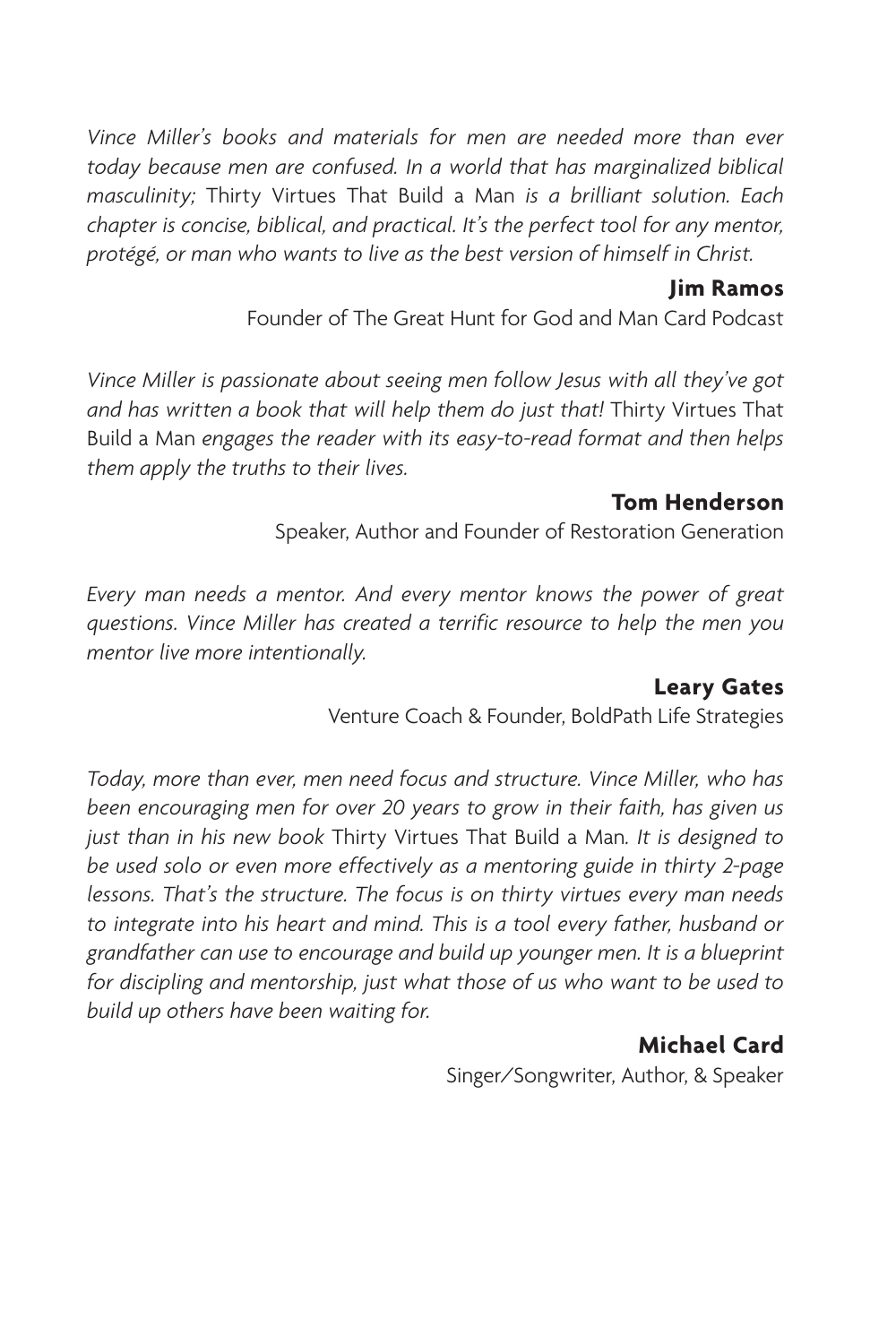*I'm grateful to recommend* Thirty Virtues That Build a Man *as a tool for any man serious about transformational living. Vince's book will foster meaningful conversations amongst men who desire personal growth for Kingdom impact. The church needs more men who are willing to be vulnerable with one another so we can live lives that matter for all of eternity. This book is one tangible way we can make that happen.*

#### **Jamie Miller**

President, Consumed Ministries

*Vince Miller understands the challenges men face in today's demanding society. In his newest book,* Thirty Virtues That Build a Man*. Vince gives fresh, clear, actionable solutions that can bring freedom, a new start and lasting results. This book is a game changer!*

#### **Ken Larson**

President, Slumberland Furniture

*Vince Miller's commitment and ministry to men is clear, passionate and unwavering. He has a calling that is undeniable and has a purpose for serving men. His content is incredible, and his delivery is authentic. He understands that all men need accountability and mentoring to be successful as husbands, fathers, grandfathers and as friends. Vince has my utmost respect and my committed prayers.*

#### **John Deedrick**

Managing Director, Fourth Element Capital

*The "Thirty" resources are exactly what men need today. Straight-forward, biblically-based, easy-to-use tools for men to use in private reflection or in mentoring. Using these resources, men will be challenged and equipped to experience the transforming power of Christ.* 

#### **Dan Busby**

President, Evangelical Christian Financial Association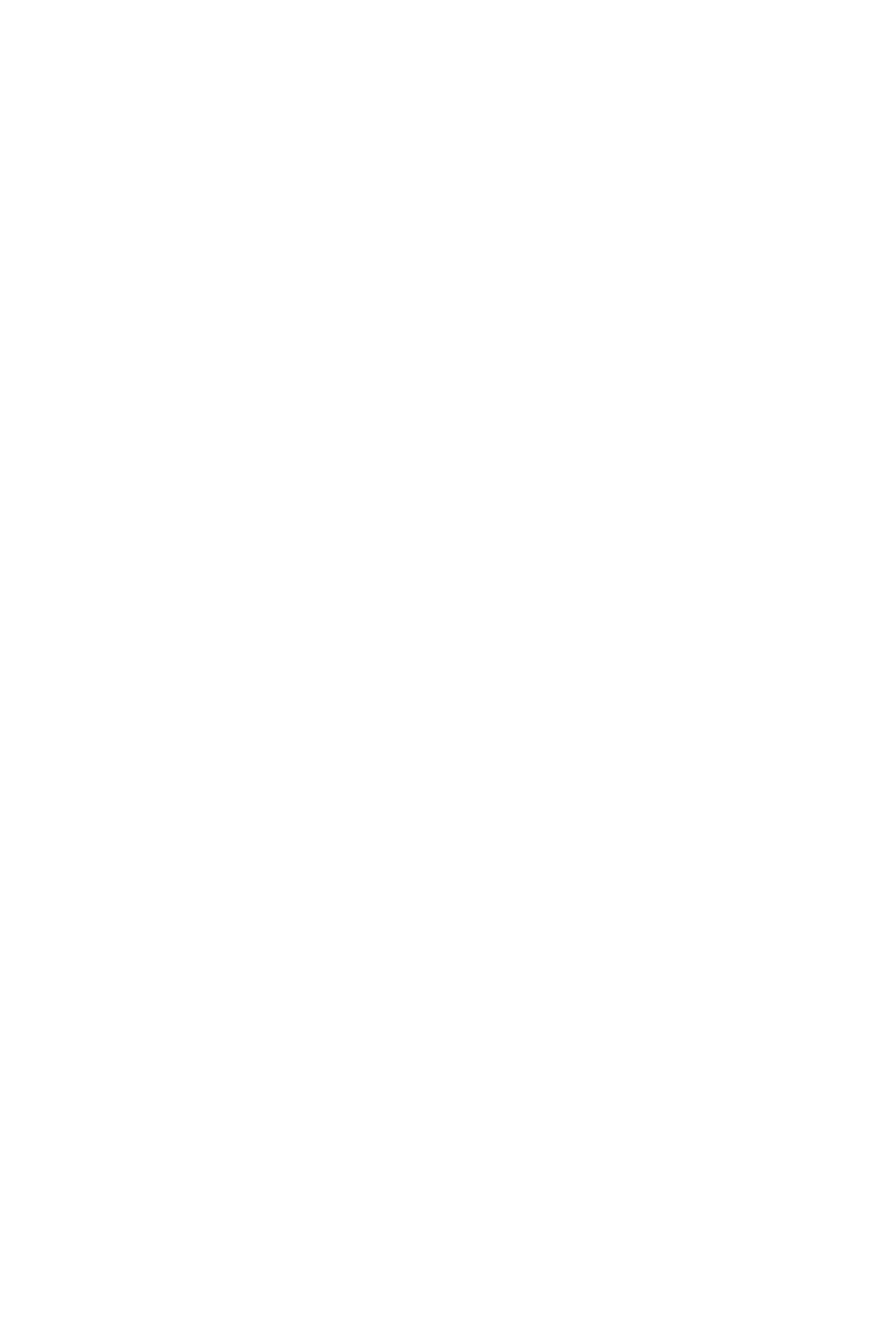# **thirty virtues that build a man**

A CONVERSATIONAL GUIDE FOR MENTORING ANY MAN

#### **VINCE MILLER**

**Equip Press** Colorado Springs, Colorado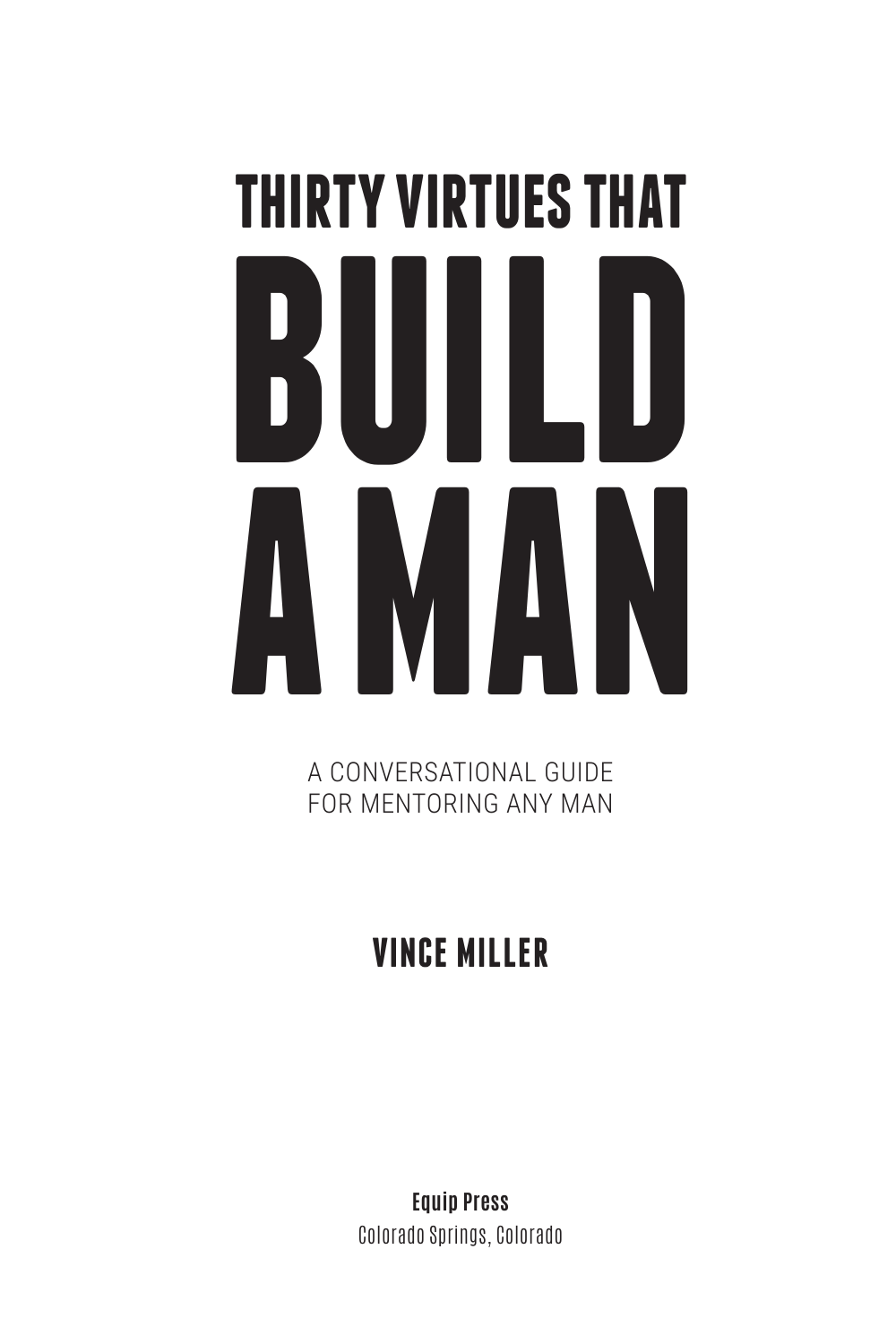

Thirty Virtues That Build a Man: A Conversational Guide for Mentoring Any Man Copyright © 2018 Vince Miller

All rights reserved. No part of this publication may be reproduced, distributed, or transmitted in any form or by any means, without prior written permission.

Scripture quotations marked (ESV) are taken from *The ESV® Bible (The Holy Bible, English Standard Version®)* copyright © 2001 by Crossway, a publishing ministry of Good News Publishers. ESV® Text Edition: 2011. The ESV® text has been reproduced in cooperation with and by permission of Good News Publishers. Unauthorized reproduction of this publication is prohibited. Used by permission. All rights reserved.

Scripture quotations marked (KJV) are taken from the *King James Bible*. Accessed on Bible Gateway at www.BibleGateway.com.

Scripture quotations marked (NASB) are taken from the *New American Standard Bible®* (NASB), copyright © 1960, 1962, 1963, 1968, 1971, 1972, 1973, 1975, 1977, 1995 by The Lockman Foundation, www.Lockman.org. Used by permission.

Scripture quotations marked (NIV) are taken from the *Holy Bible, New International Version*. Copyright © 1973, 1978, 1984, 2011 by Biblica, Inc.® Used by permission. All rights reserved worldwide.

Scripture quotations marked (NKJV) are taken from the *New King James Version®*. Copyright © 1982 by Thomas Nelson, Inc. Used by permission. All rights reserved.

Scripture quotations marked (NLT) are taken from the *Holy Bible, New Living Translation*, copyright © 1996, 2004, 2015 by Tyndale House Foundation. Used by permission of Tyndale House Publishers, Inc., Carol Stream, Illinois 60188. All rights reserved.

Scripture quotations marked (NRSV) are taken from the *New Revised Standard Version Bible*, copyright © 1989 the Division of Christian Education of the National Council of the Churches of Christ in the United States of America. Used by permission. All rights reserved.

First Edition: 2018 Thirty Virtues That Build a Man: A Conversational Guide for Mentoring Any Man / Vince Miller Paperback 978-1-946453-31-0 eBook ISBN: 978-1-946453-36-5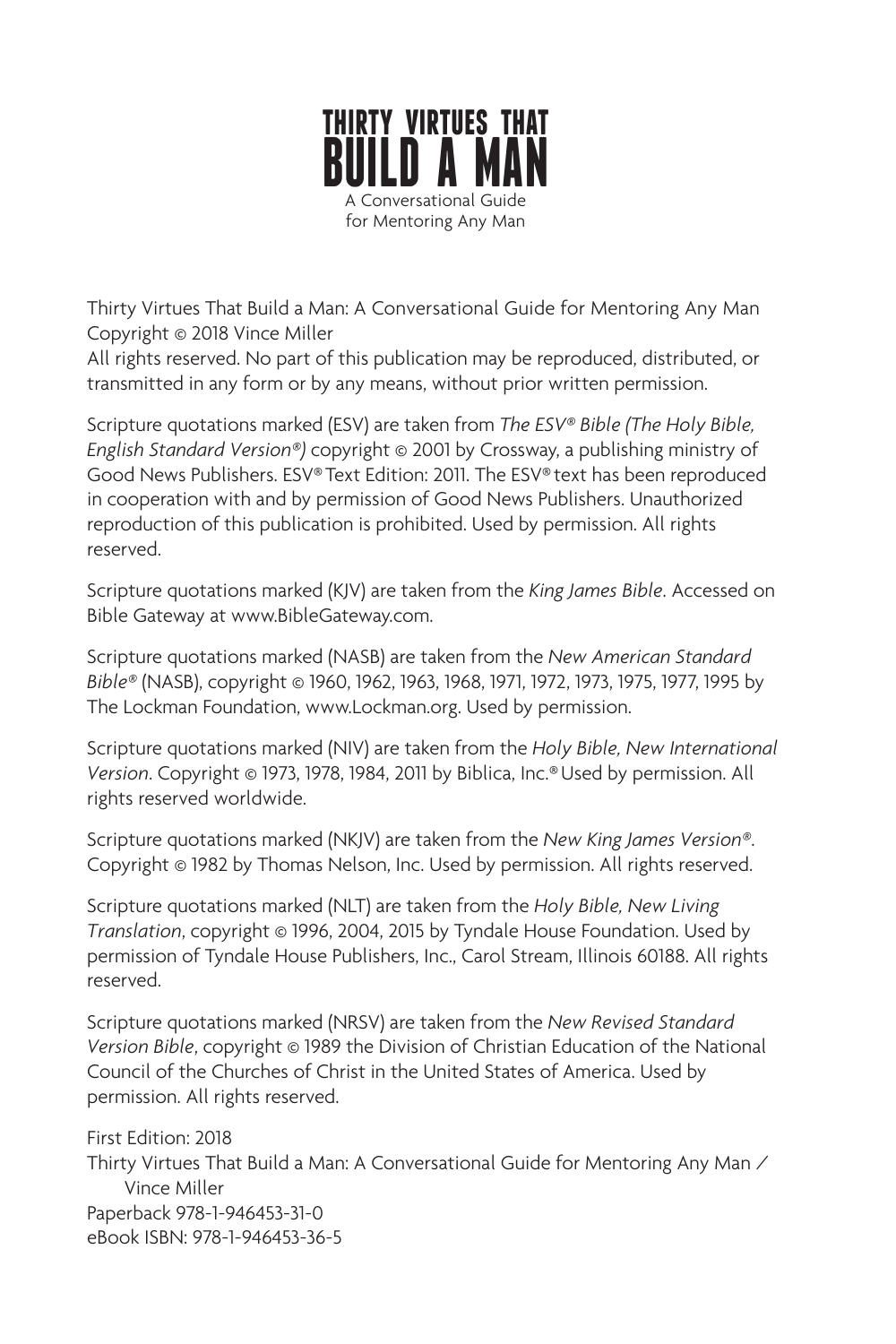| TO:   |  |  |  |
|-------|--|--|--|
| FROM: |  |  |  |
|       |  |  |  |
| NOTE: |  |  |  |
|       |  |  |  |
|       |  |  |  |
|       |  |  |  |
|       |  |  |  |
|       |  |  |  |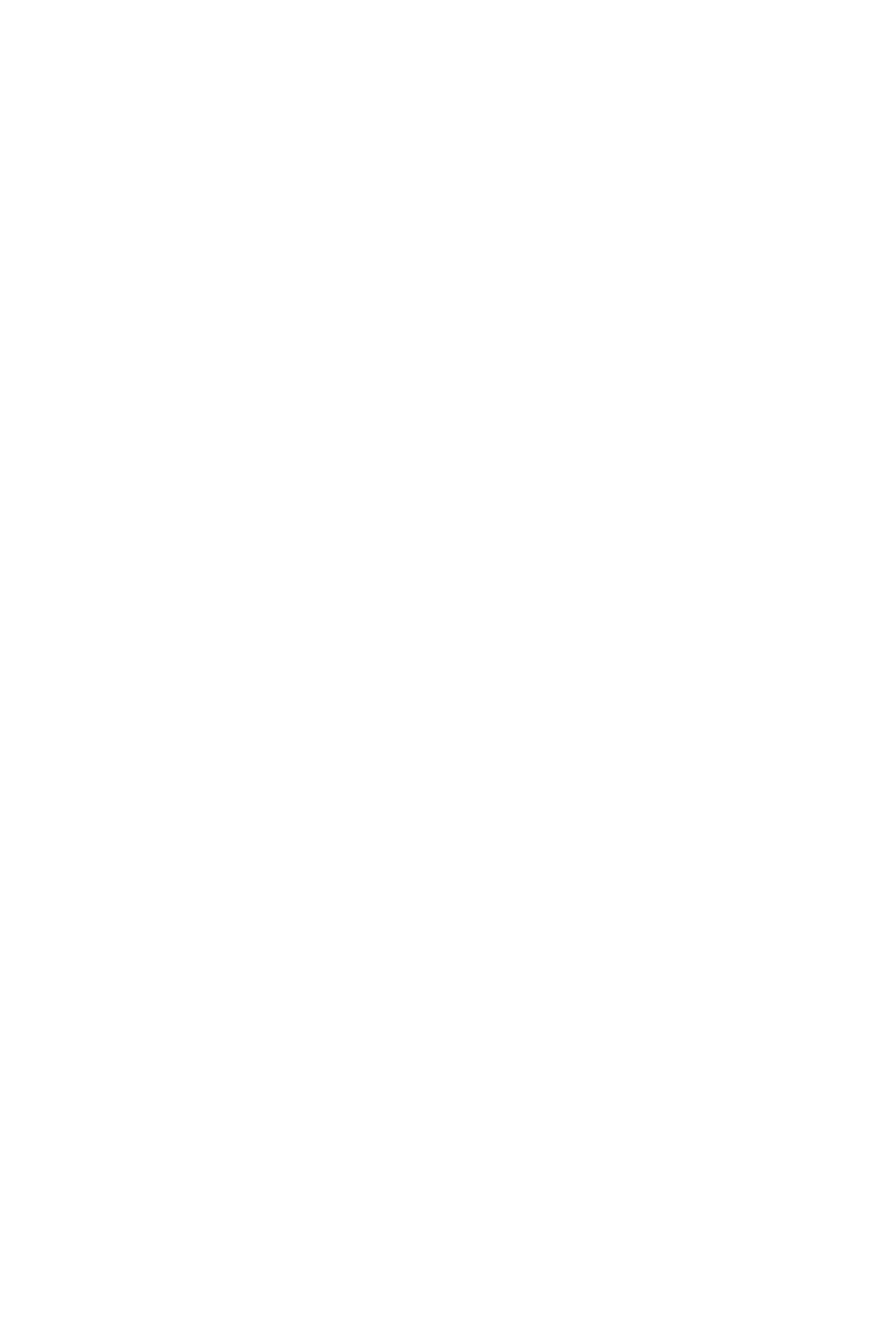### **TABLE OF CONTENTS**

| USING THIRTY VIRTUES THAT BUILD A MAN  17 |                   |  |  |  |
|-------------------------------------------|-------------------|--|--|--|
| RECEPTIVITY 18                            | PRODUCES 48       |  |  |  |
| ACTION20                                  |                   |  |  |  |
|                                           | BROTHERHOOD 52    |  |  |  |
|                                           | CORE BELIEFS. 54  |  |  |  |
| REPENTANCE26                              |                   |  |  |  |
| BELIEFS28                                 | VISION58          |  |  |  |
| IDENTITY30                                | MISSION 60        |  |  |  |
| RENEWING32                                |                   |  |  |  |
| KNOWING 34                                | SPIRITUAL GIFTS64 |  |  |  |
| UNDERSTANDING 36                          | FEEDBACK66        |  |  |  |
| SUBMISSION 38                             | TRUST68           |  |  |  |
| SACRIFICE 40                              |                   |  |  |  |
| OBEDIENCE 42                              | <b>CHANGE</b> 72  |  |  |  |
| SELF-DISCIPLINE 44                        | CONFLICT74        |  |  |  |
| PURPOSE 46                                | DELEGATION 76     |  |  |  |
|                                           |                   |  |  |  |
|                                           |                   |  |  |  |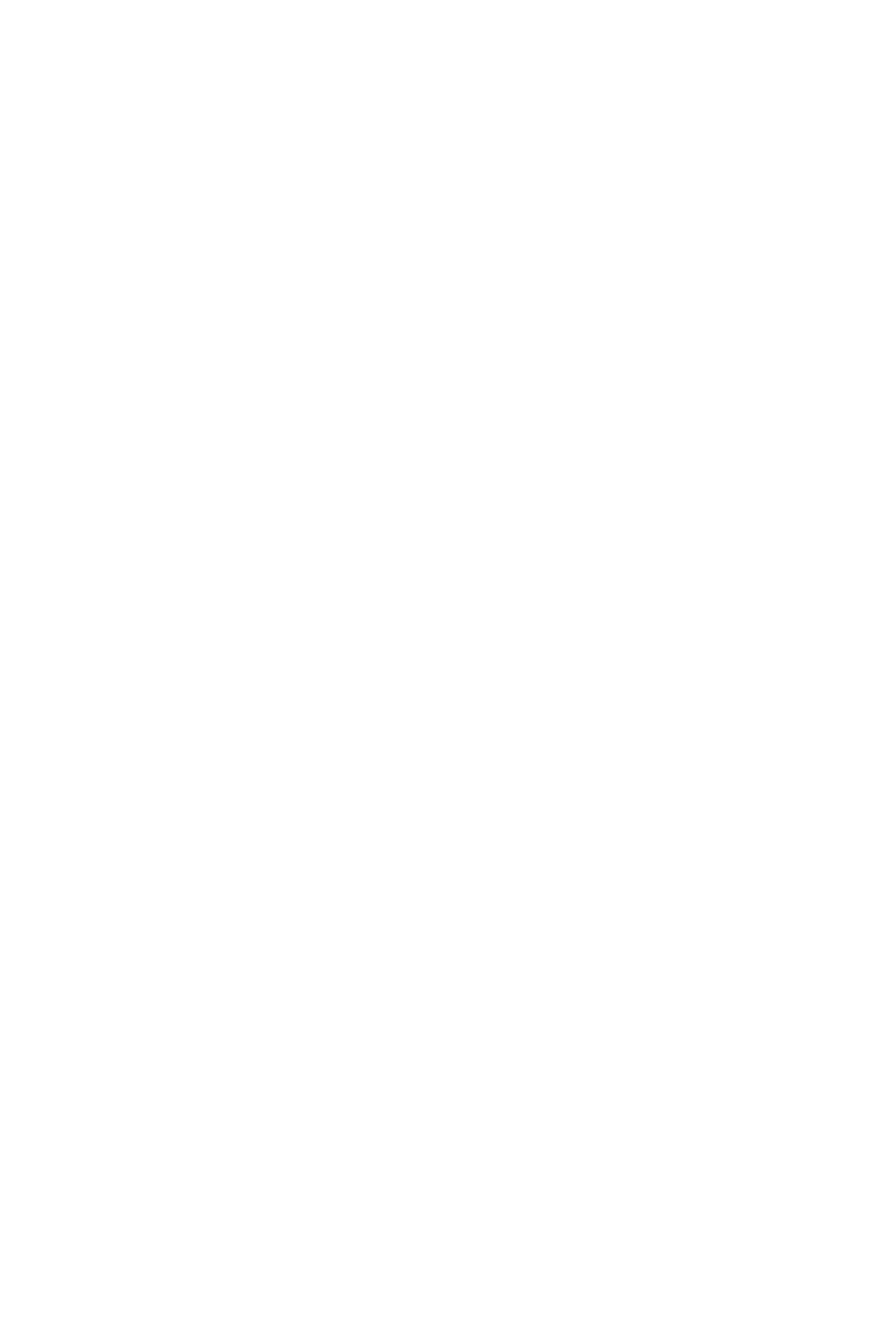### **A NOTE FROM THE AUTHOR**

I pray this experience will benefit your life and your spiritual growth as a man. I hope you will do three things as you engage. First, I pray that you will be receptive to the Word of God. I love that in Resolute, we dig into the Bible every time we meet. The Bible is not an ordinary book; it is the means of discovering God and spiritual transformation, but it requires a receptive man. Second, lean into brotherhood by inviting another man to join you for *Thirty Virtues That Build a Man*. Build a friendship, share transparently, and have conversations that go beyond the superficial and shallow conversations we have every day. Third, put into action what you have learned. Choose an action item each week, knowing that one small step weekly leads to success over a lifetime.

Keep moving forward,

( ice Mille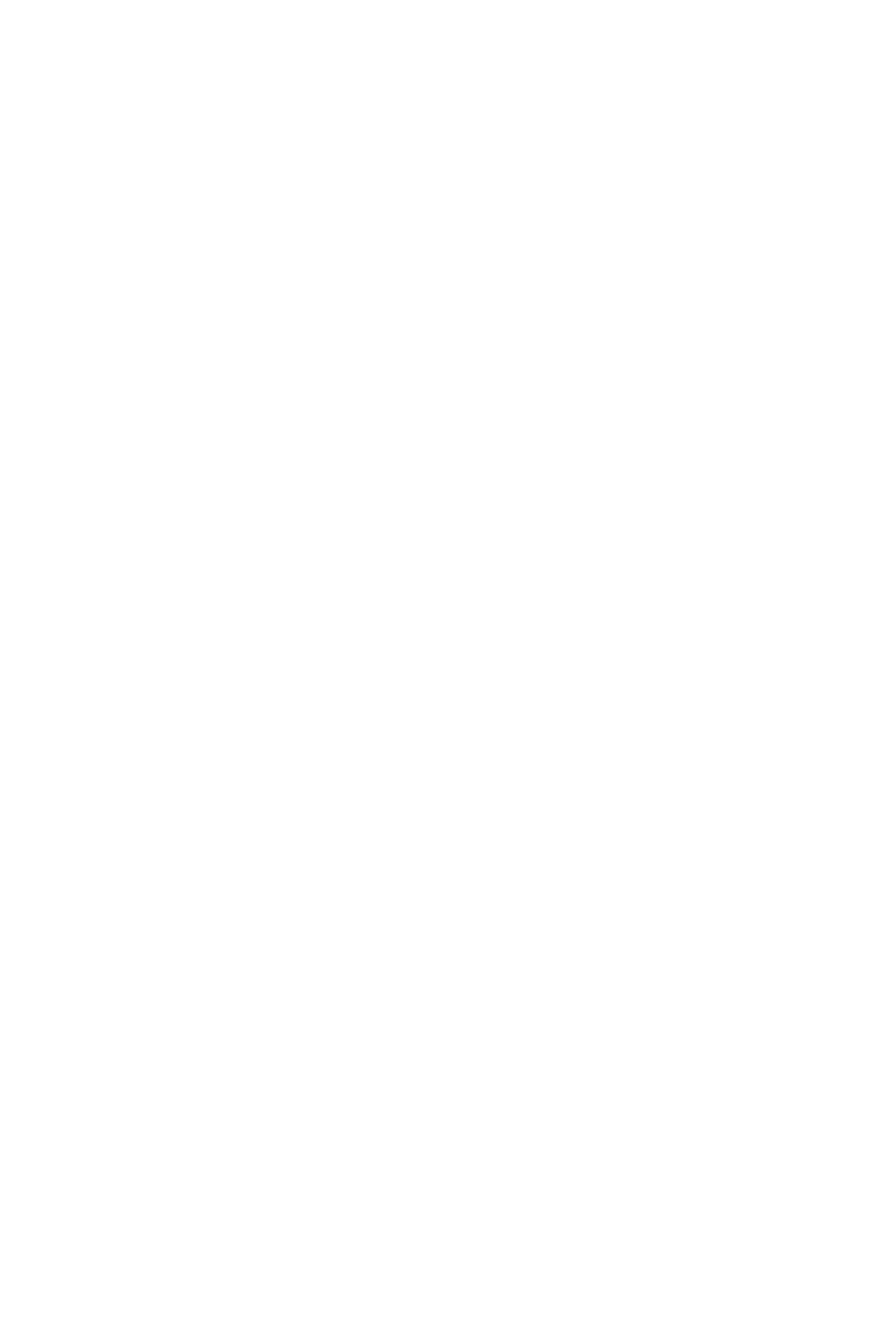### **ABOUT RESOLUTE**

#### **WE DISCIPLE & DEVELOP MEN TO LEAD**

We believe men are a strategic audience and force for change in the world and that God ordained men with power, authority, and the opportunity to define the world around them. While the culture would attempt to silence the voice of men by attacking their masculinity, exaggerating male shortcomings, and belittling their Christian worldview, we believe this is not the answer. The answer is to build better men. When we build better men, we build better homes, marriages, workplaces, and churches. When one man gets better, everyone gets better.

But we have an enemy.

The enemy is not the culture, opposing beliefs, media, politics, or even pornography. The enemy is apathy. It is the appeal of inaction that lies within a man's heart. At Resolute, we have discovered, after leading thousands of men through mentoring, that the only thing that stands between us and a new brotherhood of men is a single man and his willingness to defy the impulse of apathy. It is the silent voice that entices him to say nothing and do nothing when God has called him to action.

At Resolute, we provide men with easy-to-use tools that help them fight the impulse of apathy. Here are a few.

- 1. **ON YOUR OWN | THE MEN'S DAILY DEVOTIONAL** is our tool for getting men into the Bible daily. It is free to use and share. You can find it at www.beresolute/mdd.
- 2. **ONE ON ONE |** T*HIRTY VIRTUES THAT BUILD A MAN* is our tool for helping men build a brotherhood with the Bible. You can use it on your own, but it's always better to use with another man. You can use it again and again. You can find it at www.beresolute.org/thirty.
- 3. **IN A GROUP | MEN'S GROUP CONTENT** is for leading a group of men. There is no faster way to grow in your faith than to lead a group of men using small group videos for leaders and handbooks for participants. www.beresolute.org/videos.

Visit **www.beresolute.org** to view the full content available.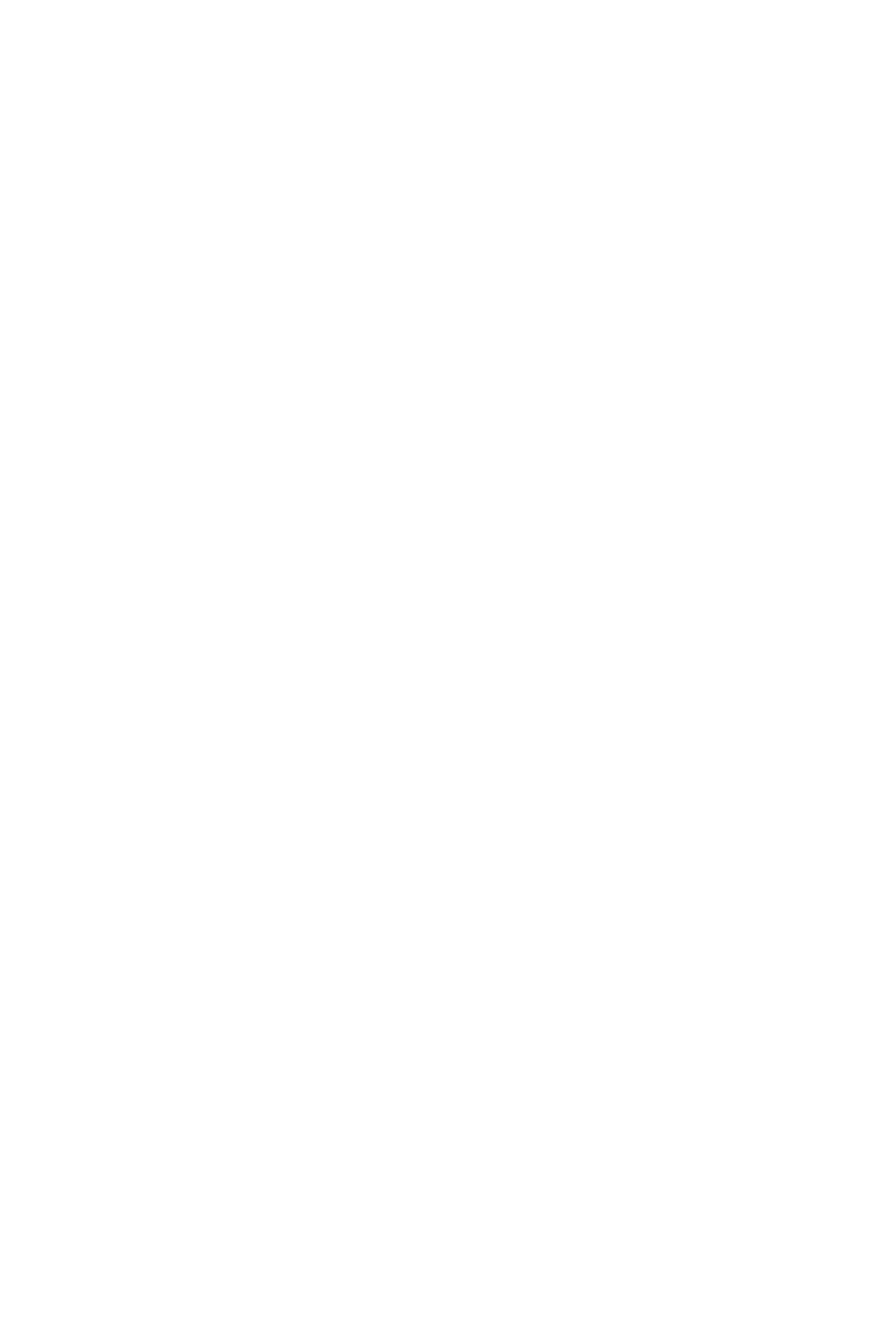### **USING THIRTY VIRTUES THAT BUILD A MAN**

#### **THE PURPOSE**

This 30-lesson guide is for men to use in private reflection or conversations with other men. It is written to invite character development conversations for men of any age, as well as spiritual development, and can be used repeatedly.

#### **THE PROCESS**

#### *1 | BUILD YOURSELF*

Read through one virtue each week and answer the questions within the lesson. Each lesson uses our B.U.I.L.D. process.

- **BEGIN** with the goal.
- **UNPACK** your thoughts.
- **INFORM** through the Bible.
- **LAND** on action steps.
- **DO** one action for one week.

#### *2 | BROTHER UP*

Take each lesson further by partnering up with another man. Use the 30 lessons as a mentoring and discipleship tool that takes all the guesswork out of a spiritual conversation. Brother up with a friend, neighbor, church member, associate, or relative.

#### **THE PAYOFF**

If you stay with the process for all 30 lessons, you will grow in character as a man of God. Often, men just need a plan to get moving spiritually. This book is a plan—a method and a process that results in outcomes with a rich spiritual payoff.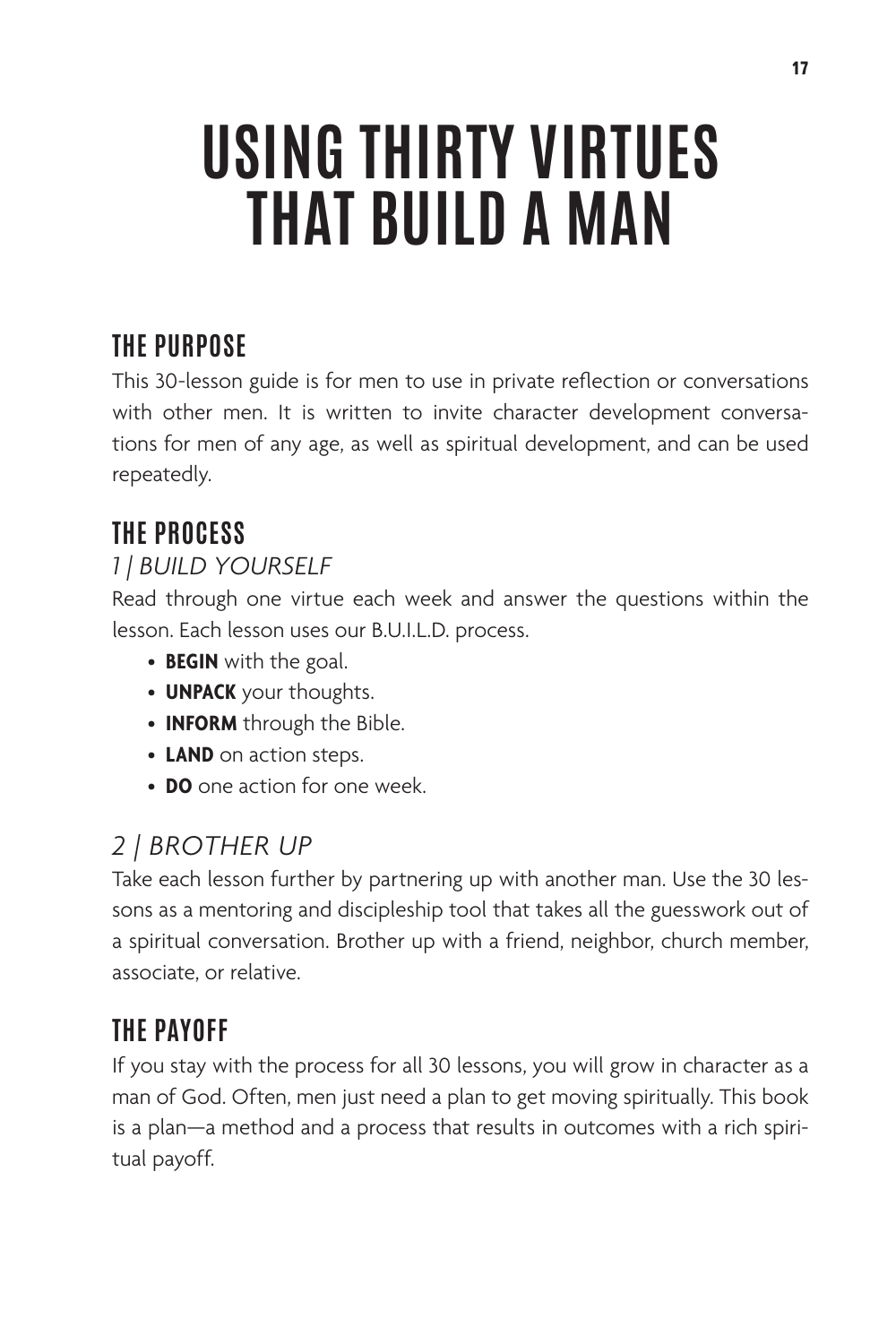## **RECEPTIVITY**

#### begin

**A man of God is receptive to God's truth over a lifetime.**

#### unpack

**What is the one task you had to do last week that you were unreceptive to doing?**

**What about the task, or you, made it objectionable?**

#### inform

**Read the text and make observations. How many soils are in the text? What are the characteristics of each? What does the "soil" represent?**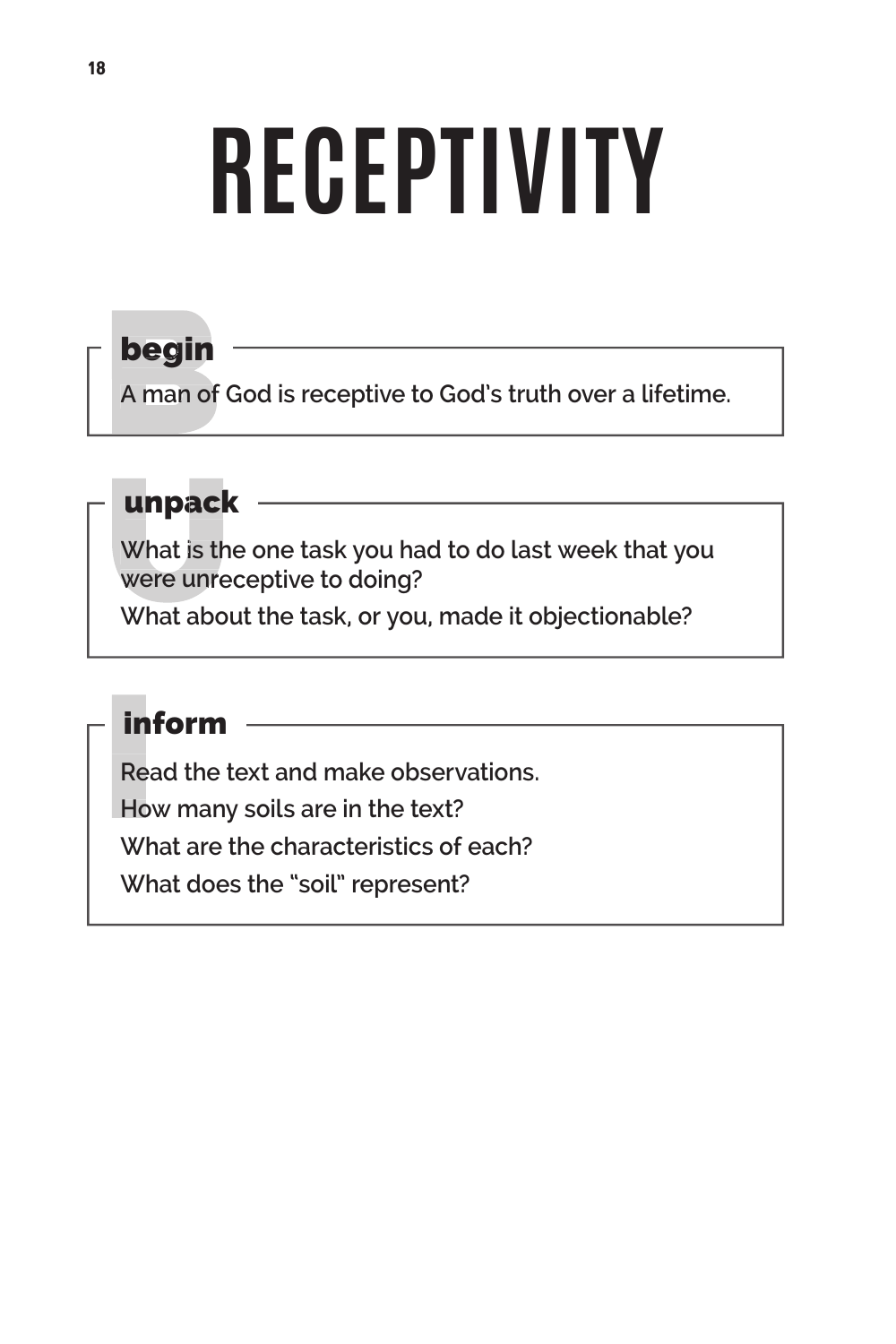**<sup>4</sup>** And when a great crowd was gathering and people from town after town came to him, he said in a parable, **5** "A sower went out to sow his seed. And as he sowed, some fell along the path and was trampled underfoot, and the birds of the air devoured it. **6** And some fell on the rock, and as it grew up, it withered away, because it had no moisture. **7** And some fell among thorns, and the thorns grew up with it and choked it. **8** And some fell into good soil and grew and yielded a hundredfold." As he said these things, he called out, "He who has ears to hear, let him hear." **9** And when his disciples asked him what this parable meant, **10** he said, "To you it has been given to know the secrets of the kingdom of God, but for others they are in parables, so that 'seeing they may not see, and hearing they may not understand.' **11** Now the parable is this: The seed is the word of God. **12** The ones along the path are those who have heard; then the devil comes and takes away the word from their hearts, so that they may not believe and be saved. **13** And the ones on the rock are those who, when they hear the word, receive it with joy. But these have no root; they believe for a while, and in time of testing fall away. **14** And as for what fell among the thorns, they are those who hear, but as they go on their way they are choked by the cares and riches and pleasures of life, and their fruit does not mature. **<sup>15</sup>** As for that in the good soil, they are those who, hearing the word, hold it fast in an honest and good heart, and bear fruit with patience.

**LUKE 8:4–15**

land

**Which soil do you represent? One or many? In what areas are you more receptive to the truth? What issues do you need to address? What steps do you need to take?**

do

**Ask someone to evaluate your receptivity.**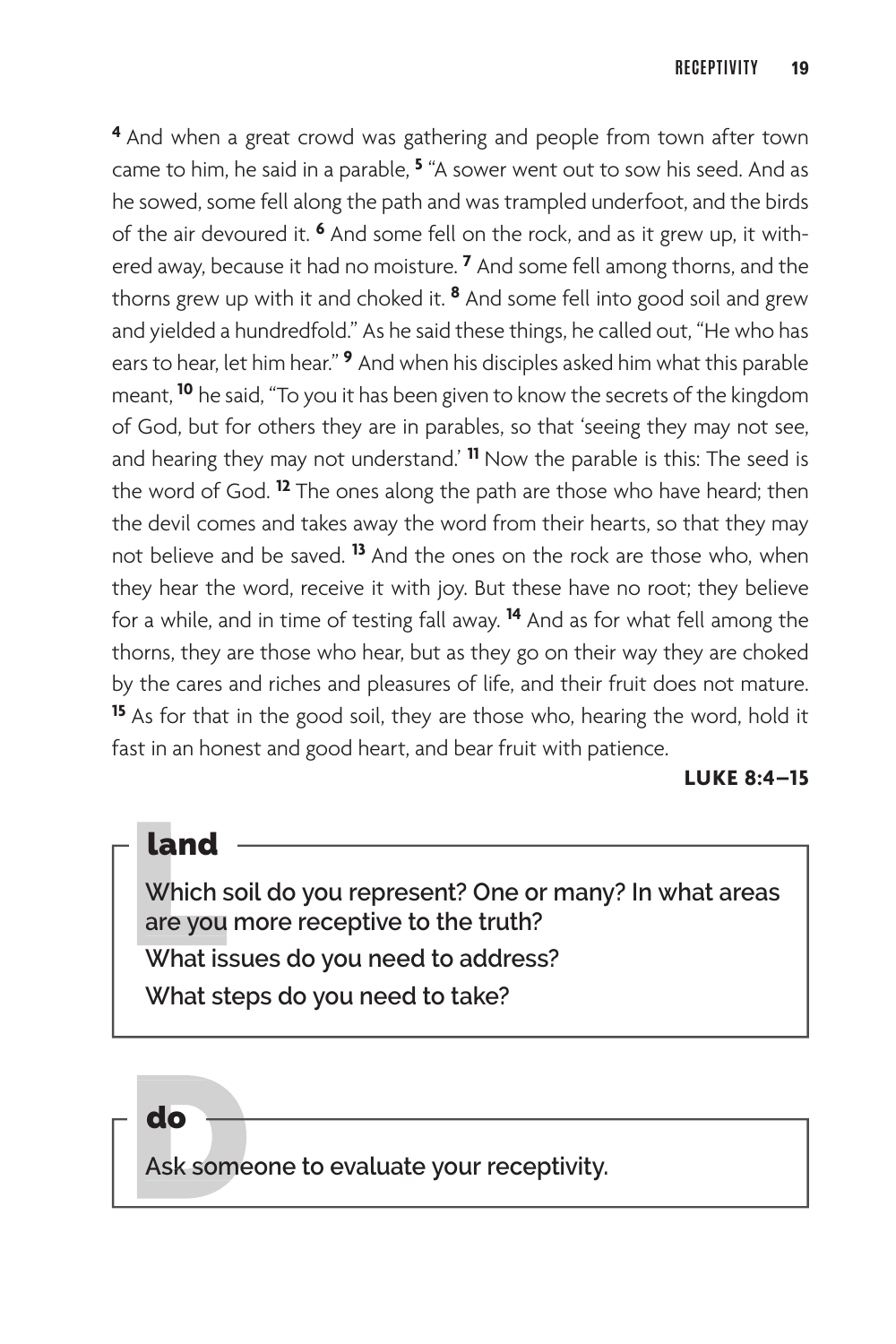## **ACTION**

A Man Fights Apathy

begin

A man of God fights apathy with action.

#### unpack

**As a kid, what was one of the dumbest things you did? What are the most prevalent sins you see taking down men in the home, work, or in churches today? Why?**

**What impact do these sins have on culture, business, families, and the church?**

#### inform

**Read the text and make observations.**

**What was the serpent's method of temptation?**

**What was woman's temptation?**

**What was man's temptation?**

**What was woman's response after sin?**

**What was man's response after sin?**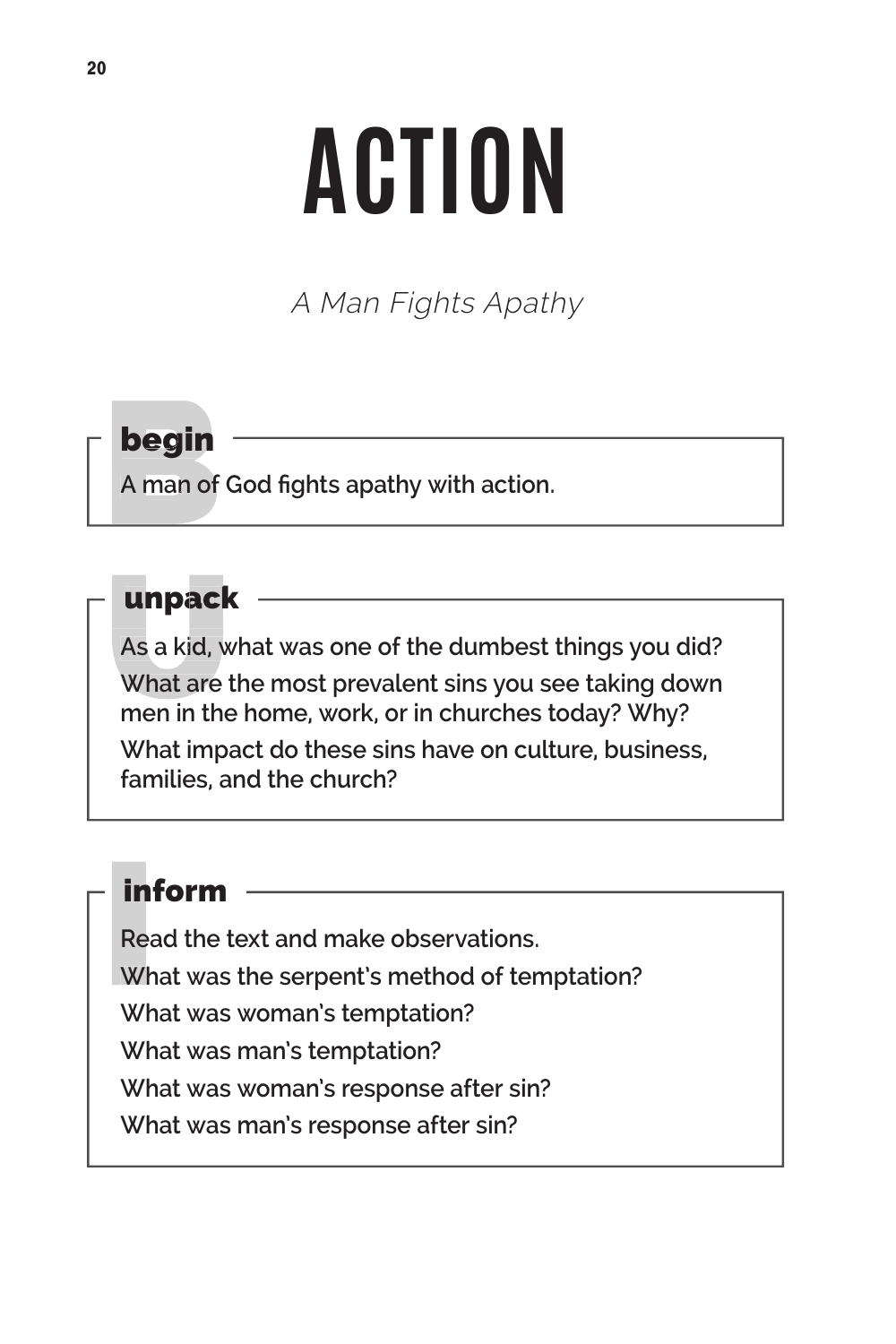<sup>1</sup>Now the serpent was more crafty than any other beast of the field that the Lord God had made. He said to the woman, "Did God actually say, 'You shall not eat of any tree in the garden'?" **<sup>2</sup>** And the woman said to the serpent, "We may eat of the fruit of the trees in the garden, **<sup>3</sup>** but God said, 'You shall not eat of the fruit of the tree that is in the midst of the garden, neither shall you touch it, lest you die.'" **<sup>4</sup>** But the serpent said to the woman, "You will not surely die. **<sup>5</sup>** For God knows that when you eat of it your eyes will be opened, and you will be like God, knowing good and evil." **<sup>6</sup>** So when the woman saw that the tree was good for food, and that it was a delight to the eyes, and that the tree was to be desired to make one wise, she took of its fruit and ate, and she also gave some to her husband who was with her, and he ate. **<sup>7</sup>** Then the eyes of both were opened, and they knew that they were naked. And they sewed fig leaves together and made themselves loincloths. **<sup>8</sup>** And they heard the sound of the Lord God walking in the garden in the cool of the day, and the man and his wife hid themselves from the presence of the Lord God among the trees of the garden. **<sup>9</sup>** But the Lord God called to the man and said to him, "Where are you?" **<sup>10</sup>** And he said, "I heard the sound of you in the garden, and I was afraid, because I was naked, and I hid myself." **<sup>11</sup>** He said, "Who told you that you were naked? Have you eaten of the tree of which I commanded you not to eat?" **<sup>12</sup>** The man said, "The woman whom you gave to be with me, she gave me fruit of the tree, and I ate." **<sup>13</sup>** Then the Lord God said to the woman, "What is this that you have done?" The woman said, "The serpent deceived me, and I ate."

#### **GENESIS 3:1–13**

#### **Where do you need to take action in your life? What steps do you need to take?**

do

land

**Decide one action step and do it.**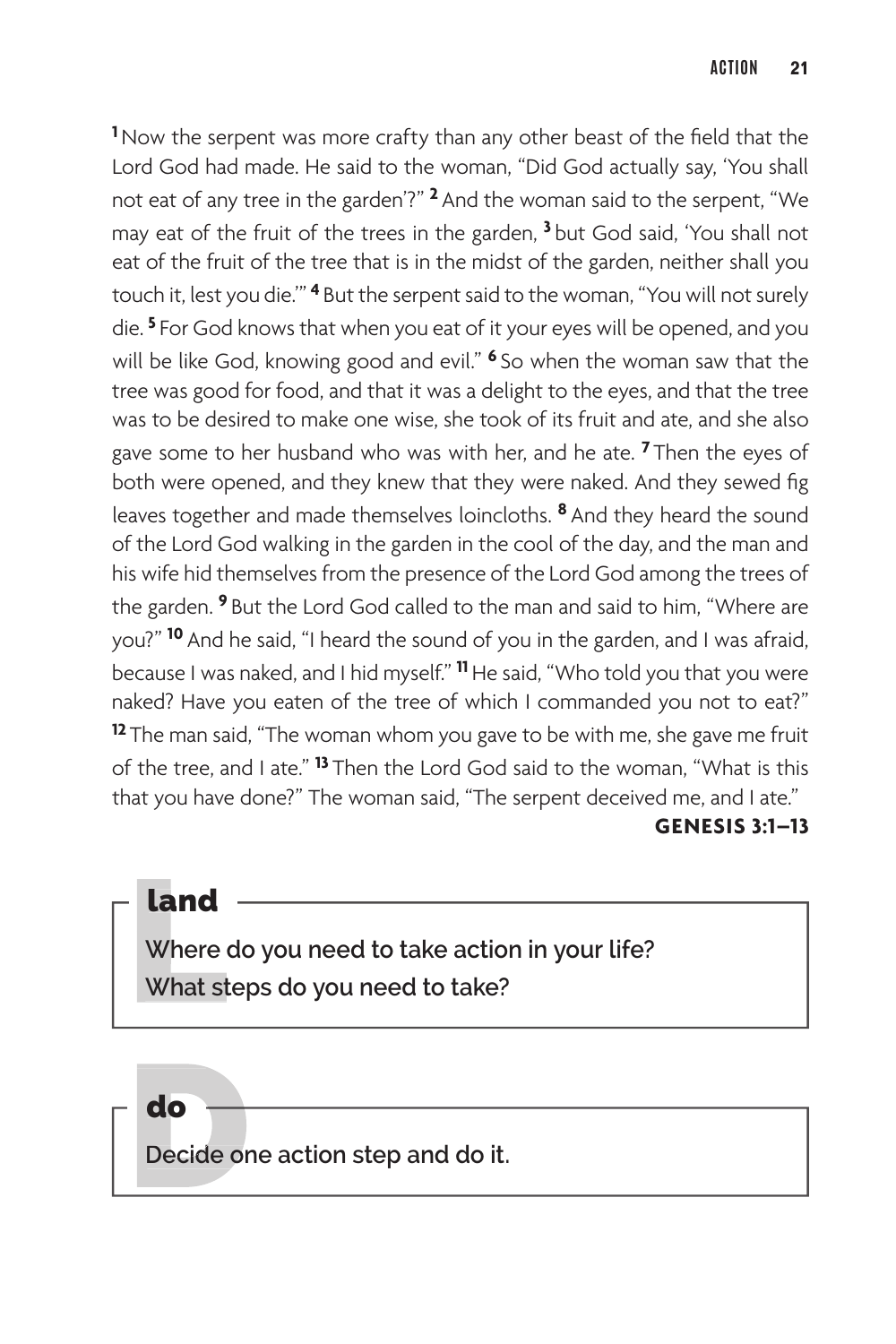### **PRAYER**

A Man Speaks Up



**A man of God talks to the God he loves.**



**What is your prayer pattern? (For example: how often do you pray, what do you typically pray about, what time of day do you pray?)**

**If you could change anything about your prayer patterns, what would you change?**

#### inform

**Read the text and make observations.**

**What did Jesus teach his men was the right motive for prayer?**

**From your reading of the Lord's Prayer, what are essential topics of a Christ-like prayer. List them.**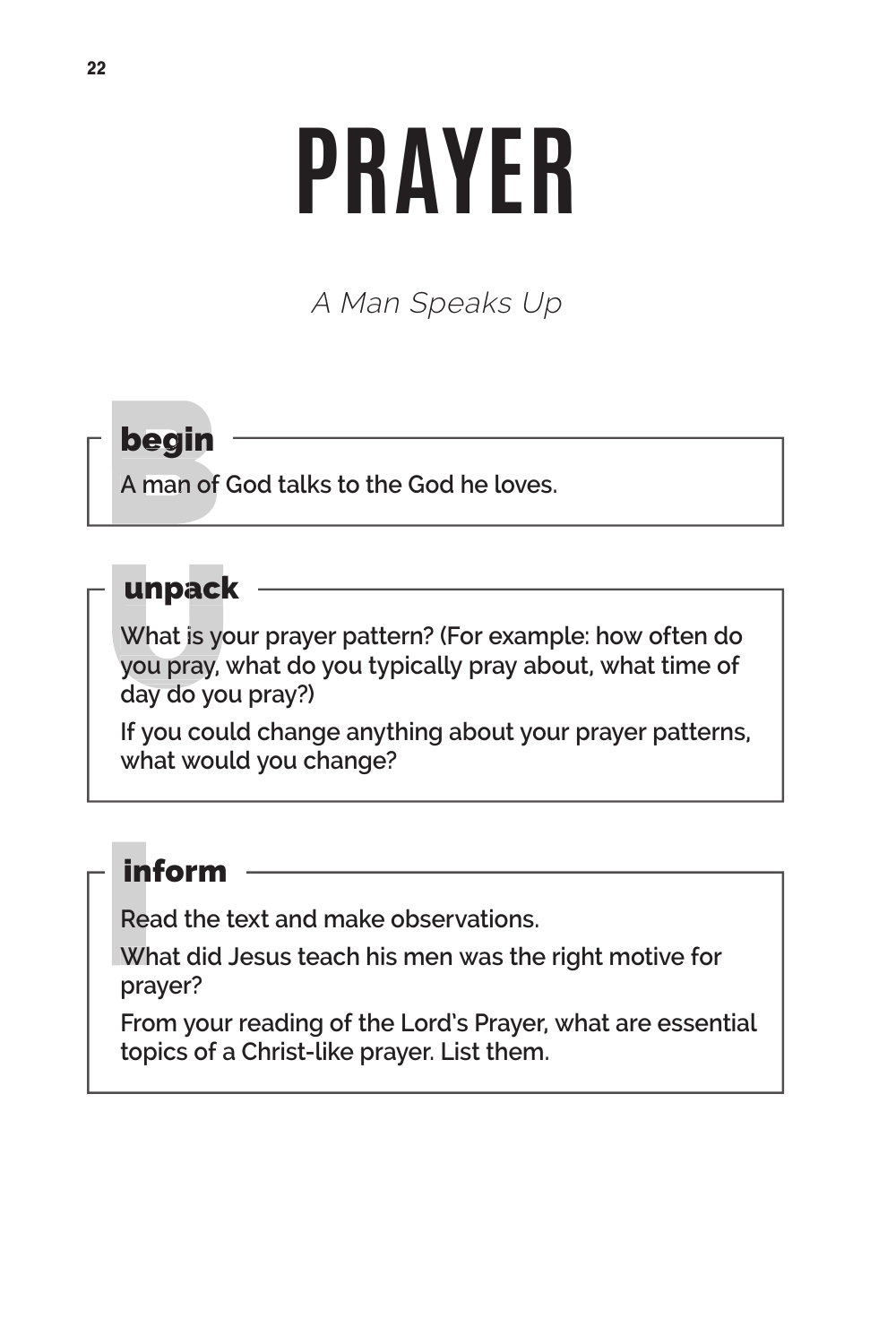**<sup>5</sup>**"And when you pray, you must not be like the hypocrites. For they love to stand and pray in the synagogues and at the street corners, that they may be seen by others. Truly, I say to you, they have received their reward. **6** But when you pray, go into your room and shut the door and pray to your Father who is in secret. And your Father who sees in secret will reward you. **7** "And when you pray, do not heap up empty phrases as the Gentiles do, for they think that they will be heard for their many words. **8** Do not be like them, for your Father knows what you need before you ask him. **9** Pray then like this: "Our Father in heaven, hallowed be your name. **10** Your kingdom come, your will be done, on earth as it is in heaven. **11** Give us this day our daily bread, **12** and forgive us our debts, as we also have forgiven our debtors. **13** And lead us not into temptation but deliver us from evil. **14** For if you forgive others their trespasses, your heavenly Father will also forgive you, **15** but if you do not forgive others their trespasses, neither will your Father forgive your trespasses."

**MATTHEW 6:5–15**

#### land

What are the most significant prayers you have ever prayed and the most significant answers you have ever **received?**

**What would you ask for prayer about right now in your life?**

#### do

**Deploy the A.C.T.S. method of prayer. (Adoration, Confession, Thanksgiving, and Supplication.)**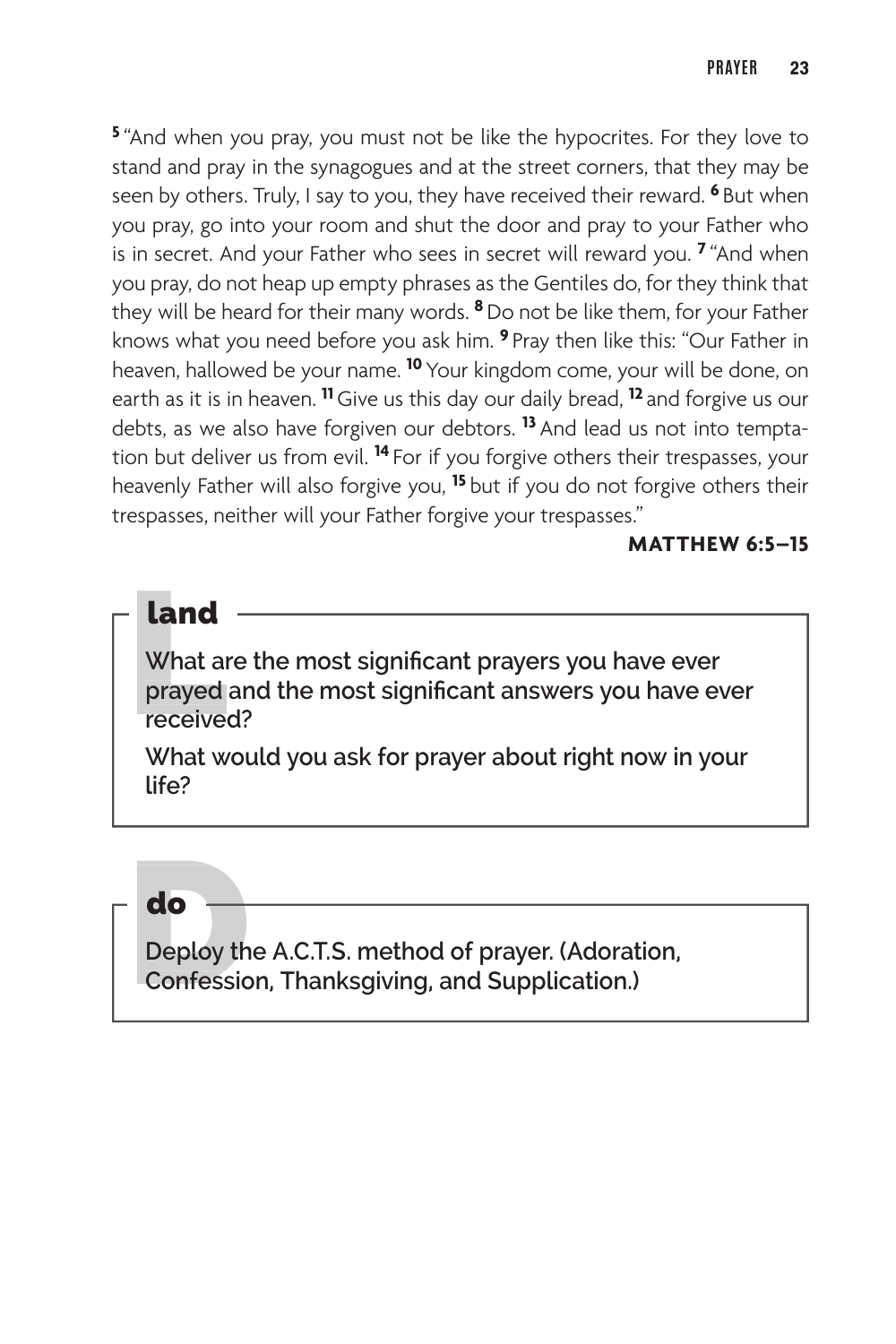### **FAITH**

A Man Muscles Up

begin

**A man battles human fear with a reverent fear.**

unpack

**Over the last few weeks, what themes or issues consumed your mental energy? Describe the situations.**

**What about these situations generated human fear?**

#### inform

**Over the last few weeks, what themes or issues consumed your mental energy? Describe the situations. What about these situations generated human fear?**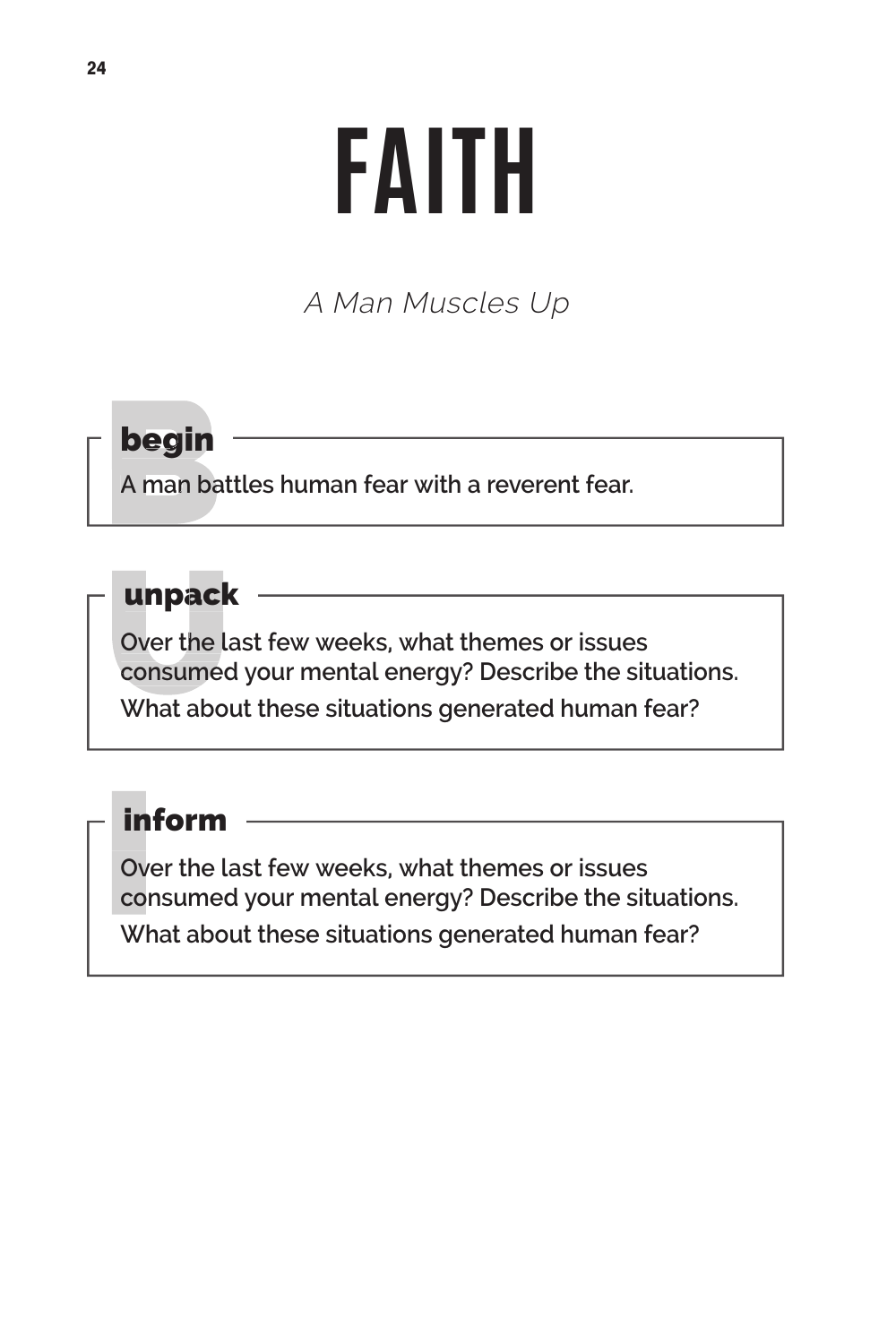**<sup>22</sup>**Immediately he made the disciples get into the boat and go before him to the other side, while he dismissed the crowds. **23** And after he had dismissed the crowds, he went up on the mountain by himself to pray. When evening came, he was there alone, **24** but the boat by this time was a long way from the land, beaten by the waves, for the wind was against them. **25** And in the fourth watch of the night he came to them, walking on the sea. **26** But when the disciples saw him walking on the sea, they were terrified, and said, "It is a ghost!" and they cried out in fear. **27** But immediately Jesus spoke to them, saying, "Take heart; it is I. Do not be afraid." **28** And Peter answered him, "Lord, if it is you, command me to come to you on the water." **29** He said, "Come." So Peter got out of the boat and walked on the water and came to Jesus. **30** But when he saw the wind, he was afraid, and beginning to sink he cried out, "Lord, save me." **31** Jesus immediately reached out his hand and took hold of him, saying to him, "O you of little faith, why did you doubt?" **32** And when they got into the boat, the wind ceased. **33** And those in the boat worshiped him, saying, "Truly you are the Son of God."

#### **MATTHEW 14:22–33**

#### land

**In what area do you sense Jesus inviting you to step out in faith?**

**What human fears do you need to address?**

**What steps do you need to take?**

do

**Identify and act on a faith decision today.**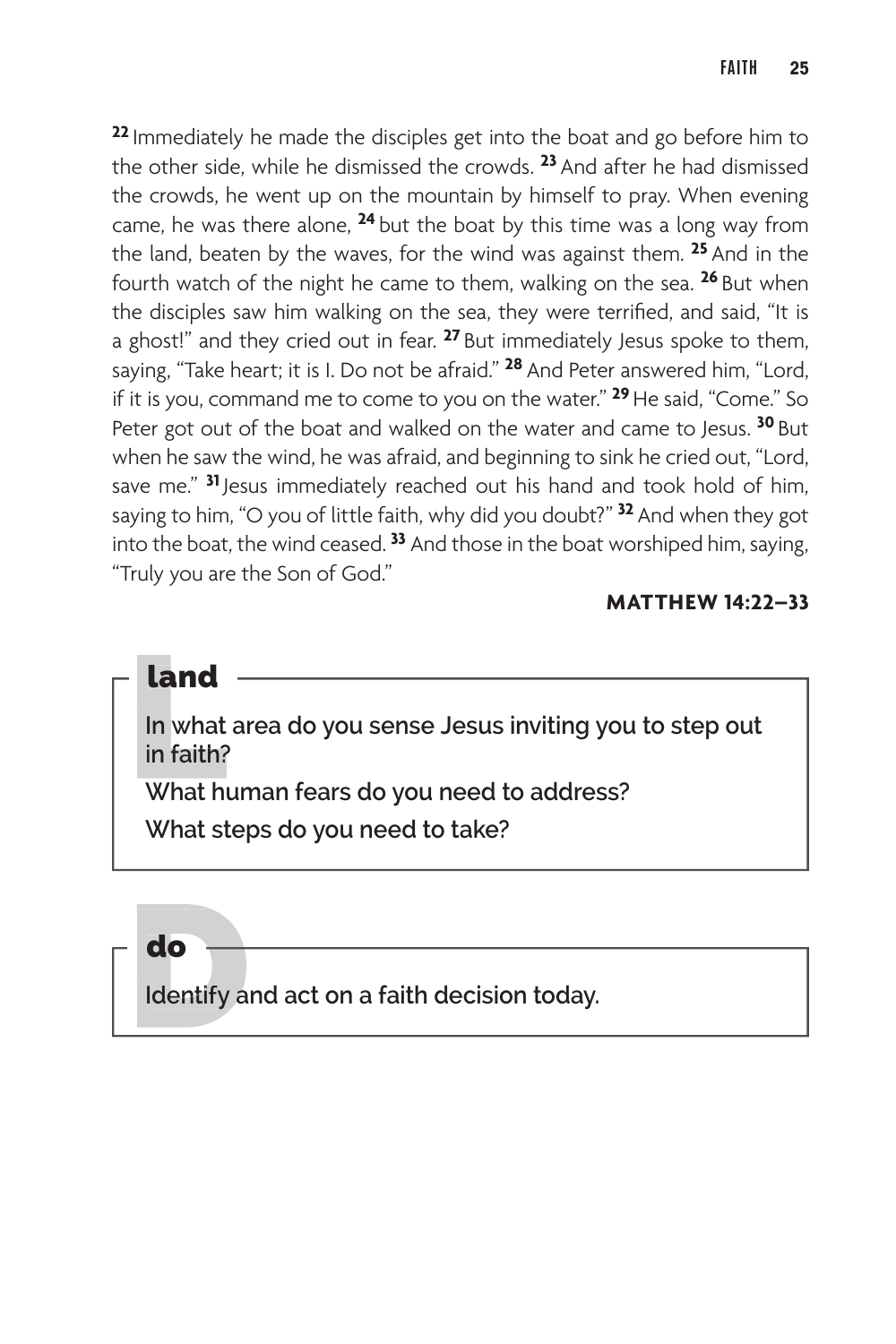## **REPENTANCE**

When Man Makes a Change

#### begin

**God's man feels the full responsibility of sin and then makes a change without looking back.**

#### unpack

**Identify one behavior you would like to change in someone you know. Explain how the undesirable behavior impacts you.**

**Can you recall the last time you heard a politician say, "I'm sorry"? Why is admitting failure or changing behavior so difficult?** 

#### inform

**Read the text and make observations.**

Why do you think repent is the first word Jesus ever **preached about in Matthew 4:17?**

**What is the promise for repentant people in 2 Chronicles 7:14?**

**What factors are involved in repentance for the younger brother in Luke 15:17–19? How do you think this young**  man would define repentance?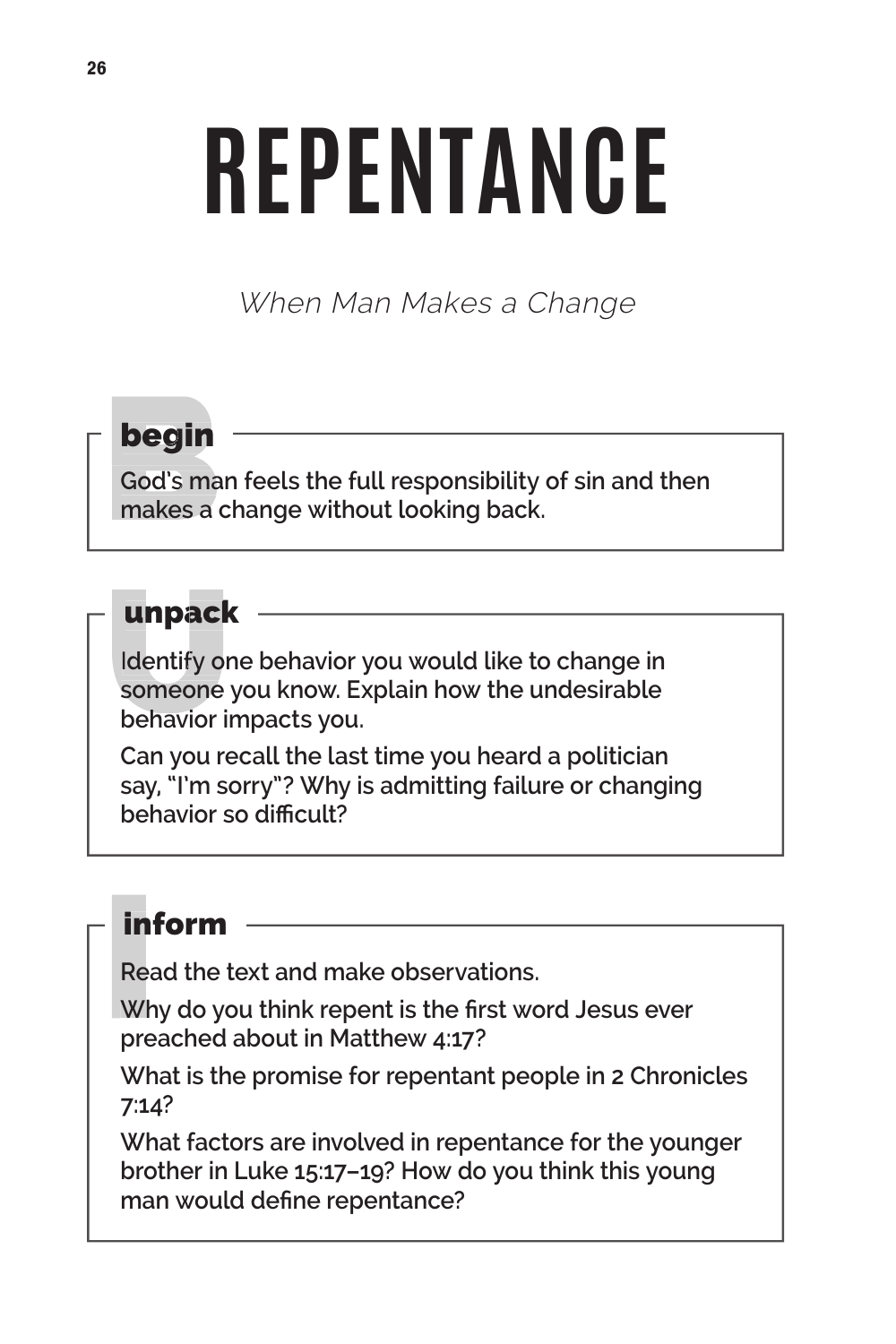**<sup>17</sup>**"From that time Jesus began to preach, saying, 'Repent, for the kingdom of heaven is at hand.'"

#### **MATTHEW 4:17**

**<sup>14</sup>**"If my people who are called by my name humble themselves and pray and seek my face and turn from their wicked ways, then I will hear from heaven and will forgive their sin and heal their land."

#### **2 CHRONICLES 7:14**

**<sup>17</sup>**"But when he came to himself, he said, 'How many of my father's hired servants have more than enough bread, but I perish here with hunger! **18** I will arise and go to my father, and I will say to him, "Father, I have sinned against heaven and before you. **19** I am no longer worthy to be called your son. Treat me as one of your hired servants."'

#### **LUKE 15:17–19**

#### land

**What have been the hardest thoughts, behaviors, or attitudes for you to change or repent of?**

**What do you need to repent of today? Consider whether your repentance is an issue of awareness, sorrow, action, or motivation.**

**What steps do you need take to embrace repentance?**

do

**Take steps of repentance today.**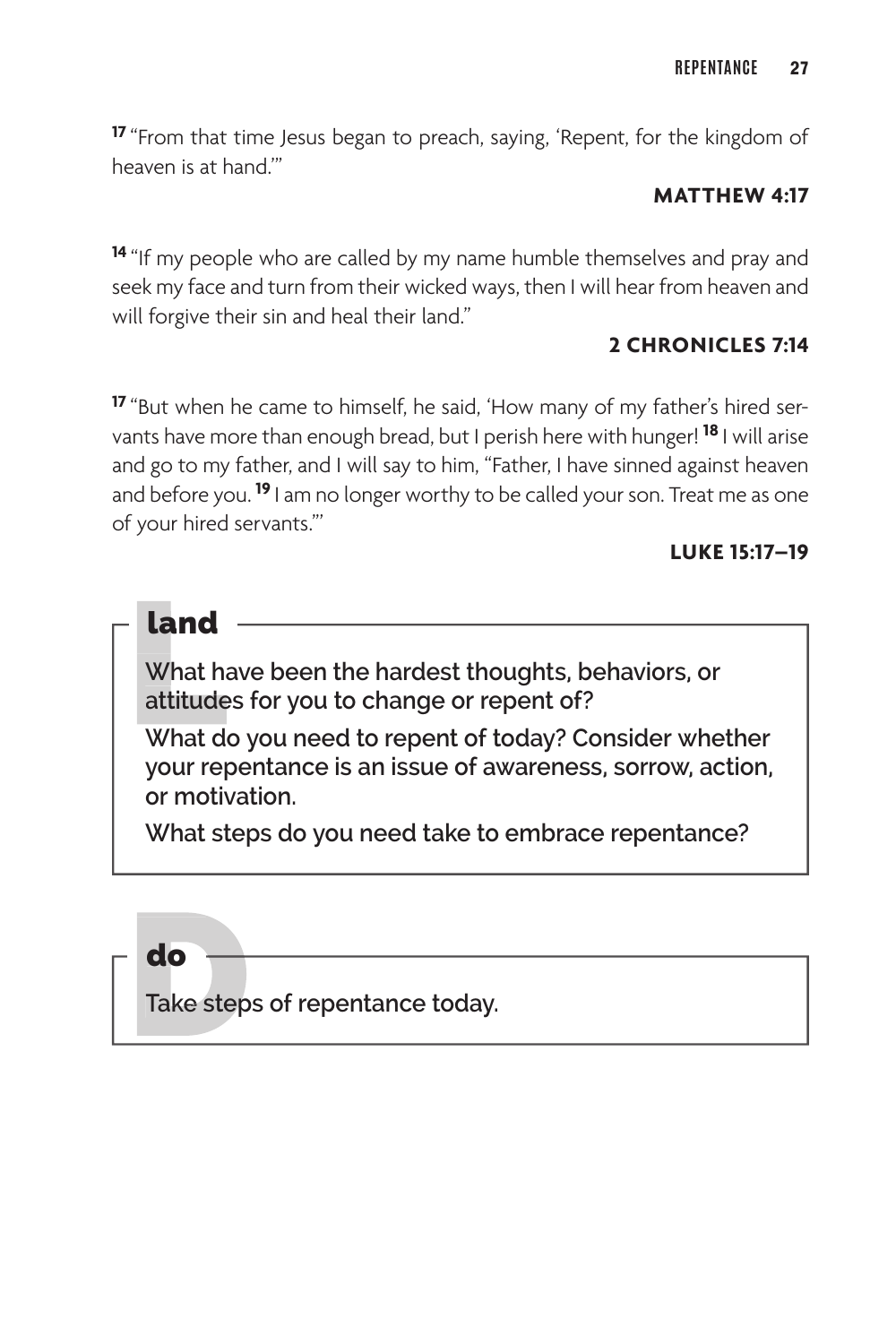### **BELIEFS**

Belief Determines Man's Direction

#### begin

**A man's beliefs determine his direction.**

#### unpack

**What corrupted belief do you see in society? Why do you believe people fall for this corrupted belief? (Consider the areas of business, politics, education, religion,**  finance, etc.)

**How have you blown it lately? Consider the negative behavior and the emotion that went with this failure.**

**Now share the "corrupt belief" that was driving this behavior or emotion.**

#### inform

**Read the text and make observations. What mindsets do you find in the text? What is the focus of these mindsets? What is the result of these mindsets?**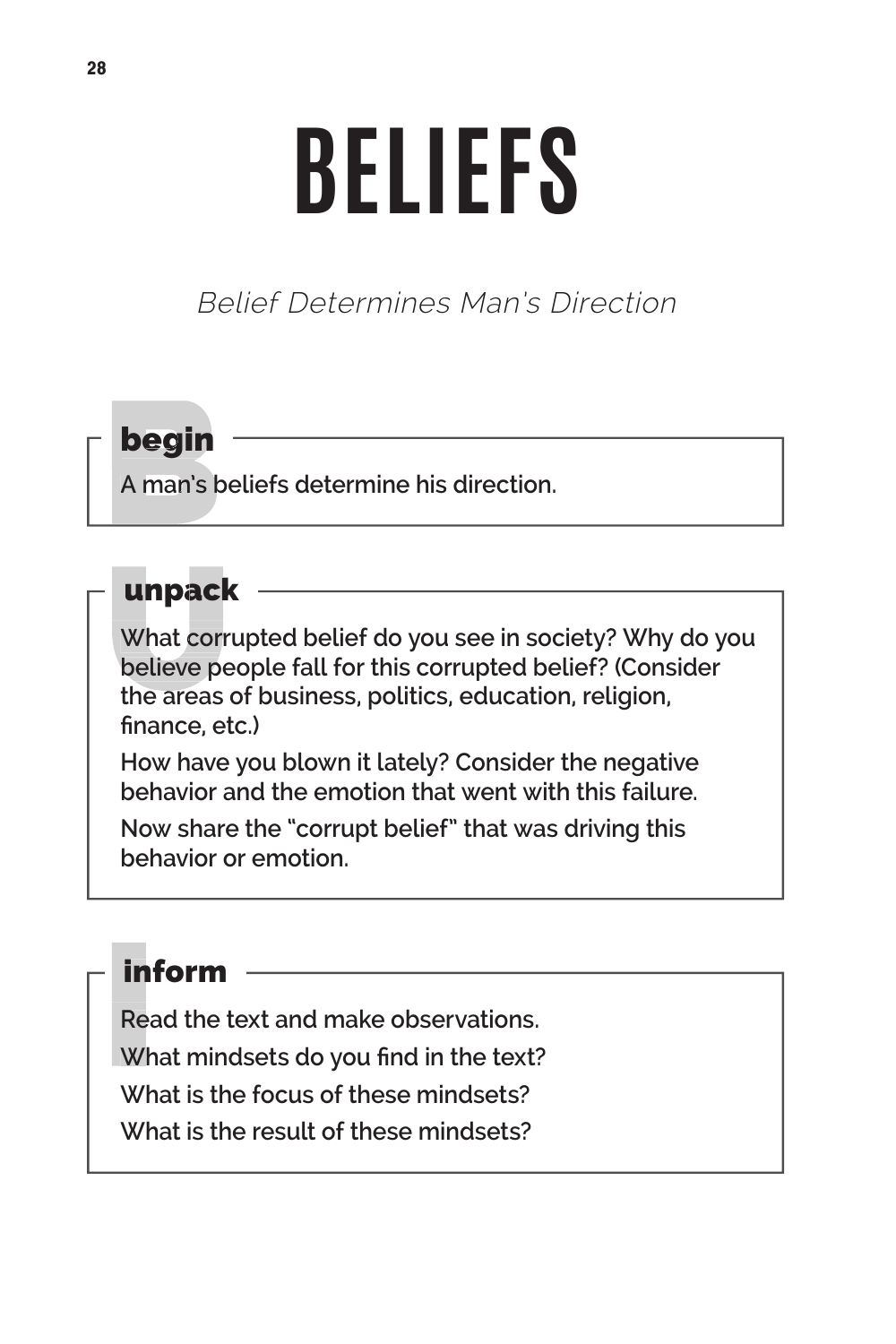<sup>5</sup>For those who live according to the flesh set their minds on the things of the flesh, but those who live according to the Spirit set their minds on the things of the Spirit. <sup>6</sup> For to set the mind on the flesh is death, but to set the mind on the Spirit is life and peace.<sup>7</sup> For the mind that is set on the flesh is hostile to God, for it does not submit to God's law; indeed, it cannot. **8** Those who are in the flesh cannot please God.

#### **ROMANS 8:5–8**



**mindset of the Spirit?**

**What steps can you take?**

do

**Remove distractions and build a spiritual mindset.**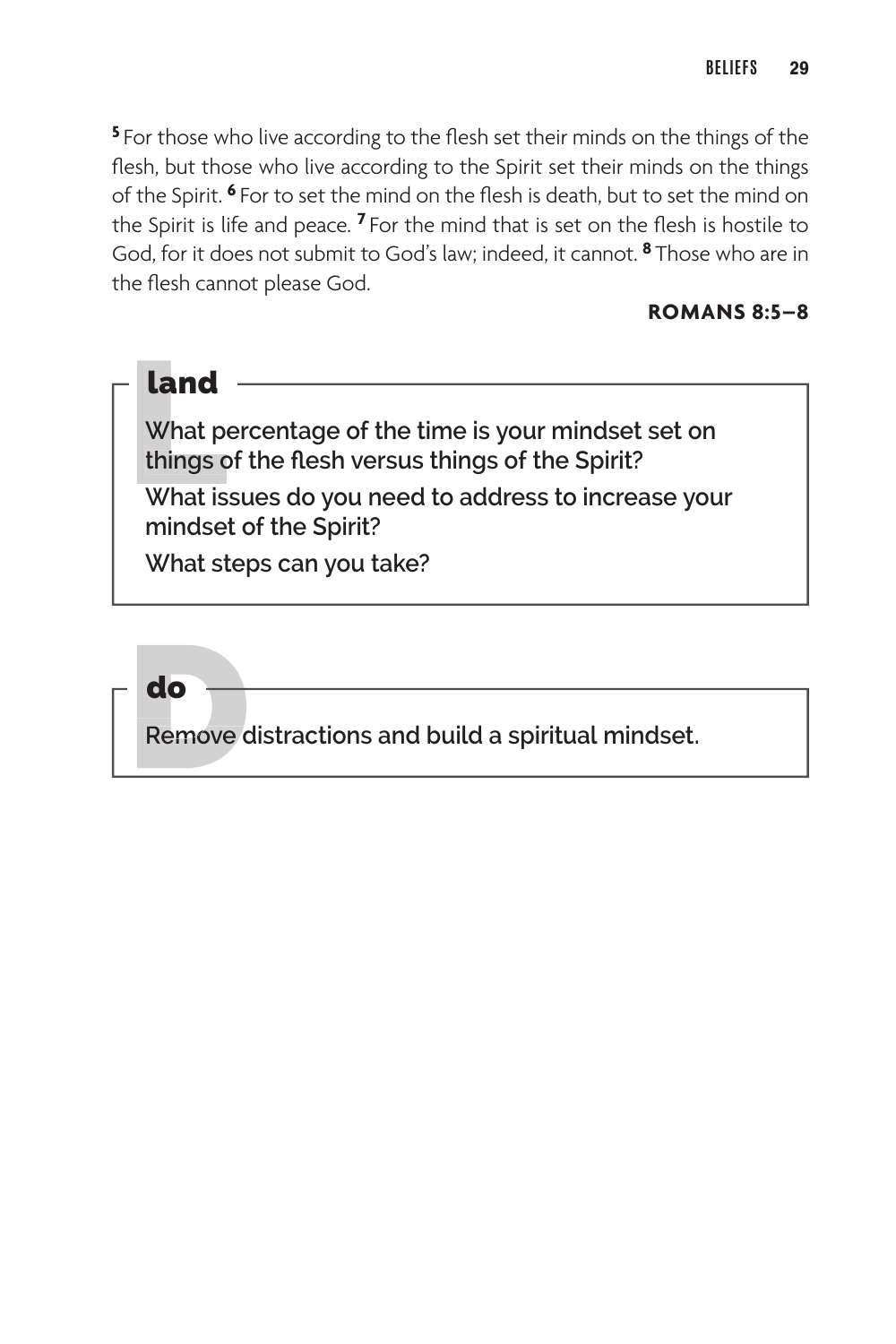## **IDENTITY**

The Definition of Man



God's man finds his identity in what God says about him.

#### unpack

**What is the most spectacular experience you have had in life?** 

**What about you changed after this experience?**

**What do you think of yourself as God's man on most days? Try to be open and honest.**

#### inform

**Read the text and make observations. How many times does Paul use the word "in"?** What attributes do we find "in Christ" or "in him?" **How does this text strengthen you?**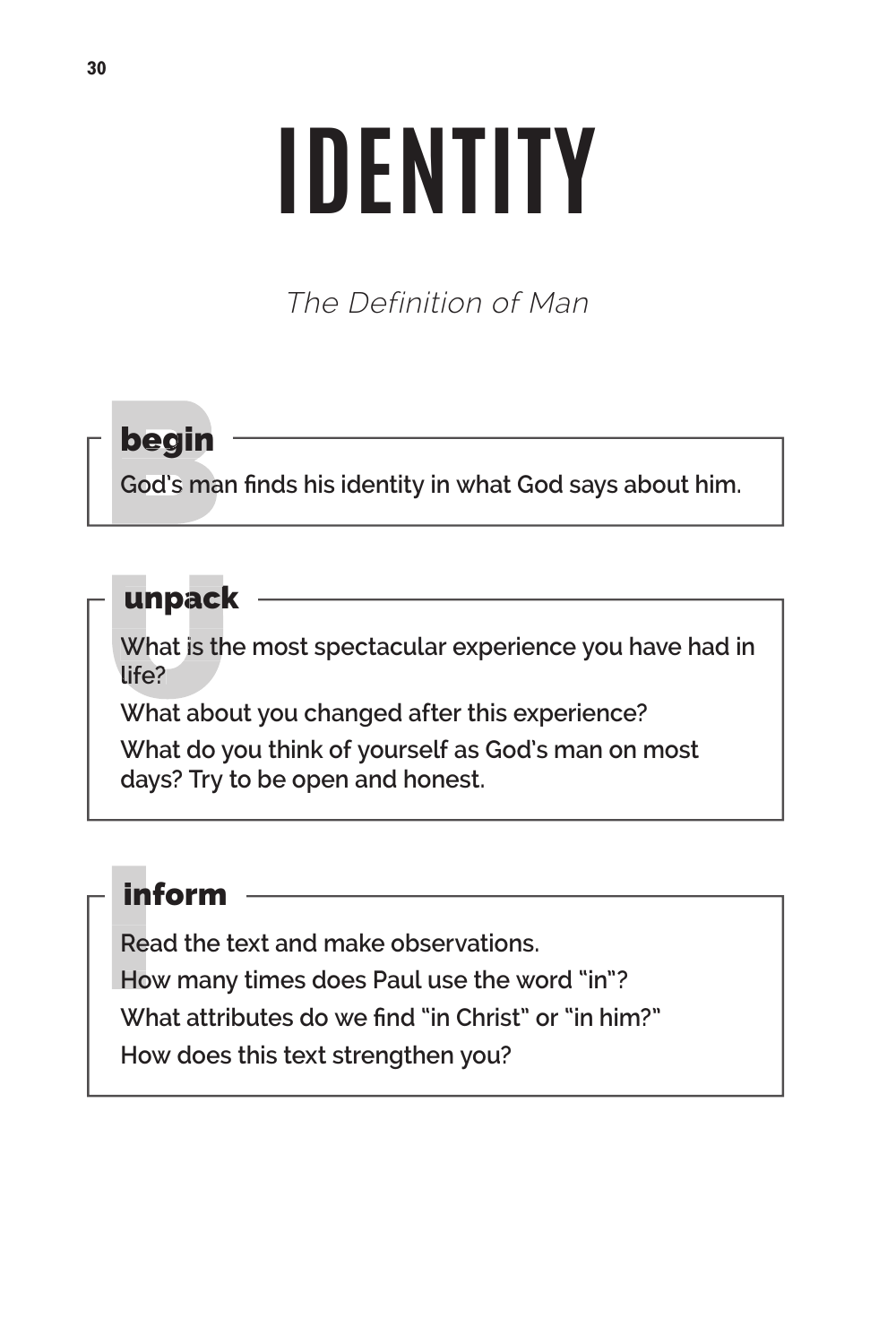**<sup>1</sup>**Paul, an apostle of Christ Jesus by the will of God, to the saints who are in Ephesus, and are faithful in Christ Jesus: **2** Grace to you and peace from God our Father and the Lord Jesus Christ. **3** Blessed be the God and Father of our Lord Jesus Christ, who has blessed us in Christ with every spiritual blessing in the heavenly places, **4** even as he chose us in him before the foundation of the world, that we should be holy and blameless before him. In love **5** he predestined us for adoption as sons through Jesus Christ, according to the purpose of his will, **6** to the praise of his glorious grace, with which he has blessed us in the Beloved. **7** In him we have redemption through his blood, the forgiveness of our trespasses, according to the riches of his grace, **8** which he lavished upon us, in all wisdom and insight **9** making known to us the mystery of his will, according to his purpose, which he set forth in Christ **10** as a plan for the fullness of time, to unite all things in him, things in heaven and things on earth. **<sup>11</sup>**In him we have obtained an inheritance, having been predestined according to the purpose of him who works all things according to the counsel of his will, <sup>12</sup> so that we who were the first to hope in Christ might be to the praise of his glory. **13** In him you also, when you heard the word of truth, the gospel of your salvation, and believed in him, were sealed with the promised Holy Spirit, **<sup>14</sup>**who is the guarantee of our inheritance until we acquire possession of it, to the praise of his glory.

#### **EPHESIANS 1:1–14**

**Do you think about yourself as Paul describes man in this** 

**What issues do you need to address to realize your identity like Paul does in Ephesians 1?**

**What steps do you need to take?**

do

**text?**

land

**View your identity today in Christ.**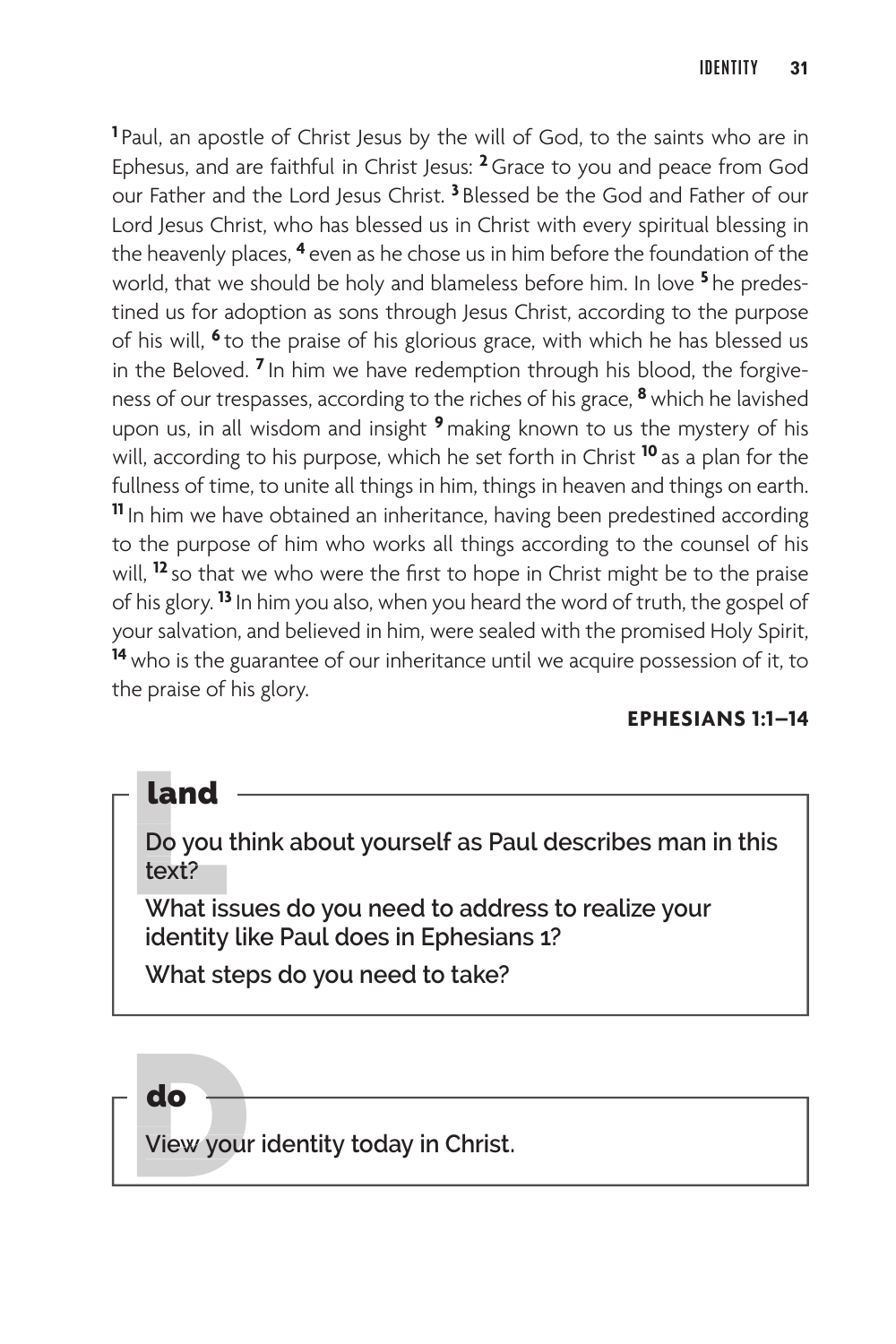### **RENEWING**

The Mindset of a Better Man

#### begin

**A man must renew his mindset every day because he lives in a rapidly changing world.**

#### unpack

As you were growing up, was there ever a significant **transformation you experienced physically, mentally, or emotionally? What was this like?**

**What is one of the most transformational insights you have gained to this point in life?**

**List the most damaging thoughts that people have about God that keep them from believing in God?**

#### inform

**Read the text and make observations.**

How would you define the word "conformed?"

How would you define the word "transformed?"

How would you define the word "renewal?"

**Why do you think Paul includes "humble thinking" as part of the process of renewing the mind?**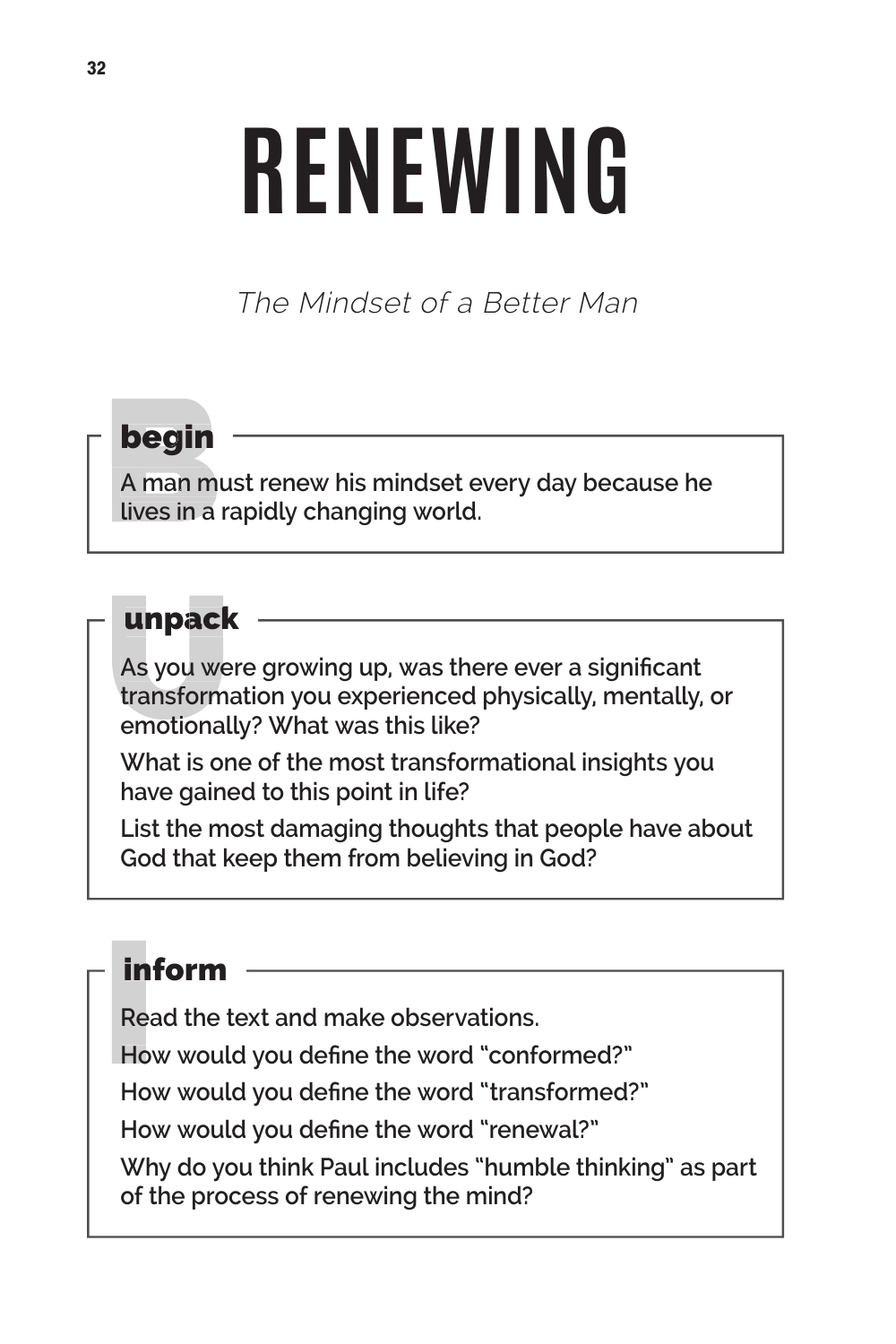**<sup>1</sup>**I appeal to you therefore, brothers, by the mercies of God, to present your bodies as a living sacrifice, holy and acceptable to God, which is your spiritual worship. **2** Do not be conformed to this world, but be transformed by the renewal of your mind, that by testing you may discern what is the will of God, what is good and acceptable and perfect. **3** For by the grace given to me I say to everyone among you not to think of himself more highly than he ought to think, but to think with sober judgment, each according to the measure of faith that God has assigned.

#### **ROMANS 12:1–3**

#### inform

**Read the text and make observations.**

How would you define the word "conformed?"

How would you define the word "transformed?"

How would you define the word "renewal?"

**Why do you think Paul includes "humble thinking" as part of the process of renewing the mind?**

do

**Renew your mind in one area.**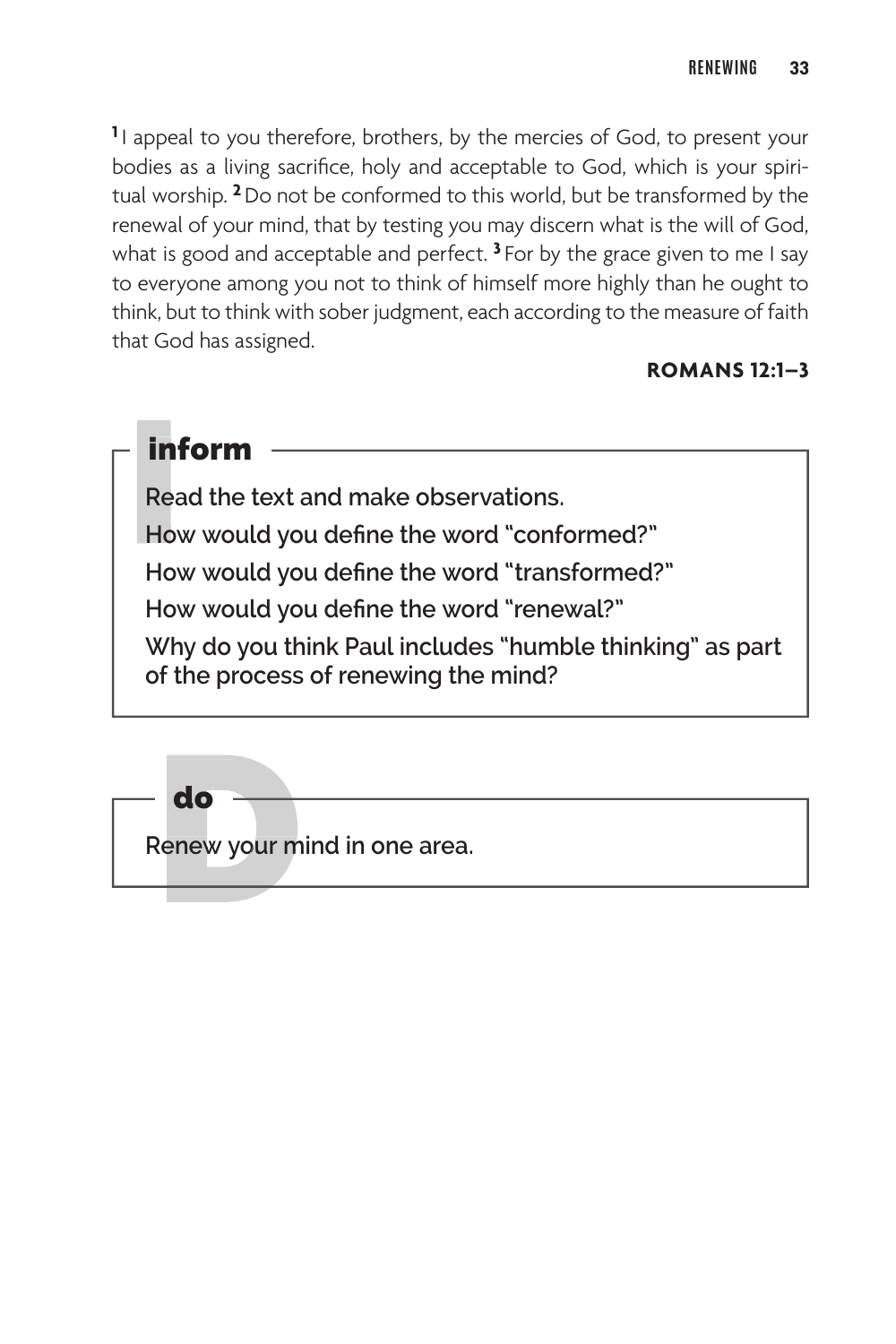### **KNOWING**

A Man Welcomes Intimacy

#### begin

**God's man welcomes an intimate relationship with God and others.**

#### unpack

**What prominent leader, living or dead, would you love to meet?**

If you were invited to eat at a significant event featuring **this leader, what would be your initial response?**

**How would your view of this leader change if he invited you to dine with him privately and he opened up to you his personal challenges?**

#### inform

**Read the text and make observations.**

**Thomas uses a different Greek word for the verb "to know" than Jesus uses. We cannot see this in our English text. Thomas' word for "to know" in verse 5 infers "propositional knowledge." Jesus' word for "to know" in verse 9 infers a "personal knowledge." With this**  understanding, how does the text read differently?

**What can you conclude from this understanding?**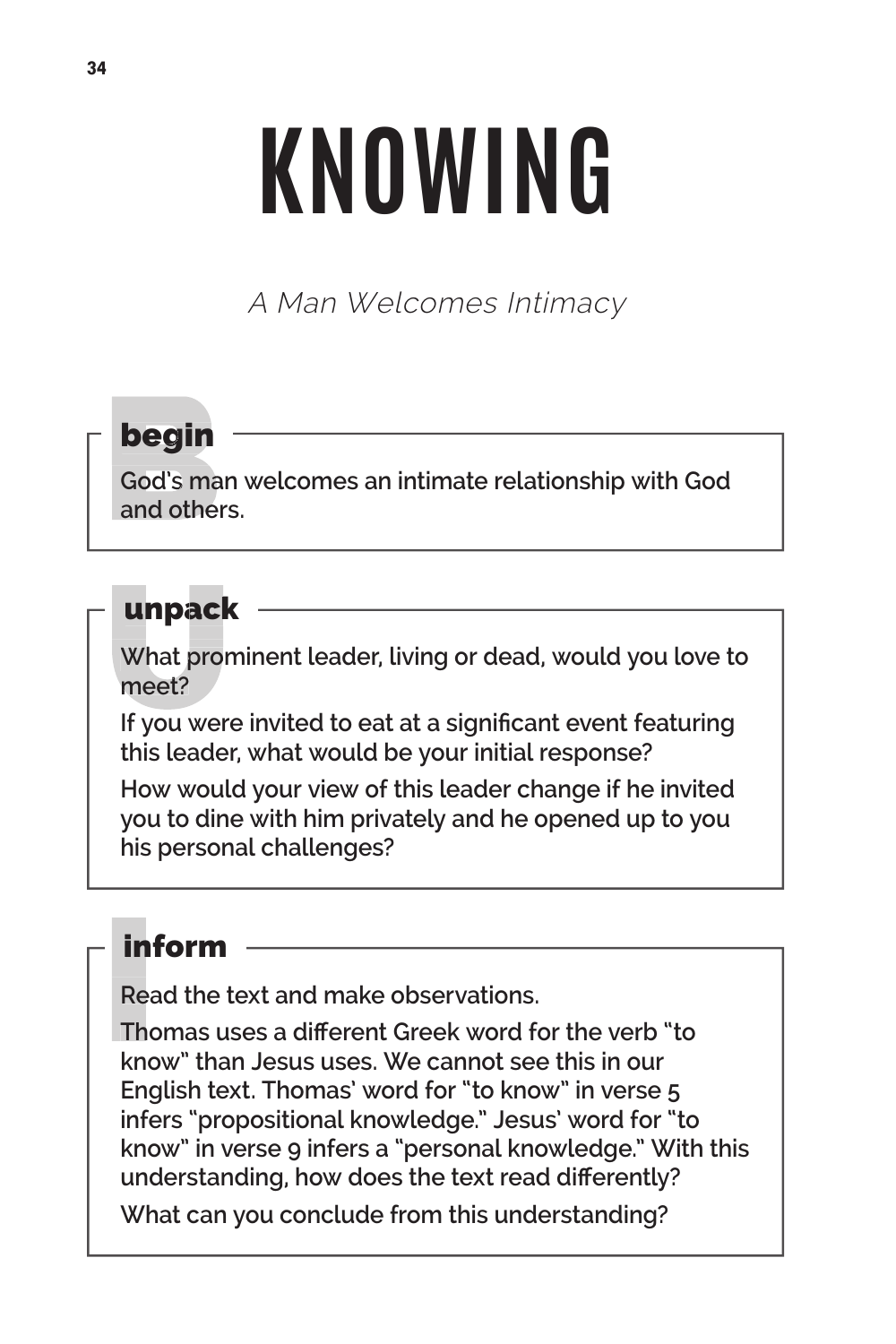**<sup>5</sup>**Thomas said to him, "Lord, we do not know where you are going. How can we know the way?" **6** Jesus said to him, "I am the way, and the truth, and the life. No one comes to the Father except through me. **7** If you had known me, you would have known my Father also. From now on you do know him and have seen him." **8** Philip said to him, "Lord, show us the Father, and it is enough for us." **9** Jesus said to him, "Have I been with you so long, and you still do not know me, Philip? Whoever has seen me has seen the Father. How can you say, 'Show us the Father'? **10** Do you not believe that I am in the Father and the Father is in me? The words that I say to you I do not speak on my own authority, but the Father who dwells in me does his works. **11** Believe me that I am in the Father and the Father is in me, or else believe on account of the works themselves.

**JOHN 14:5–11**



**What steps can you take to know God more intimately?**

do

land

**Engage in a discipline that will help you know God more intimately. Choose one of the following: praying, silence, reading, generosity, or service.**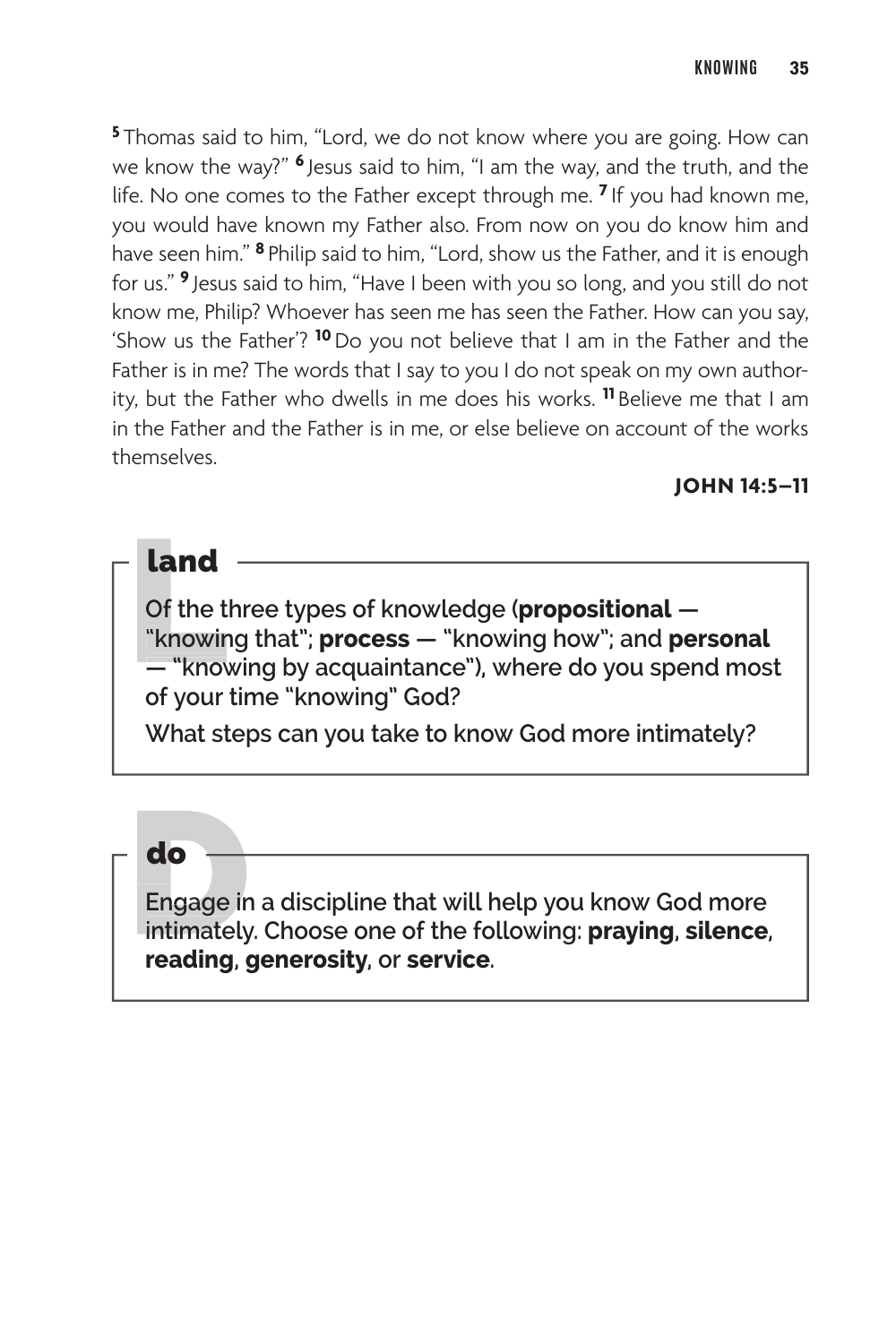## **UNDERSTANDING**

The Enlightened Man

#### begin

**A man enlightened by Jesus acts in contrast to the world.**

#### unpack

**What is one critical learning that has been enlightening for you in your family of origin, marriage, work, or church? How has this learning has impacted your life?**

#### inform

**Read the three texts and make observations. What does the word "light" represent in the texts? What does the word "darkness" represent? What is the assumed tool, or tools, for "illuminating?"**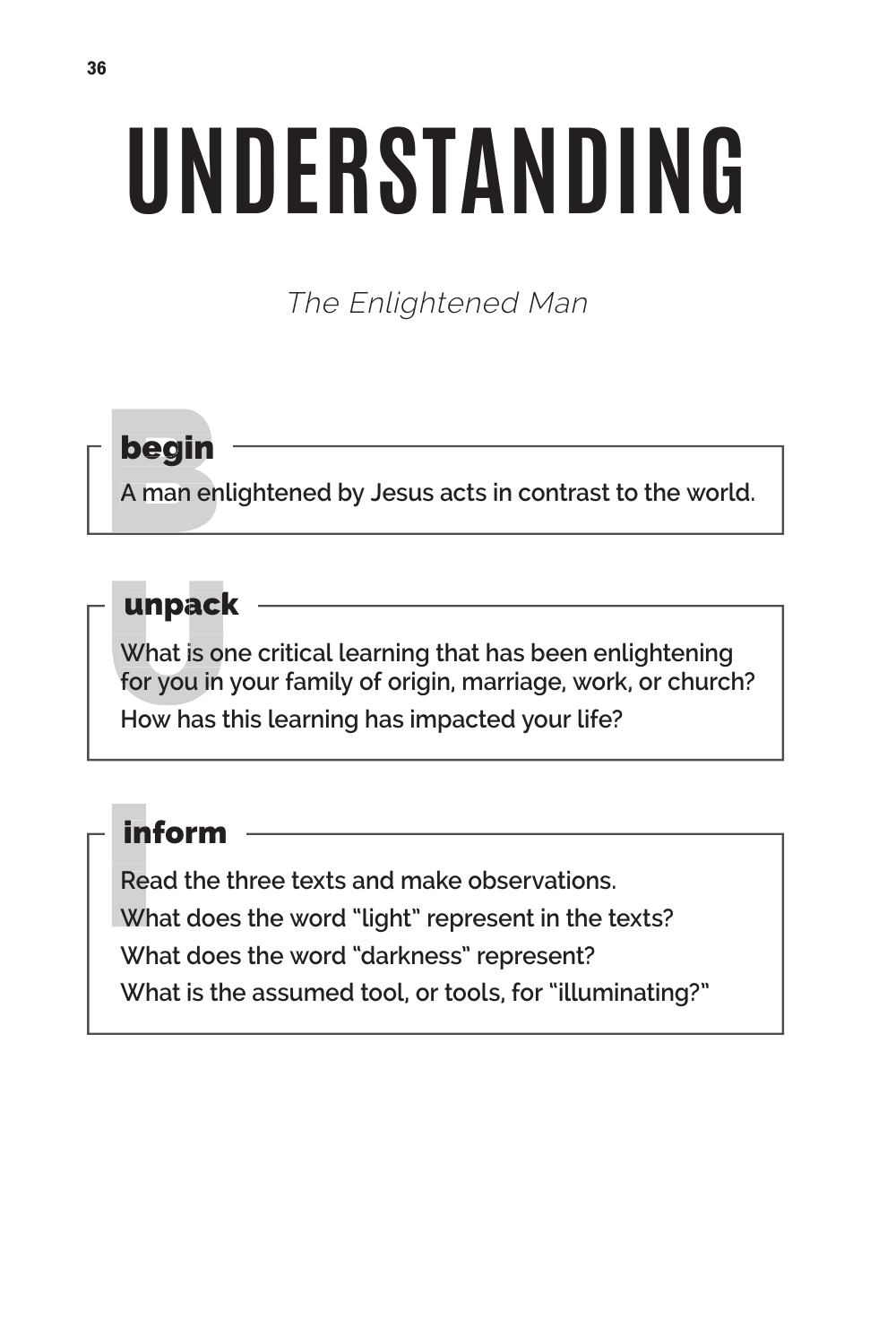**<sup>5</sup>**"This is the message we have heard from him and proclaim to you, that God is light, and in him is no darkness at all. **6** If we say we have fellowship with him while we walk in darkness, we lie and do not practice the truth. **7** But if we walk in the light, as he is in the light, we have fellowship with one another, and the blood of Jesus his son cleanses us from all sin. **8** If we say we have no sin, we deceive ourselves, and the truth is not in us. **9** If we confess our sins, he is faithful and just to forgive us our sins and to cleanse us from all unrighteousness. **<sup>10</sup>**If we say we have not sinned, we make him a liar, and his word is not in us.

**1 JOHN 1:5–10**

**<sup>105</sup>**"Thy word is a lamp unto my feet, and a light unto my path."

#### **PSALM 119:105**

**<sup>12</sup>**"Again Jesus spoke to them, saying, 'I am the light of the world. Whoever follows me will not walk in darkness, but will have the light of life.'"

#### **JOHN 8:12**



do

**Read the Bible book of 1 John.**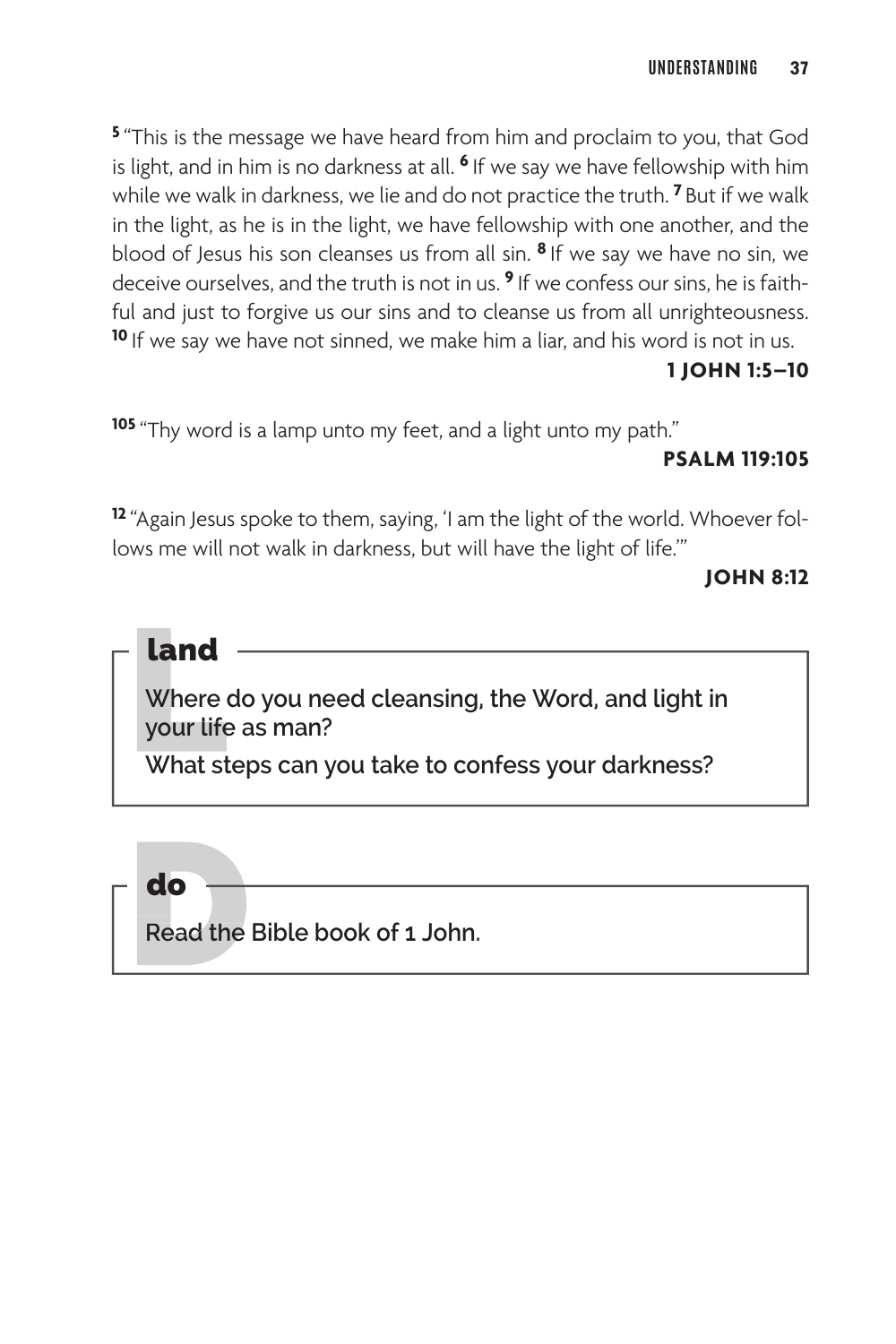# **SUBMISSION**

The Position of Man



**A man is someone who can submit to authority, knowing that he needs to be governed.**

## unpack

**What are reasons men run from authority? List three.**

**What are the blessings of authority? List three.**

**Is there ever a time we should not submit to authority?**  Be specific.

## inform

**Read the text and make observations.**

**What disturbs you about this text?**

**God created authority and government to govern people. Three of these institutions are government, church, and family/marriage. Why did God create them based on Romans 13:1–7?**

**How are we to respond to these?**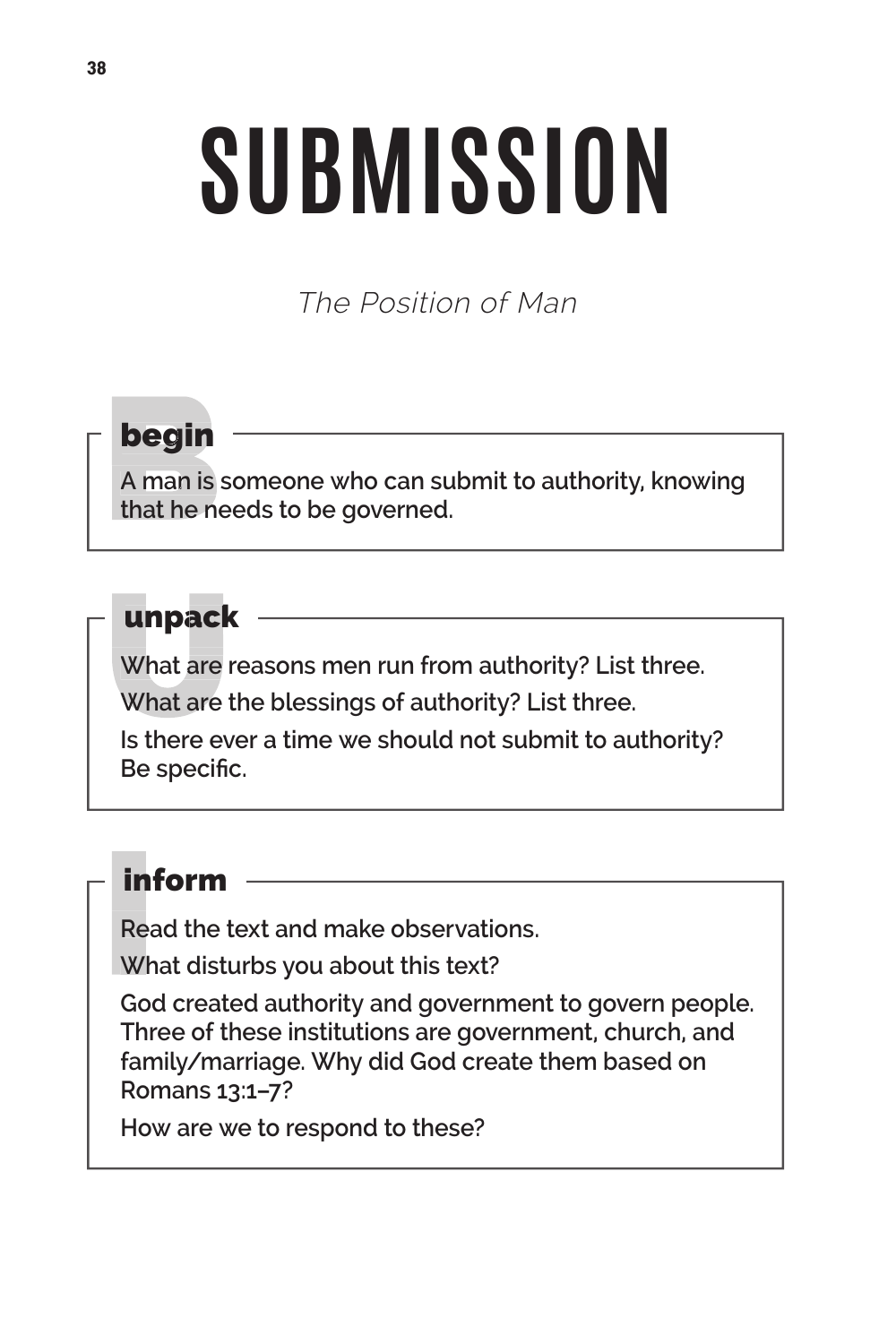<sup>1</sup>Let every person be subject to the governing authorities. For there is no authority except from God, and those that exist have been instituted by God. **<sup>2</sup>**Therefore whoever resists the authorities resists what God has appointed, and those who resist will incur judgment. **3** For rulers are not a terror to good conduct, but to bad. Would you have no fear of the one who is in authority? Then do what is good, and you will receive his approval, **4** for he is God's servant for your good. But if you do wrong, be afraid, for he does not bear the sword in vain. For he is the servant of God, an avenger who carries out God's wrath on the wrongdoer. **5** Therefore one must be in subjection, not only to avoid God's wrath but also for the sake of conscience. **6** For because of this you also pay taxes, for the authorities are ministers of God, attending to this very thing. **7** Pay to all what is owed to them: taxes to whom taxes are owed, revenue to whom revenue is owed, respect to whom respect is owed, honor to whom honor is owed.

#### **ROMANS 13:1–7**



**What steps can you take to implement this action?**

do

Pray for your government officials and church leaders.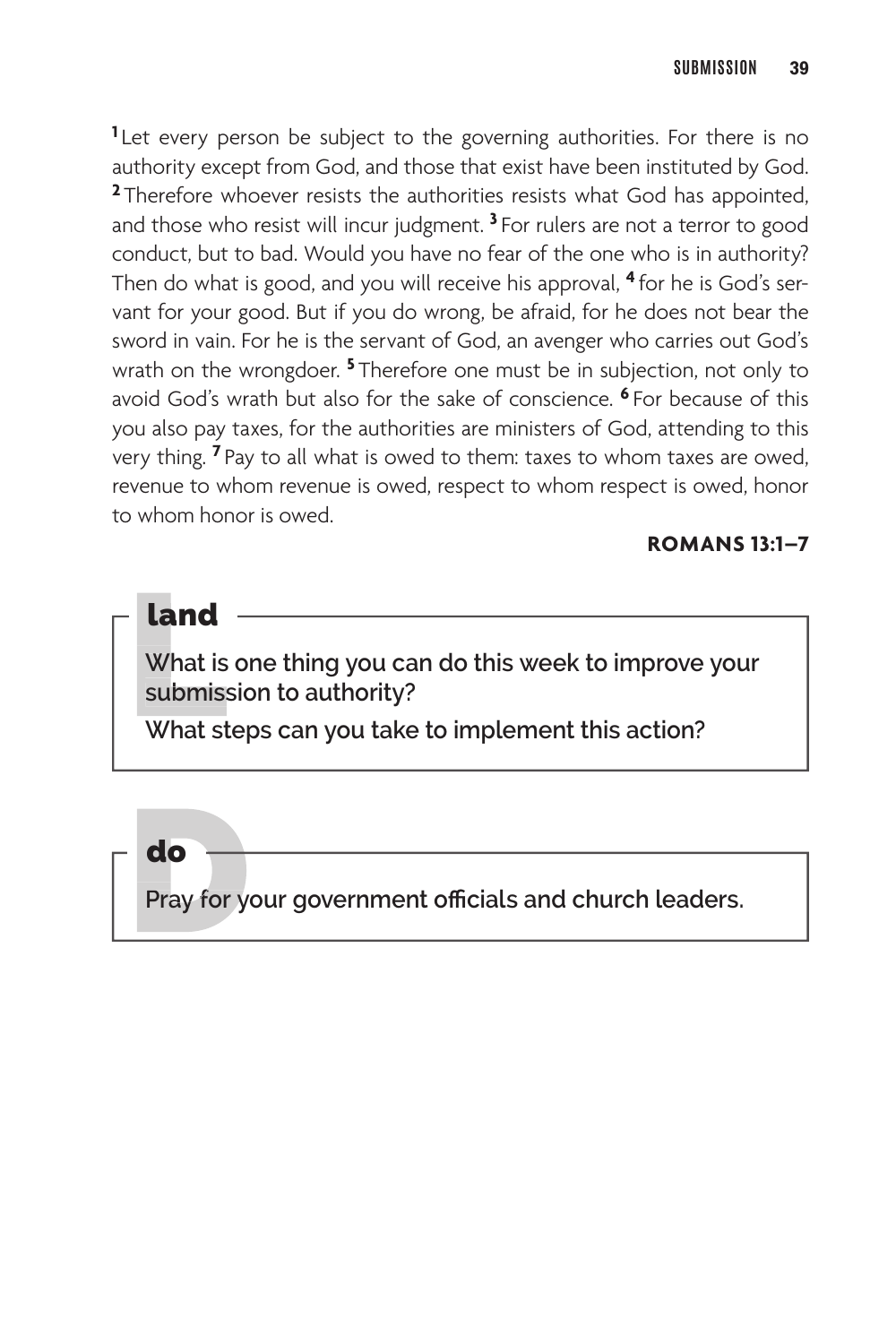# **SACRIFICE**

A Man Is a Giver



A man is willing to make hard sacrifices and does not **take but gives.**

unpack

**Why were sacrifices offered in the Old Testament?** When is the last time someone sacrificed for you? How do you think God would define sacrifice?

## inform

**Read the text and make observations.**

**How many times does Jesus say "cannot?"**

**Jesus requires the crowd to give up their family of origin for his mission. What would make this challenging for this crowd of followers?**

**What does the building parallel teach us?**

**What does the battle parallel teach us?**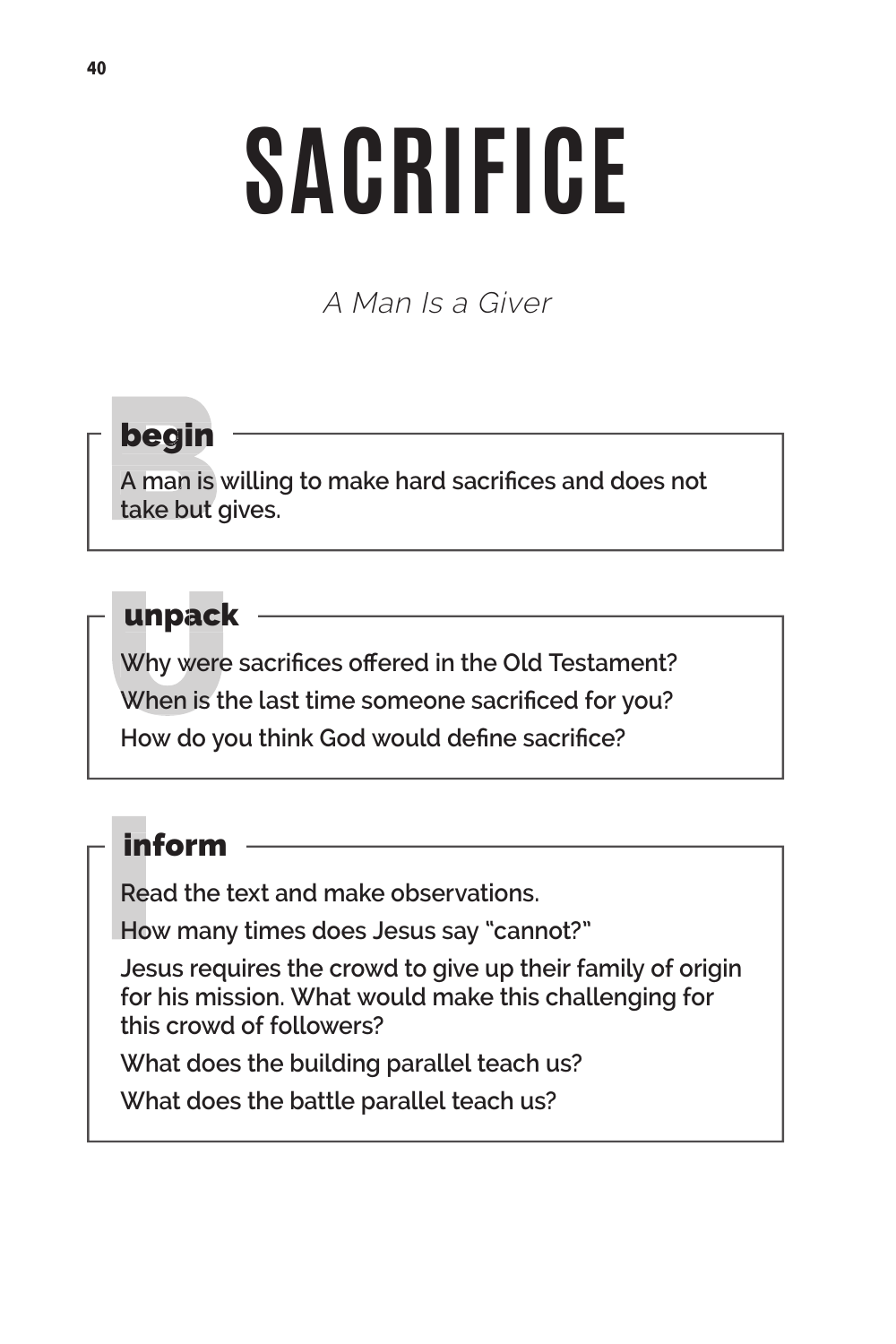**<sup>25</sup>**Large crowds were traveling with Jesus, and turning to them he said: **26** "If anyone comes to me and does not hate father and mother, wife and children, brothers and sisters—yes, even their own life—such a person cannot be my disciple. **27** And whoever does not carry their cross and follow me cannot be my disciple. <sup>28</sup> "Suppose one of you wants to build a tower. Won't you first sit down and estimate the cost to see if you have enough money to complete it? 29 For if you lay the foundation and are not able to finish it, everyone who sees it will ridicule you, **30** saying, 'This person began to build and wasn't able to finish.' **31** "Or suppose a king is about to go to war against another king. Won't he first sit down and consider whether he is able with ten thousand men to oppose the one coming against him with twenty thousand? **32** If he is not able, he will send a delegation while the other is still a long way off and will ask for terms of peace. **33** In the same way, those of you who do not give up everything you have cannot be my disciples. **34** "Salt is good, but if it loses its saltiness, how can it be made salty again? <sup>35</sup> It is fit neither for the soil nor for the manure pile; it is thrown out. "Whoever has ears to hear, let them hear."

**LUKE 14:25–35**

land

**What issues do you need to address, and what steps do you need to take to increase your willingness to**  sacrifice?

do

Sacrifice some of your time for a friend.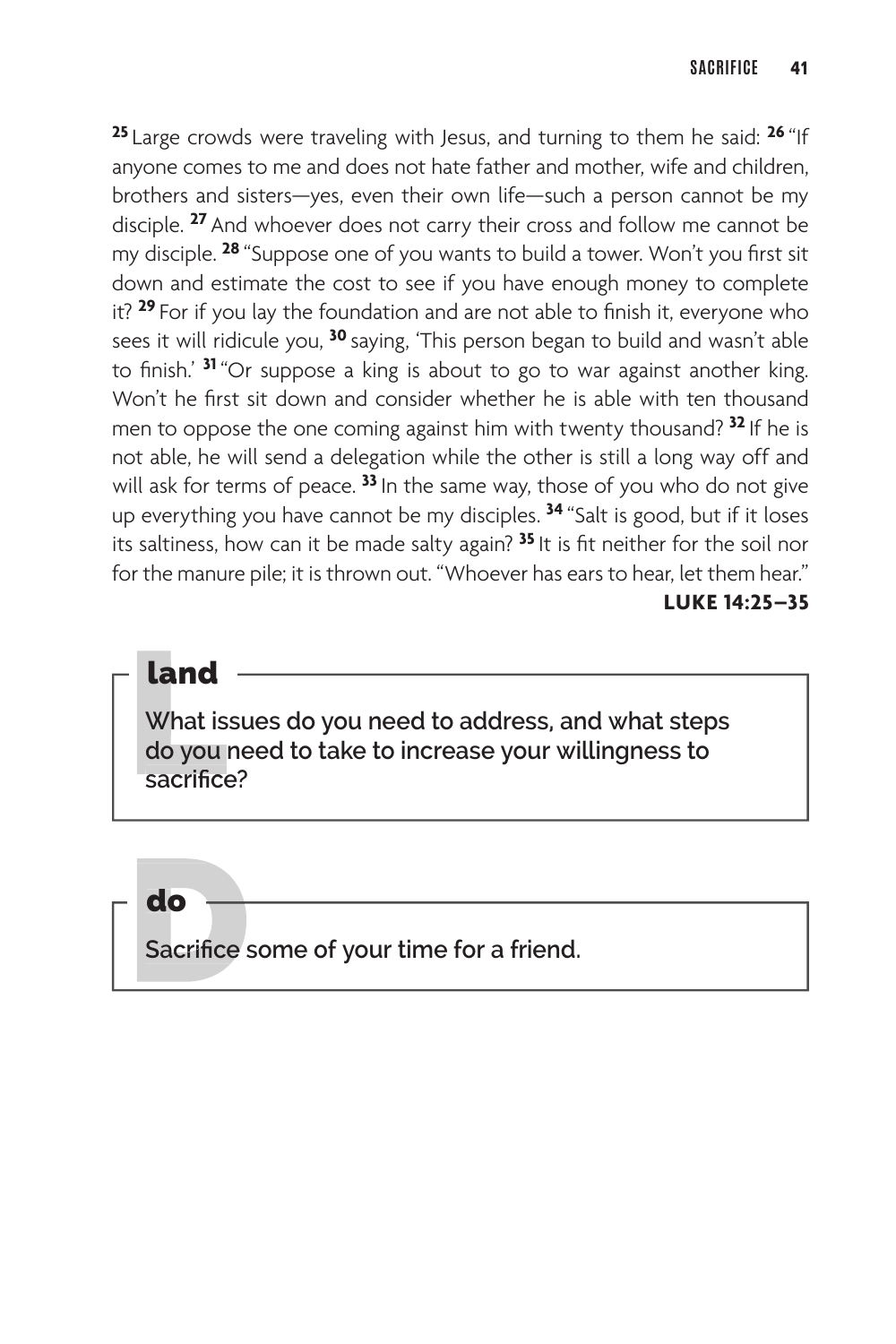# **OBEDIENCE**

A Man Is Compliant to God

## begin

**A man is radically compliant to God, knowing that obedience must be learned.**

### unpack

**Think about a person in your family of origin or extended family who is known for their disobedience. Take a moment to describe what they do and how their actions impact others.**

In culture, what defines obedience and disobedience? What are the complications of culture defining morality? **How does this need to be addressed?**

**What are the consequences of disobedience?** 

**What are the rewards of obedience?**

## inform

**Read the text and make observations. What are the two gates and their characteristics? What do you believe the "gate" represents? What do the "characteristics" of the gates represent?**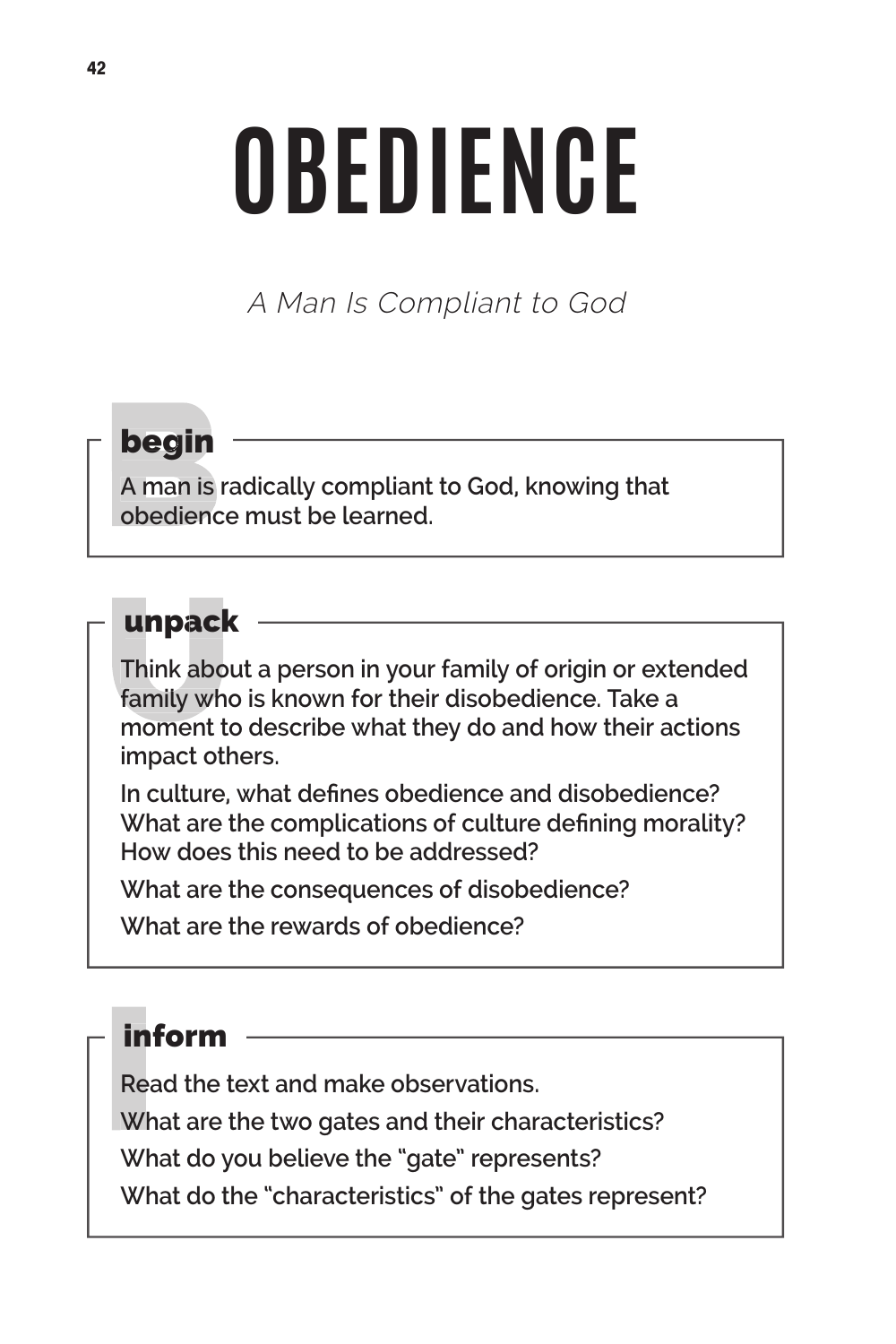**In verses 15–23 we are warned to beware. Of who, what, and why are we to beware? What are the fruits of obedience?** inform **(continued)**

**<sup>13</sup>** "Enter by the narrow gate. For the gate is wide and the way is easy that leads to destruction, and those who enter by it are many. **14** For the gate is narrow and the way is hard that leads to life, and those who find it are few. <sup>15</sup> Beware of false prophets, who come to you in sheep's clothing but inwardly are ravenous wolves. **16** You will recognize them by their fruits. Are grapes gathered from thorn bushes, or figs from thistles? <sup>17</sup> So, every healthy tree bears good fruit, but the diseased tree bears bad fruit. **18** A healthy tree cannot bear bad fruit, nor can a diseased tree bear good fruit. **19** Every tree that does not bear good fruit is cut down and thrown into the fire. <sup>20</sup> Thus you will recognize them by their fruits. **21** "Not everyone who says to me, 'Lord, Lord,' will enter the kingdom of heaven, but the one who does the will of my Father who is in heaven. **<sup>22</sup>**On that day many will say to me, 'Lord, Lord, did we not prophesy in your name, and cast out demons in your name, and do many mighty works in your name?' **23** And then will I declare to them, 'I never knew you; depart from me, you workers of lawlessness.'

#### **MATTHEW 7:15–23**

### land

**What voices do you need to eliminate to become more obedient to God?**

**What steps do you need to eliminate these voices?**

do

**When God prompts your heart, obey quickly.**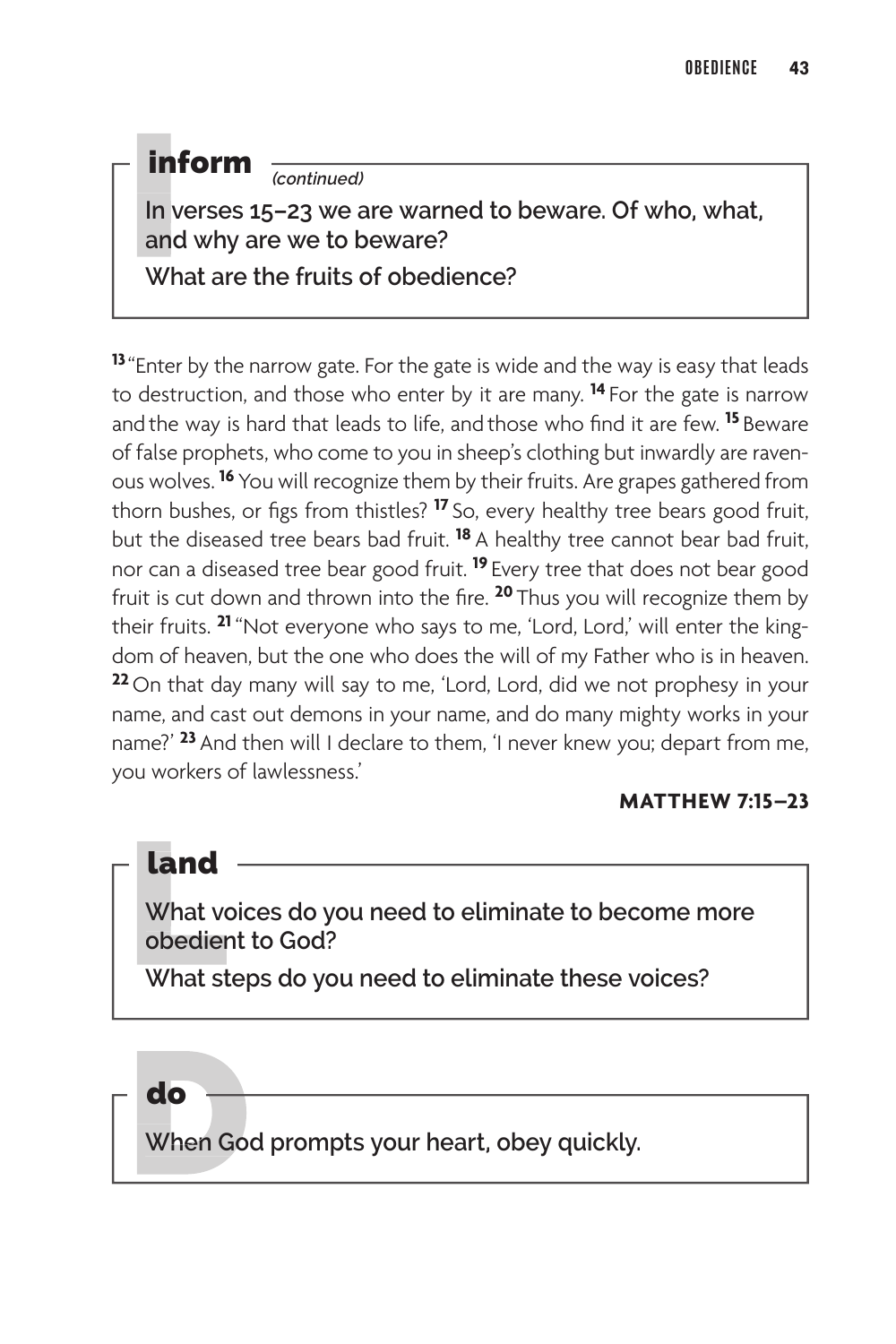# **SELF-DISCIPLINE**

The Practice of a Man



**A man welcomes and practices self-discipline as a**  means of diminishing the desires of the flesh.

## unpack

Define self-discipline in your own words.

**What keeps men from living with self-discipline?**

**List spiritual disciplines that a Christian man can use to build self-discipline. How do these spiritual disciplines build self-discipline?**

# inform

**Read the text and make observations.**

**Paul imagines two athletic events in the early "Olympic" games. What are the events?** 

**What spiritual lesson is Paul teaching using these two events?**

**What does "strict training" look like in a man's life? Describe in detail what you think Paul was addressing.**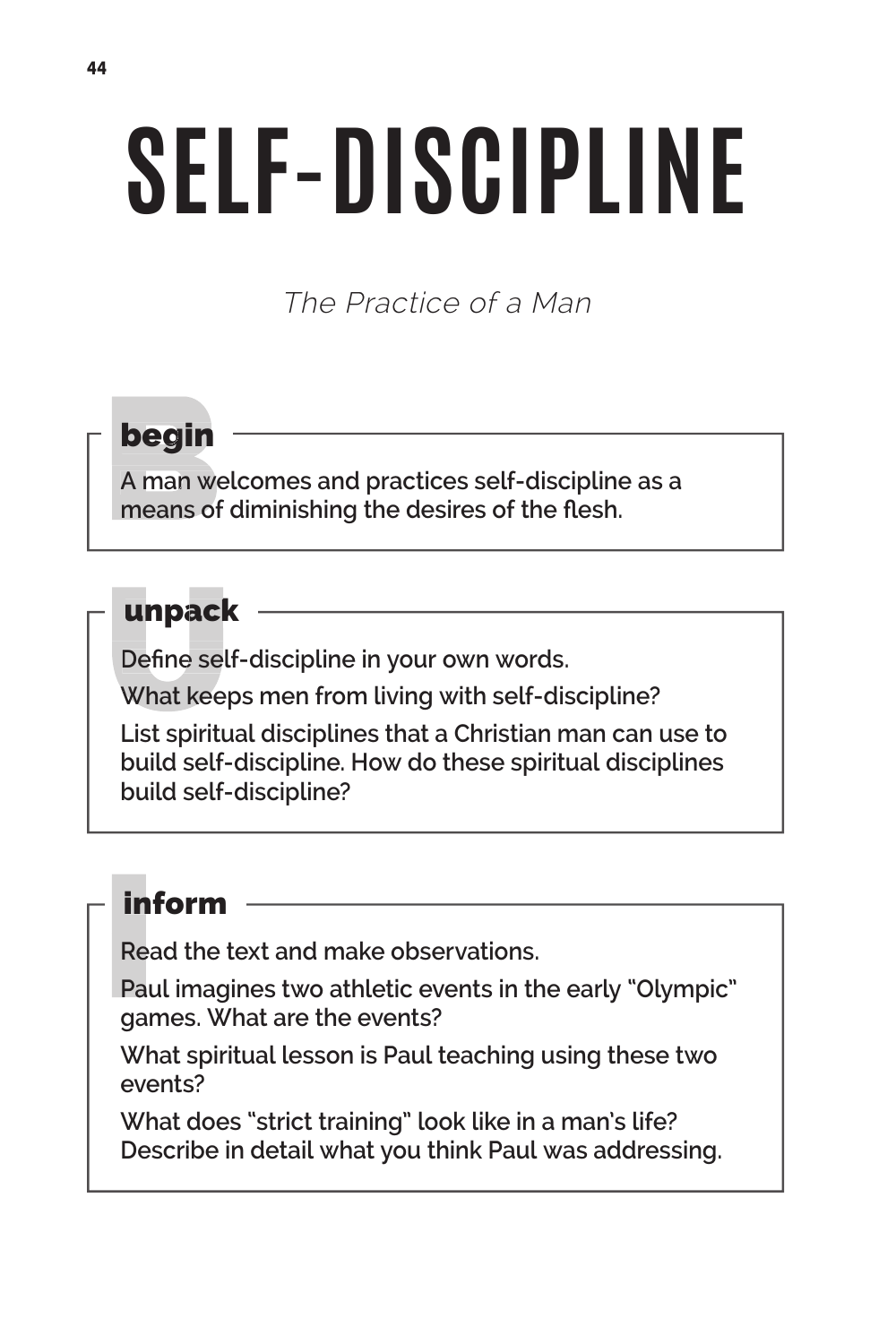**<sup>24</sup>**Do you not know that in a race all the runners run, but only one gets the prize? Run in such a way as to get the prize. **25** Everyone who competes in the games goes into strict training. They do it to get a crown that will not last, but we do it to get a crown that will last forever. **26** Therefore I do not run like someone running aimlessly; I do not fight like a boxer beating the air. **27** No, I strike a blow to my body and make it my slave so that after I have preached to others, I myself will not be disqualified for the prize.

#### **1 CORINTHIANS 9:24–27**

### land

do

**Name one spiritual discipline you would like to build?** Walk through the steps below and reflect how you can **build this discipline.**

- **1. CHOOSE a discipline.**
- **2. SCHEDULE the discipline.**
- **3. ACT on the discipline.**
- **4. TWEAK the discipline.**
- **5. REPEAT the process.**

**Focus on one spiritual discipline and build self-discipline.**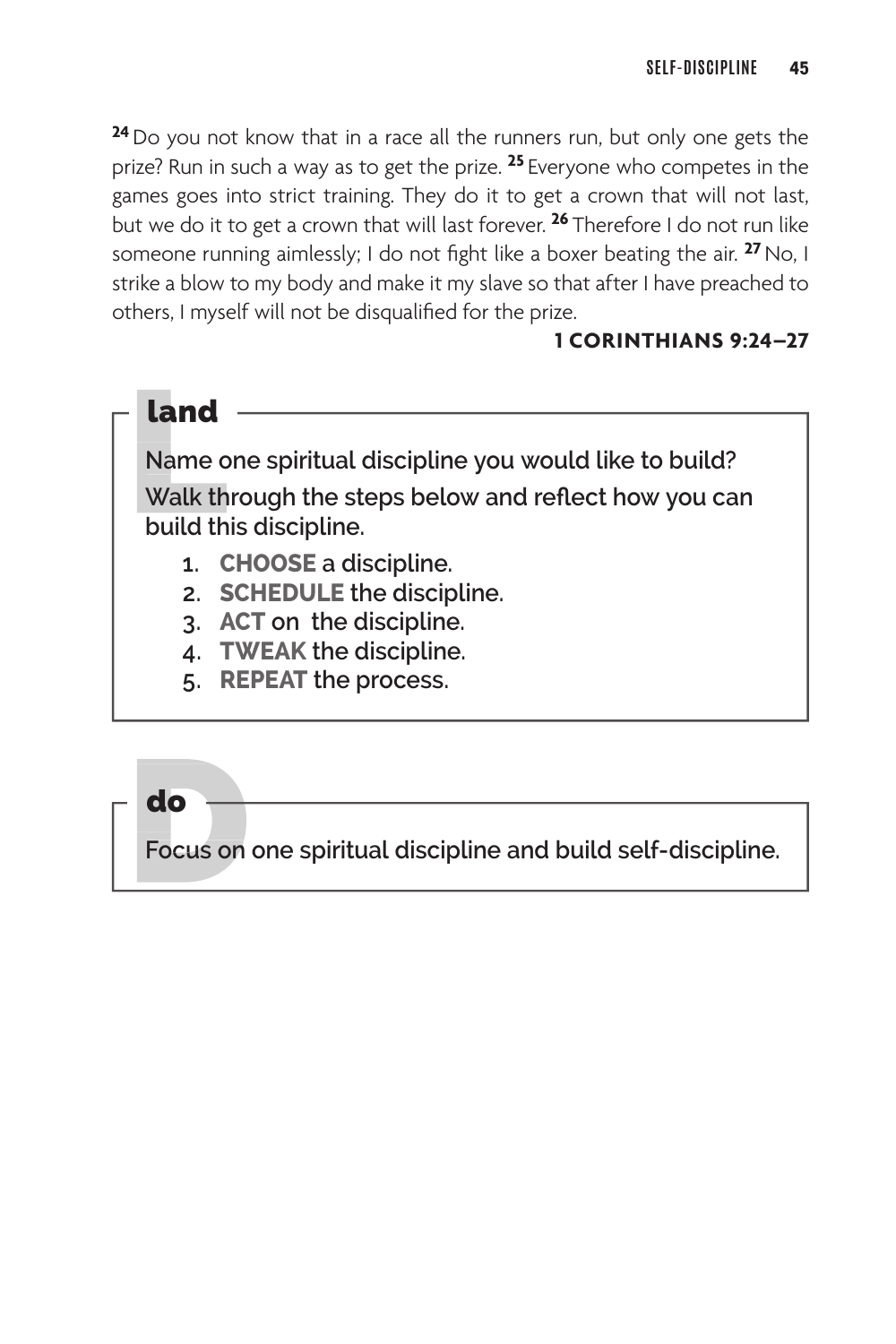# **PURPOSE**

The Reason Behind a Man

# begin

**God's man may look for purpose in possessions and**  professions, but he only finds real purpose in Jesus **Christ.**

## unpack

**Of the 3.5 billion men on earth, what percentage both know their purpose and live it? Make your best guess.**

Why do you believe men struggle to find purpose?

**What is the purpose of your business?**

**What is the purpose of your role within this company?**

**Does the connection between company purpose and your role result in purposefulness? Explain.**

# inform

**Read the text and make observations.**

**Why did God's people spend 70 years of captivity in Babylon?**

**What is God's promise to them through this experience?**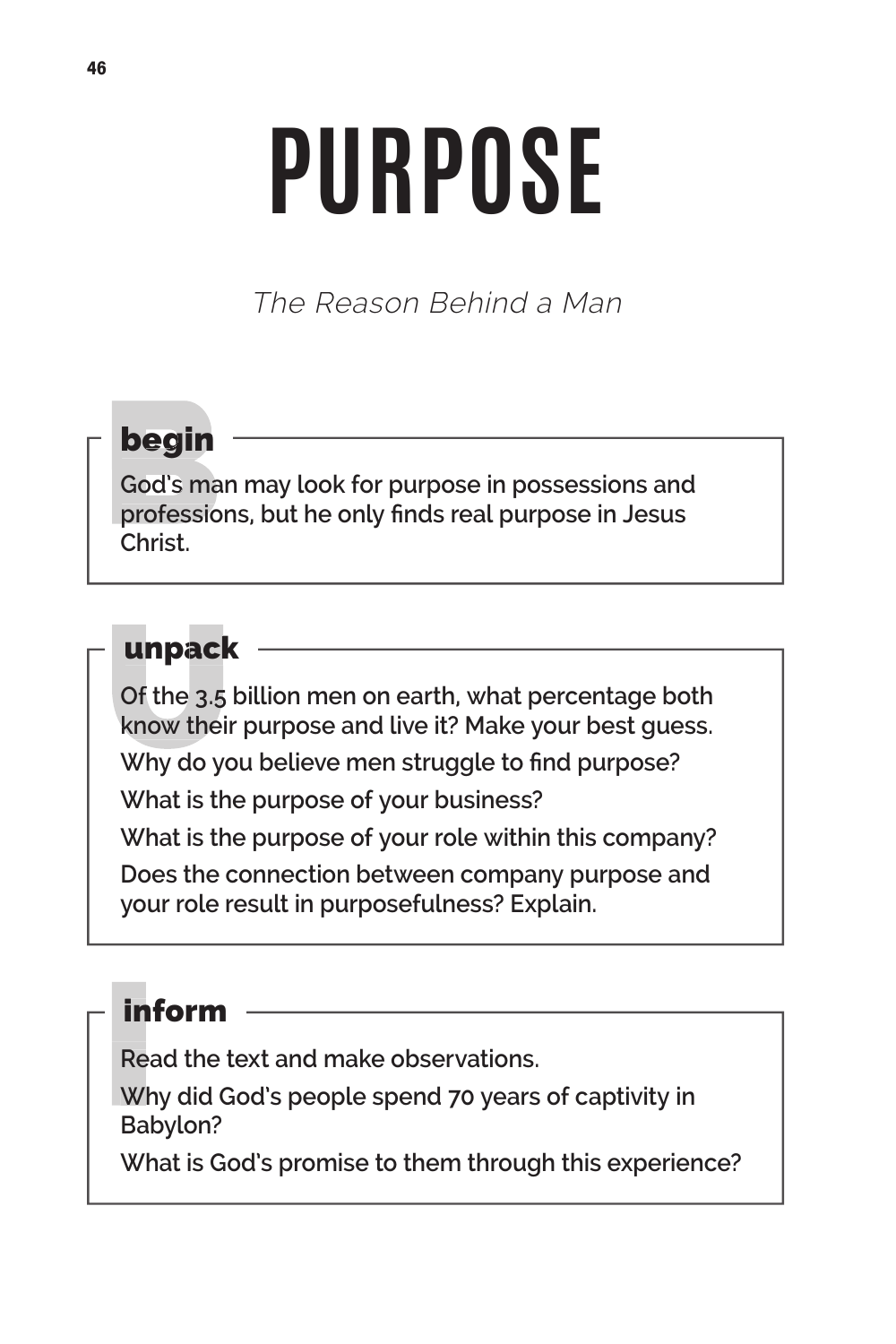# inform

**(continued)**

**What does God require of them in and through this captivity?**

**What is the outcome on the other side of captivity? What lesson is God hoping the people will learn?**

**<sup>10</sup>**For thus says the Lord: When seventy years are completed for Babylon, I will visit you, and I will fulfill to you my promise and bring you back to this place. **<sup>11</sup>**For I know the plans I have for you, declares the Lord, plans for welfare and not for evil, to give you a future and a hope. **12** Then you will call upon me and come and pray to me, and I will hear you.<sup>13</sup> You will seek me and find me, when you seek me with all your heart. **14** I will be found by you, declares the Lord, and I will restore your fortunes and gather you from all the nations and all the places where I have driven you, declares the Lord, and I will bring you back to the place from which I sent you into exile.

#### **JEREMIAH 29:10–14**

### land

**What lesson is God trying to teach you currently about His purpose in your life?**

**How would your life be more productive if you aligned your purpose with his purpose?**

do

**Align your vocational purpose to God's purpose by working in a manner that honors God.**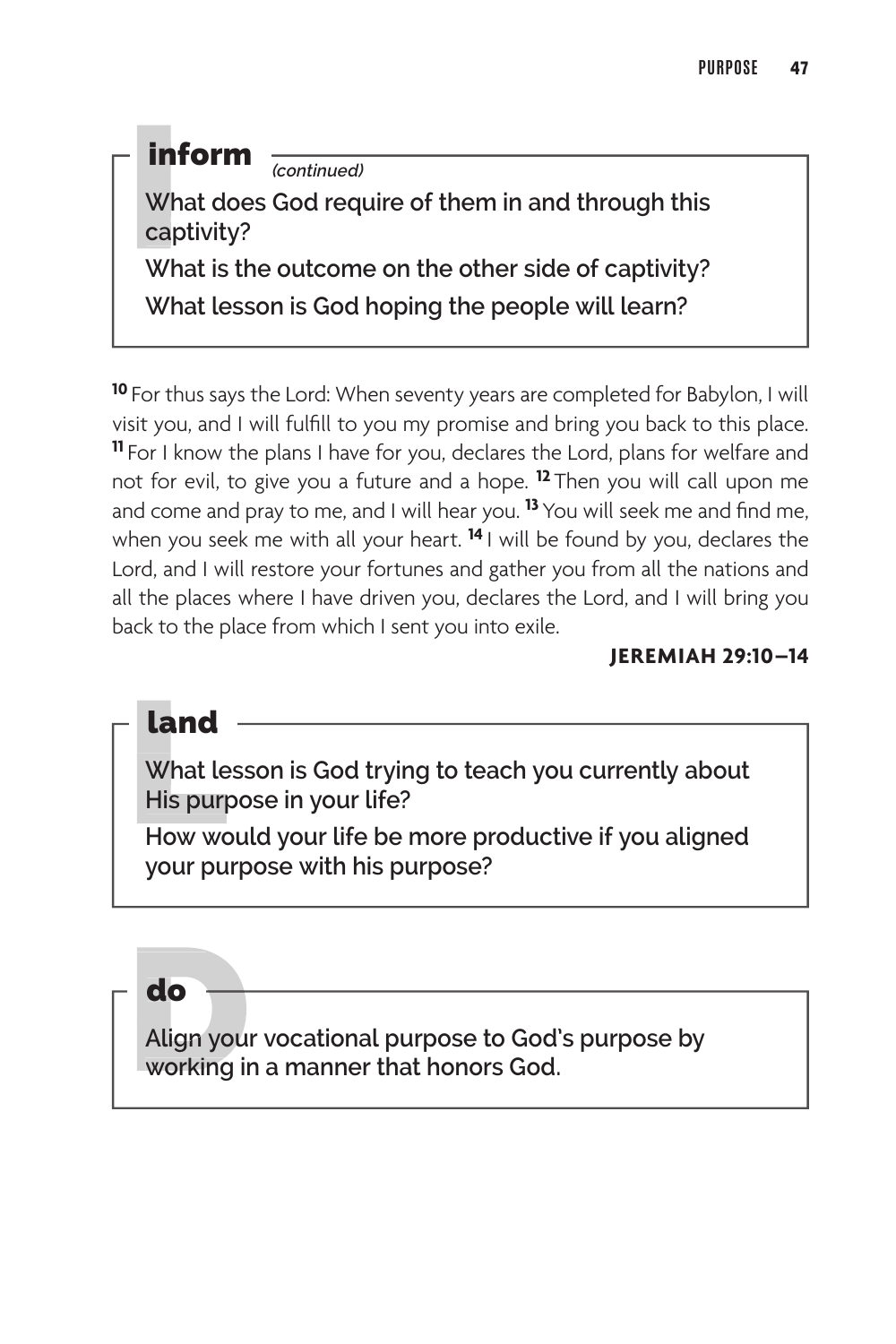# **PRODUCES**

A Man Yields Growth



A man never selfishly devours resources but instead understands that resources flow from Christ through him.

## unpack

**Do you feel like you are producing results in your spiritual life?** 

**What are the leading issue(s) that prohibit you from producing more spiritual results.**

## inform

**Read the text and make observations.**

**What vital activity is Jesus recommending for producing growth, and what does it look like for a man to be effective at this?** 

**What are we invited to abide in, and what are the promised results?**

**How well do you currently abide?**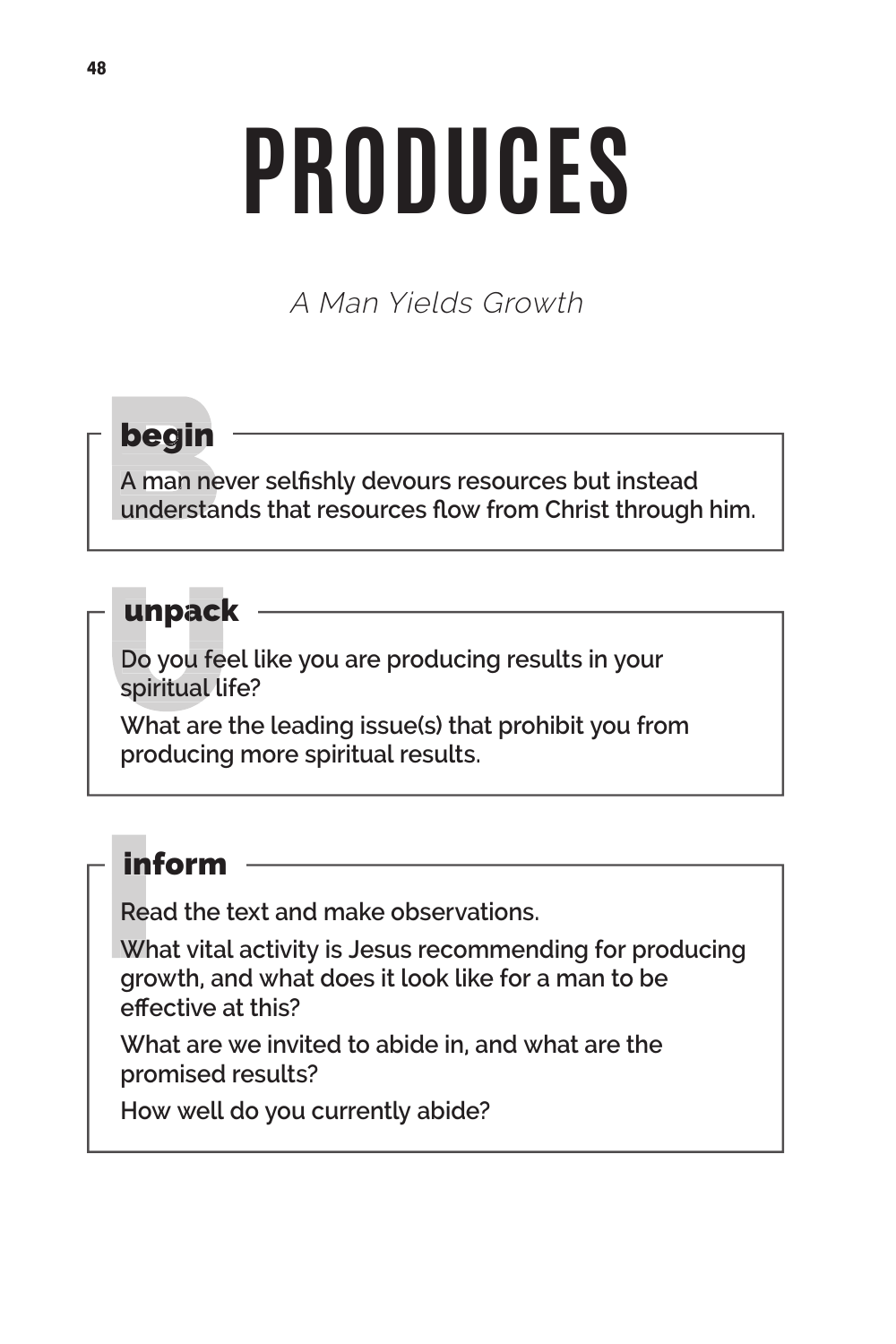**<sup>1</sup>**"I am the true vine, and my Father is the vinedresser. **2** Every branch in me that does not bear fruit he takes away, and every branch that does bear fruit he prunes, that it may bear more fruit. **3** Already you are clean because of the word that I have spoken to you.**4** Abide in me, and I in you. As the branch cannot bear fruit by itself, unless it abides in the vine, neither can you, unless you abide in me. **5** I am the vine; you are the branches. Whoever abides in me and I in him, he it is that bears much fruit, for apart from me you can do nothing. **6** If anyone does not abide in me he is thrown away like a branch and withers; and the branches are gathered, thrown into the fire, and burned. **7** If you abide in me, and my words abide in you, ask whatever you wish, and it will be done for you. <sup>8</sup> By this my Father is glorified, that you bear much fruit and so prove to be my disciples."

**JOHN 15:1–8**

**What issue, or issues, are impeding your growth and production?**

**What steps can you take to address this?**

do

land

**Memorize one verse from John 15:1–8 and abide in it. You can also take the Spiritual Fruit Assessment here: www.beresolute.org/sfa.**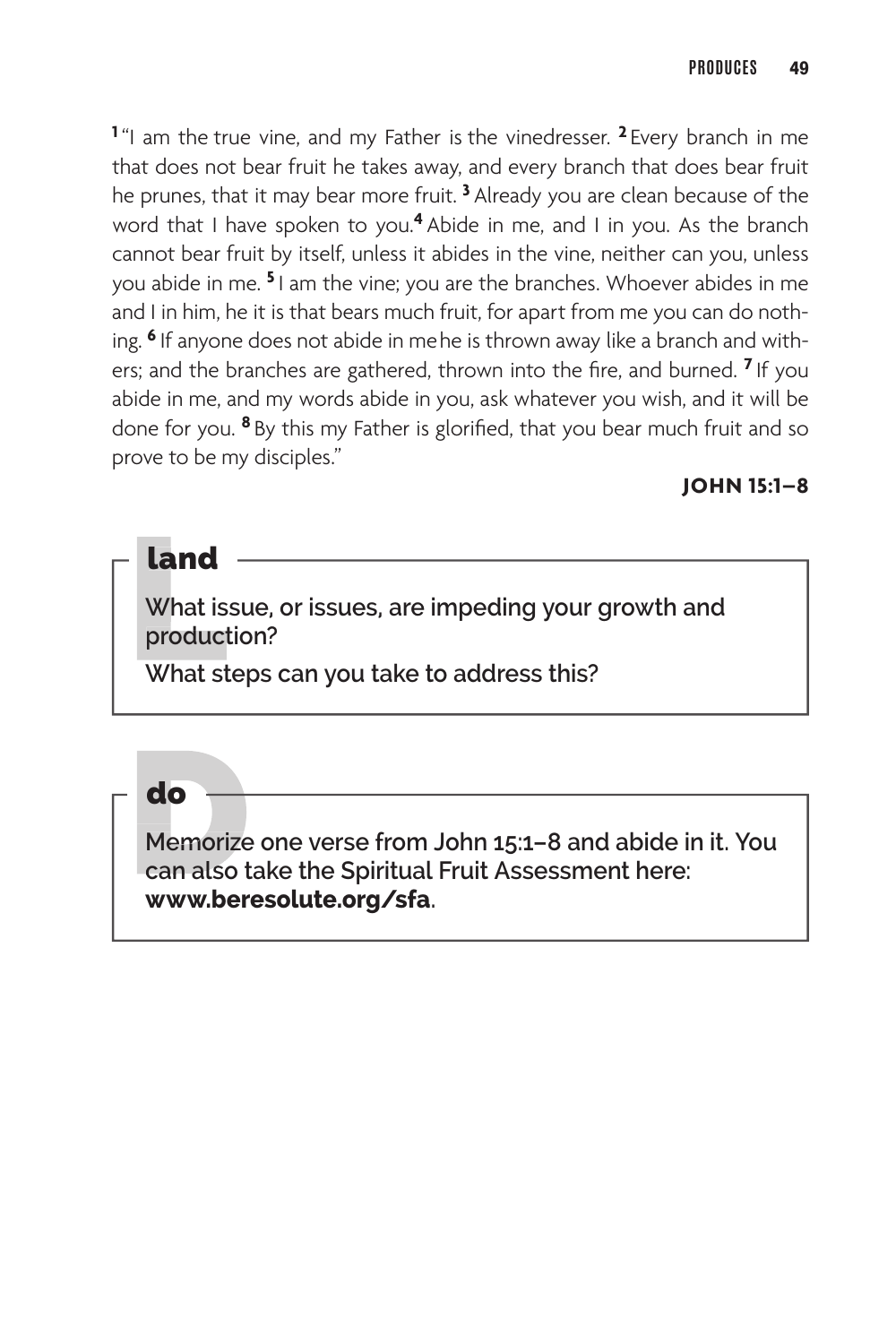# **MOTIVE**

The Force Behind a Man



God's man is aware that his motives will be influenced by **forces that attempt to satisfy his desires.**

## unpack

**Is it right to judge the motives of another person? How do you tell when a person is purely motivated? How do know when your motives are pure?**

## inform

**Read the text and make observations.**

**What is a hypocrite?**

**Why do hypocrites sound trumpets in the streets?**

**How does this "sounding your trumpet" relate to "practicing your righteousness?"**

**How does giving in secret expose our true motive?**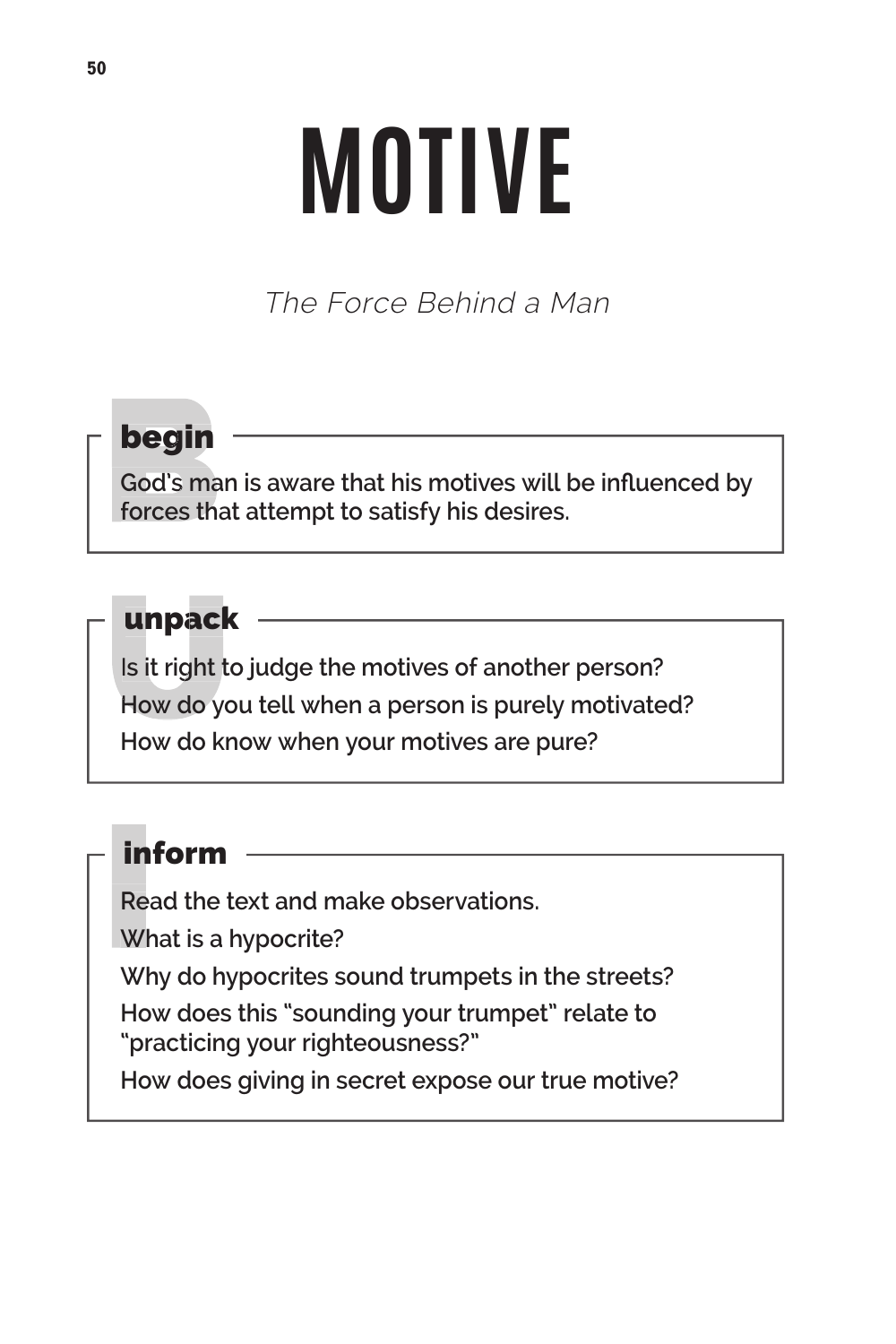**<sup>1</sup>**"Beware of practicing your righteousness before other people in order to be seen by them, for then you will have no reward from your Father who is in heaven. **2** "Thus, when you give to the needy, sound no trumpet before you, as the hypocrites do in the synagogues and in the streets, that they may be praised by others. Truly, I say to you, they have received their reward. **3** But when you give to the needy, do not let your left hand know what your right hand is doing, **4** so that your giving may be in secret. And your Father who sees in secret will reward you."

#### **MATTHEW 6:1–4**

### land

**Why do you need to monitor your motives? What steps do you need to take?**

### do

**Check your motive by performing an anonymous act of generosity for another man.**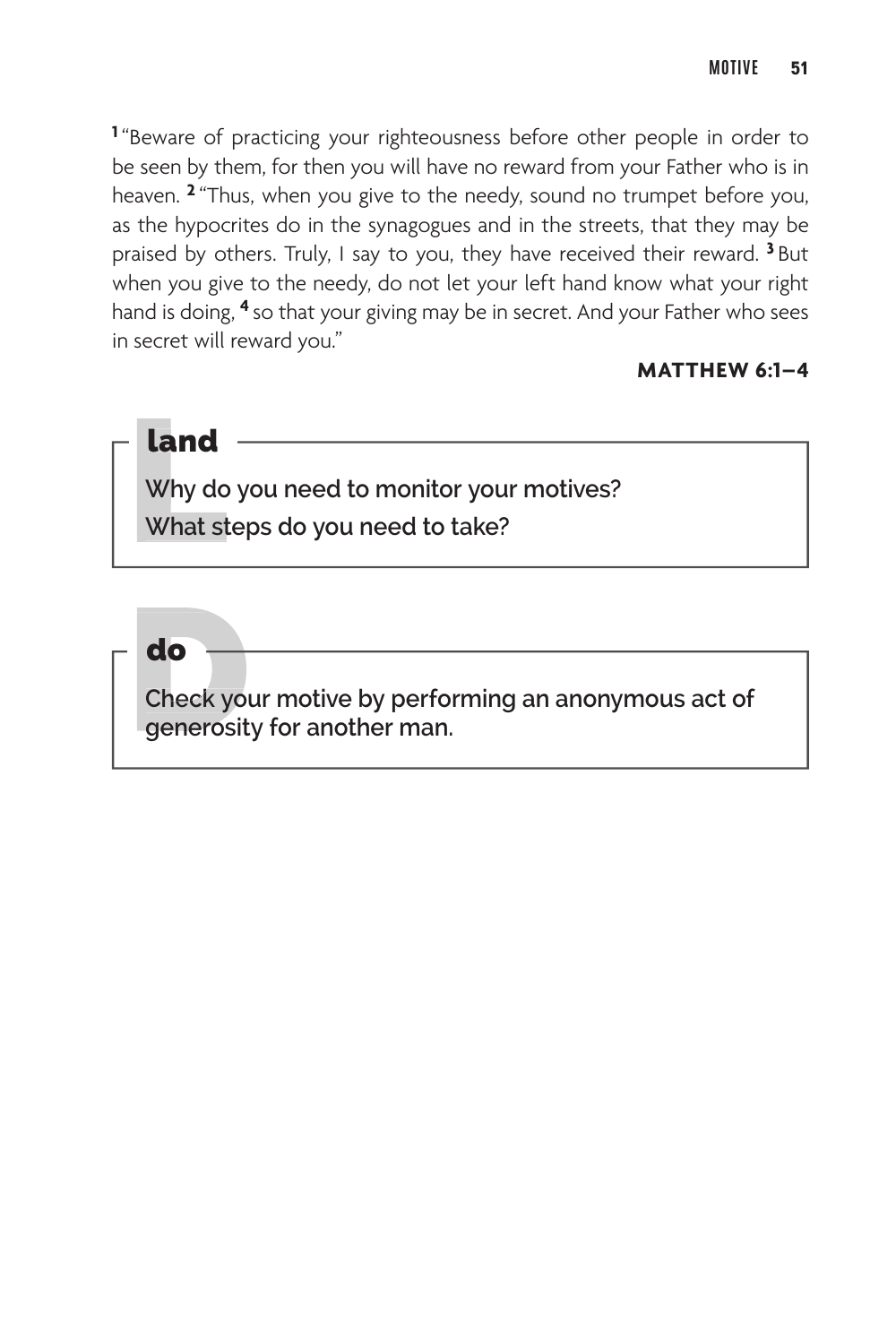# **BROTHERHOOD**

A Man Is Devoted to His Brothers

## begin

**A man of God, while enticed by autonomy, must live out his quest by linking arms with his brothers.**

# unpack

**Why do we spend so little time with other Christian brothers?**

**Make a short list of reasons men need other brothers in Christ?**

## inform

**Read the text and make observations.**

**Why does Jesus pray for our oneness?**

**Jesus gives us an example of the oneness between him and God. Describe the characteristic of this oneness.**

**What does "oneness" or "brotherhood" look like for men of God?**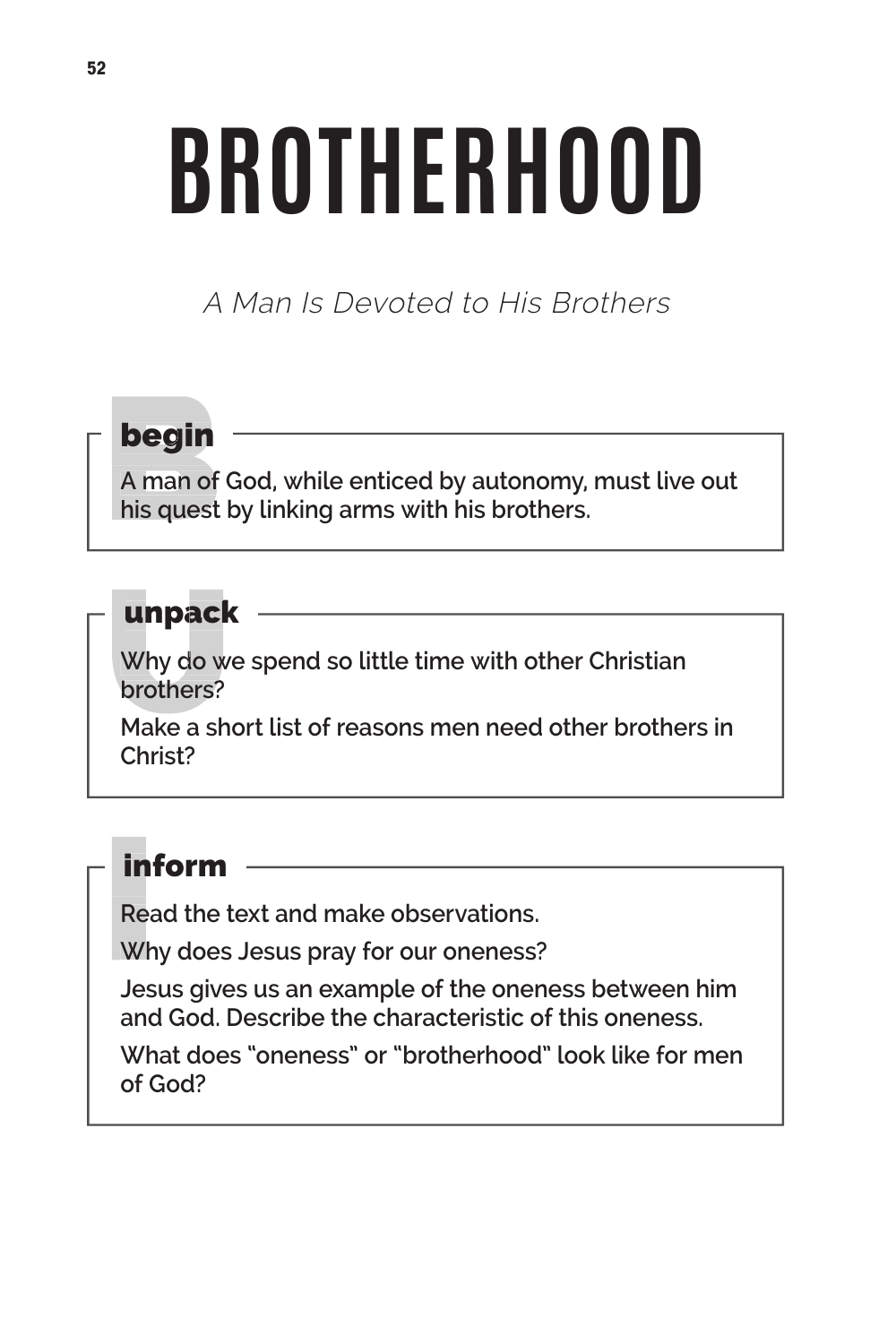**<sup>20</sup>**"I do not ask for these only, but also for those who will believe in me through their word, **21** that they may all be one, just as you, Father, are in me, and I in you, that they also may be in us, so that the world may believe that you have sent me. **22** The glory that you have given me I have given to them, that they may be one even as we are one, **23** I in them and you in me, that they may become perfectly one, so that the world may know that you sent me and loved them even as you loved me."

#### **JOHN 17:20–23**

## land

**What are the results of men living in brotherhood? How would these results have a positive impact your life? Who is a Christian man with whom you would like to spend more time?**

### do

**This week, give another man a copy of Thirty Virtues That Build a Man and build brotherhood.**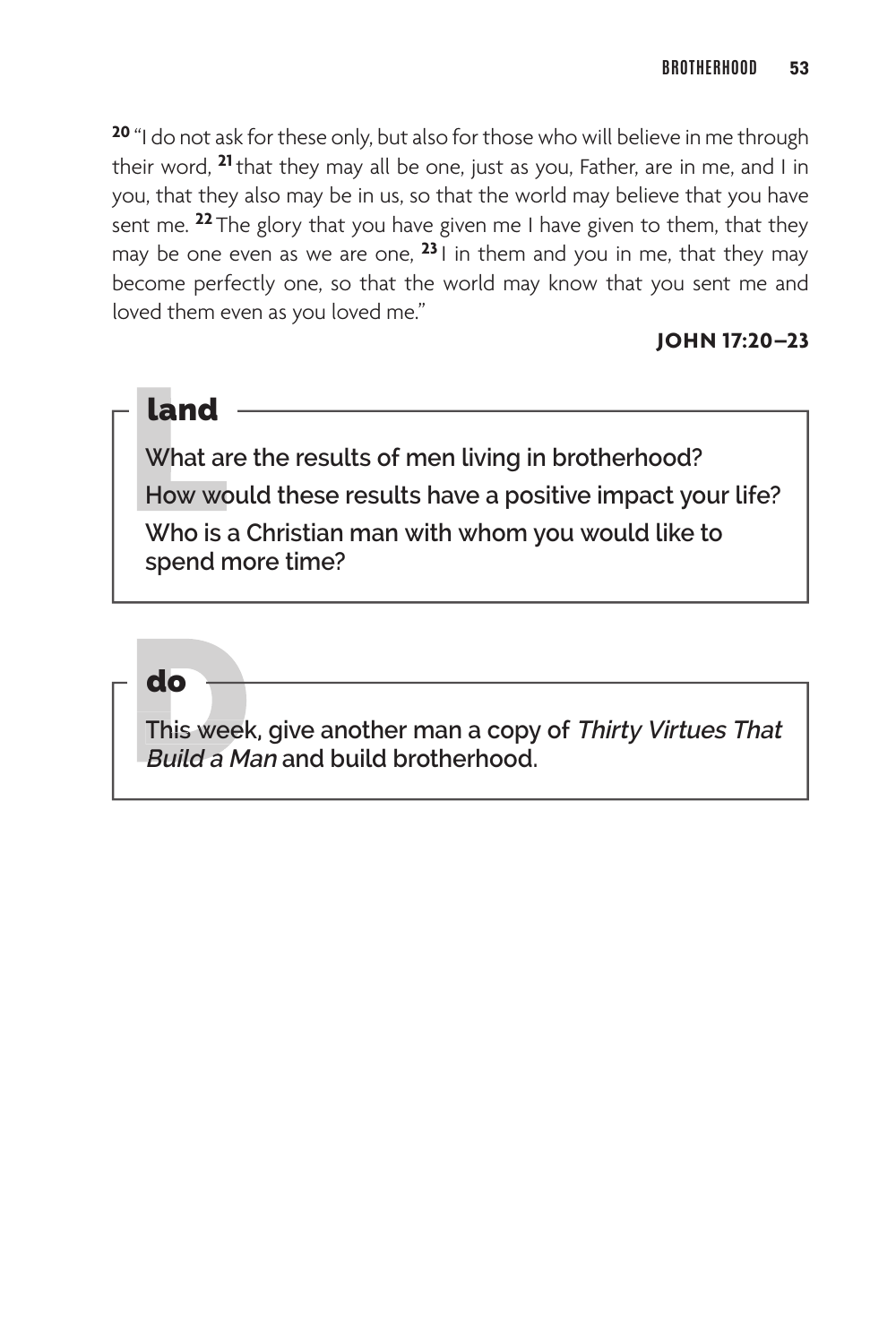# **CORE BELIEFS**

Man Leads from What He Believes

## begin

**God's man leads from his core beliefs, which guide how he thinks, feels, and acts.**

# unpack

**Discuss in detail a recent event that created some frustration or anxiety for you. It could be a tiny issue; for example, something you watched on the news or something that happened at work.**

**What were your thoughts about the event? Make sure to list them.**

**What do you think these thoughts say about your beliefs? Clarify if needed.**

**Discuss where you think you picked up this belief and whether this belief impacts other areas of your thinking.**

# inform

**Read the text and make observations.**

**Why does God care so much about idols?**

**What represents a "god" in today's culture**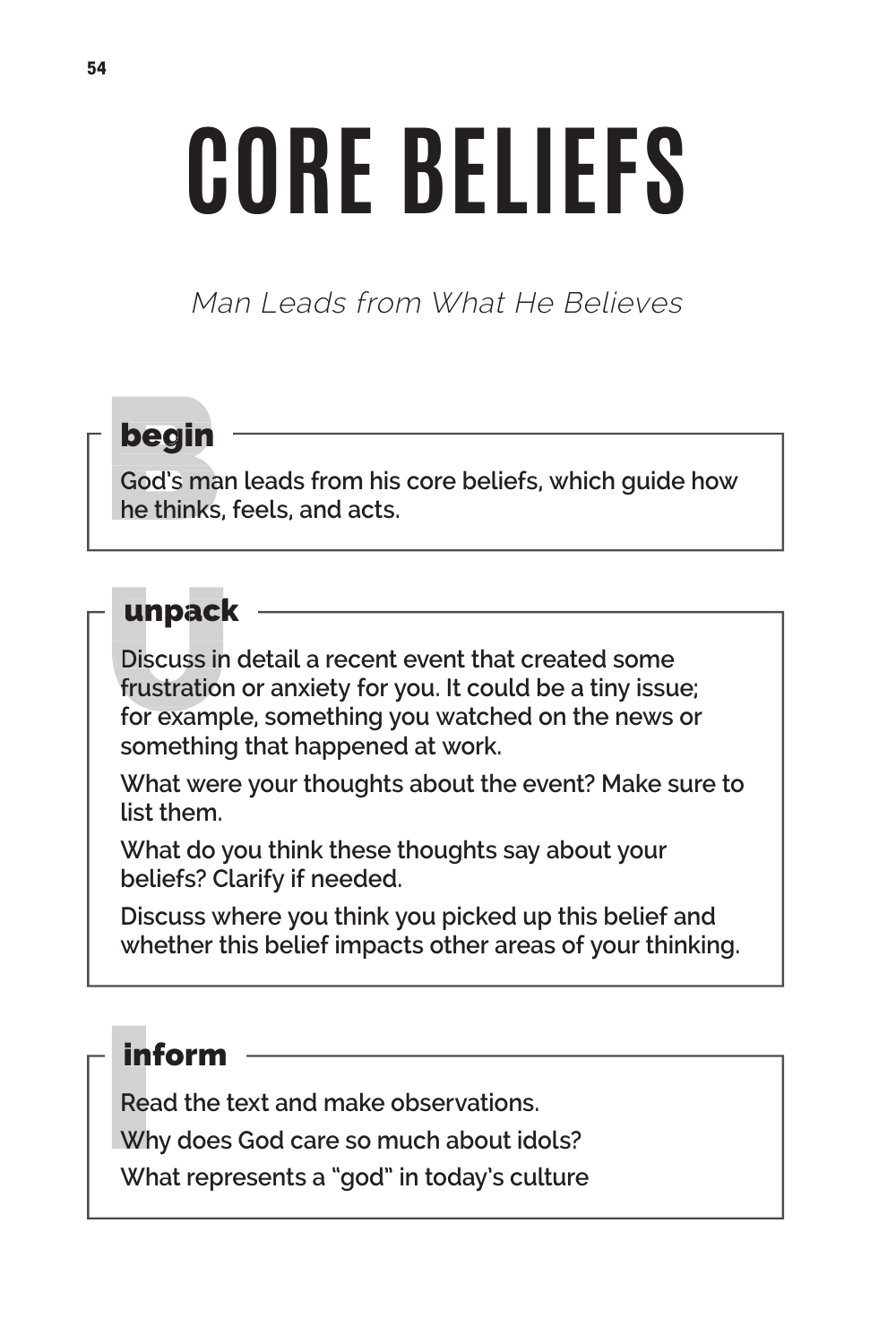# **What is the punishment for bowing down and serving these gods?** inform **(continued)**

**In contrast, what is the reward for worshipping God?**

**<sup>1</sup>** And God spoke all these words, saying, **<sup>2</sup>** "I am the Lord your God, who brought you out of the land of Egypt, out of the house of slavery. **<sup>3</sup>** You shall have no other gods before me. **<sup>4</sup>** "You shall not make for yourself a carved image, or any likeness of anything that is in heaven above, or that is in the earth beneath, or that is in the water under the earth. **<sup>5</sup>** You shall not bow down to them or serve them, for I the Lord your God am a jealous God, visiting the iniquity of the fathers on the children to the third and the fourth generation of those who hate me, **<sup>6</sup>** but showing steadfast love to thousands of those who love me and keep my commandments.

### **EXODUS 20:1–6**

# land

**What is one core belief that you picked up as a child? This belief might have been stated as an axiom and could be either positive or negative. Discuss how this impacted your beliefs then and today. (For example, "Big boys don't cry." "Man-up." "Stop being a baby."**

**Is it surprising to discover that core beliefs you are not aware of may infuence your life? How should a Christian man address this?**

do

**Make God the center of everything you do.**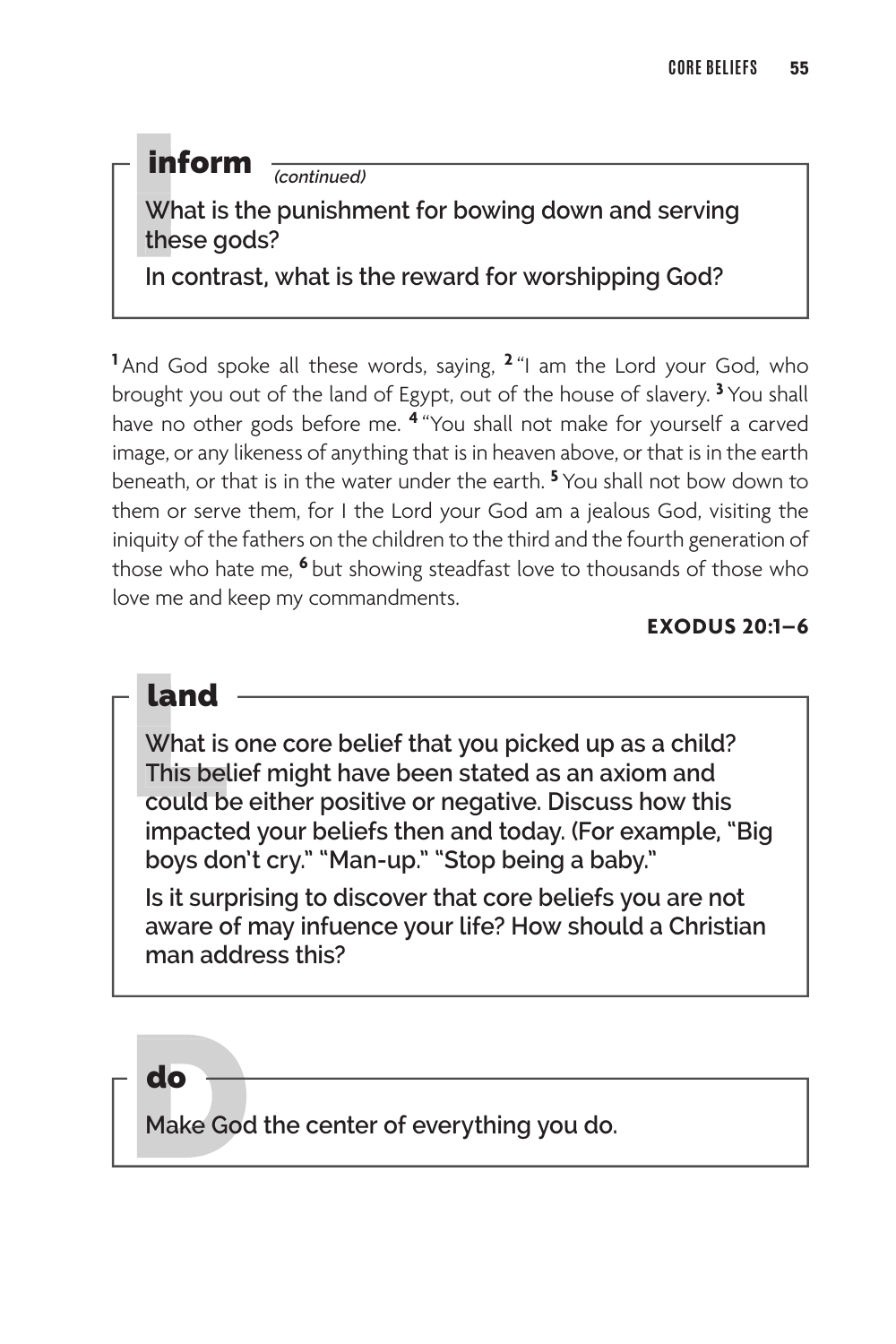# **VALUES**

The Measure of Every Man

# begin

**A man of God is driven by the things he values.**

## unpack

It's the middle of the night, and there is a fire in your **home. If you could save only one item, what would you choose? Explain your choice. (Assume your family and pets are already safely out of harm's way.)** 

**What value compelled you to choose this item?**

**Think about your family of origin. What value do you hold**  that is different from your family of origin? Explain.

# inform

**Read the text and make observations.**

**Notice the comparison between "lips" and "heart." What does this comparison infer?**

**What do you think "wonder upon wonder" means?**

**What is troubling about this text?**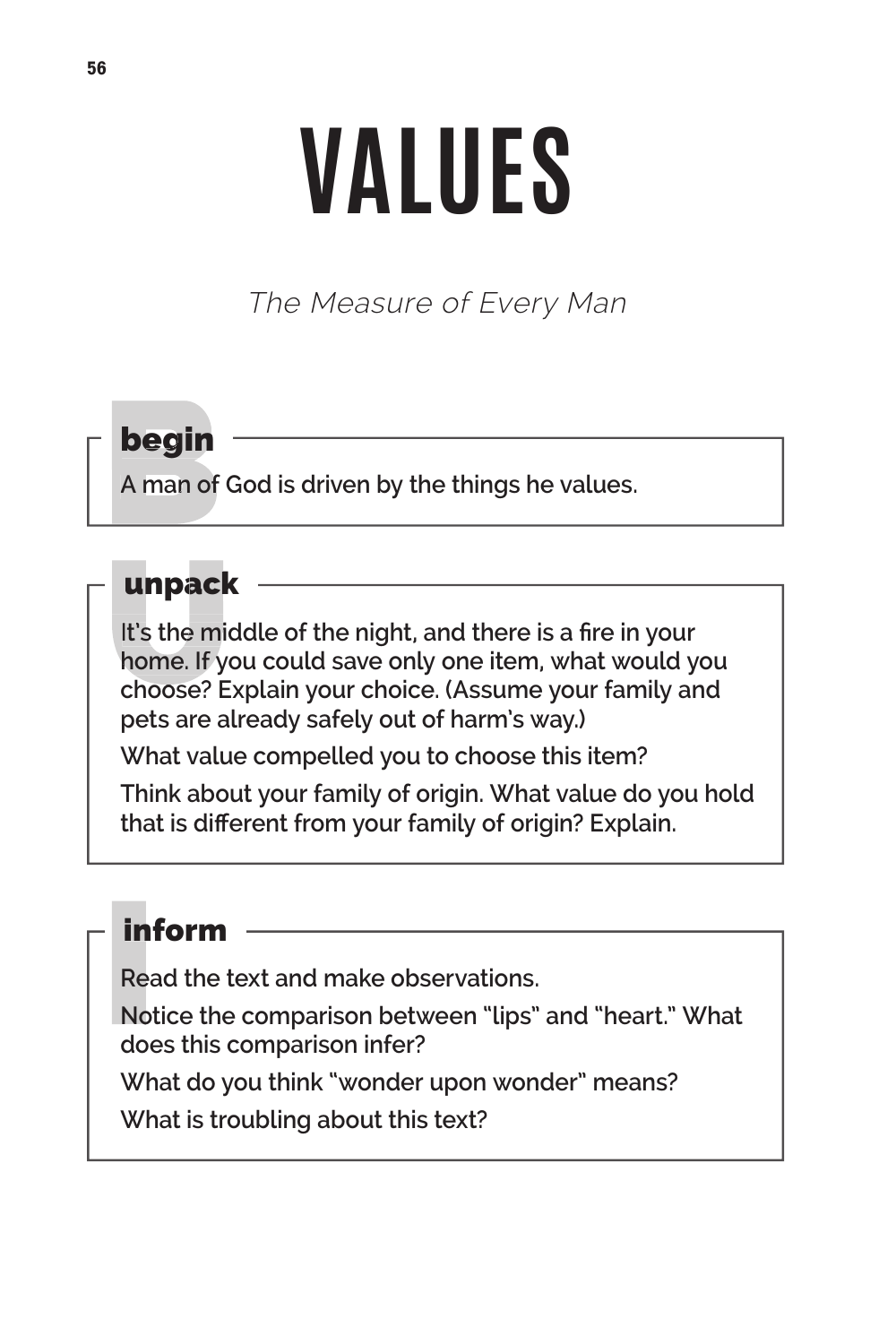**<sup>13</sup>**And the Lord said: "Because this people draw near with their mouth and honor me with their lips, while their hearts are far from me, and their fear of me is a commandment taught by men, **14** therefore, behold, I will again do wonderful things with this people, with wonder upon wonder; and the wisdom of their wise men shall perish, and the discernment of their discerning men shall be hidden." **15** Ah, you who hide deep from the Lord your counsel, whose deeds are in the dark, and who say, "Who sees us? Who knows us?"

#### **ISAIAH 29:13–15**

### land

**Write out your top personal values? Consider nouns like**  faith, teamwork, discipline, and generosity. Name five **that hold deep meaning for you.**

Describe each of your five values in detail in your own words. Give them any definition you like.

**How can you live up to these values?**

do

**Discuss one of your values with someone.**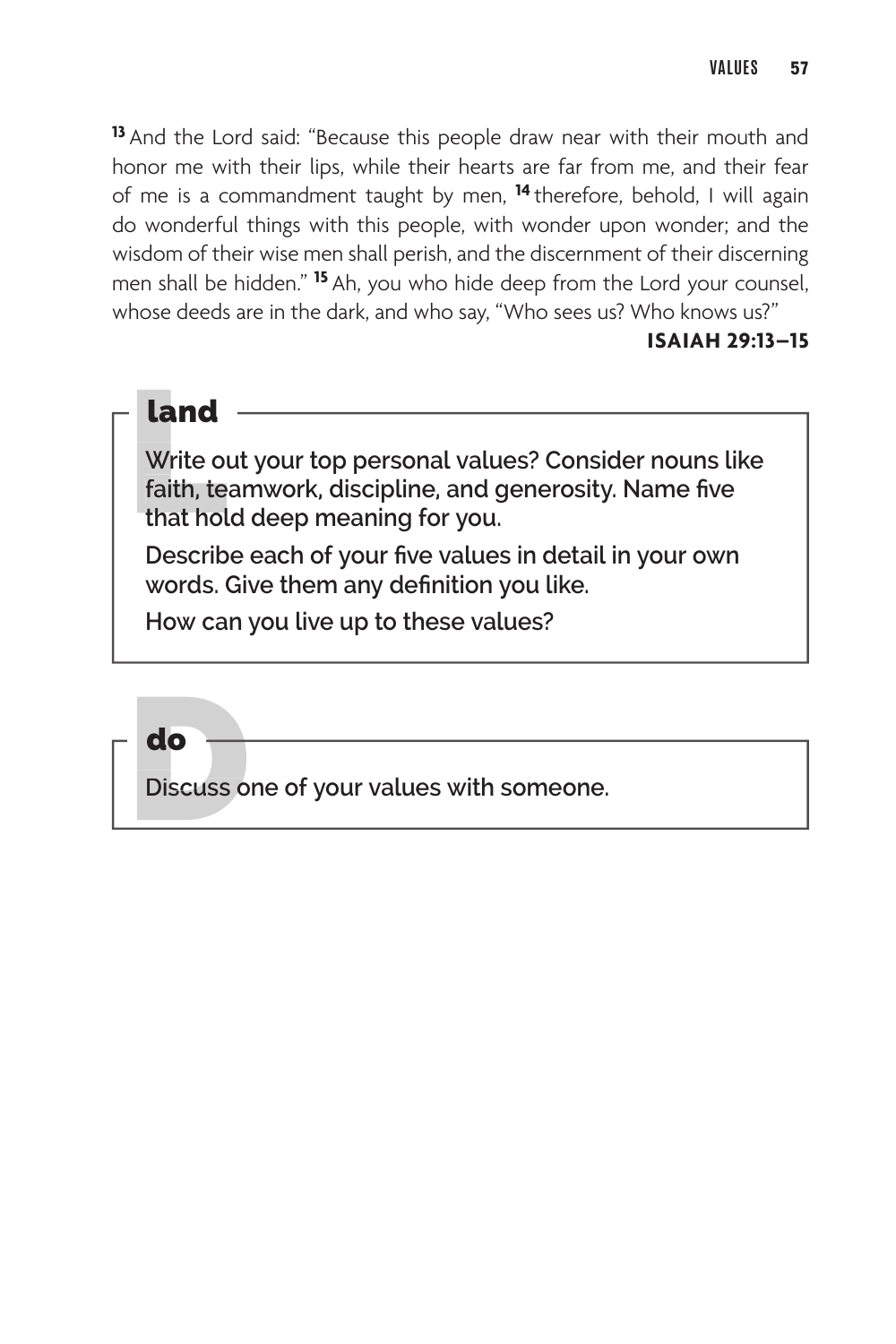# **VISION**

A Man's Sight



**God's man leads others with vision.**

## unpack

**Describe your relationship with your father growing up**  by reflecting on a story about him.

**How did your father parent you? Think about his methodology and try to describe it.**

**What principles did he live by in his fathering technique? What best practices were helpful for you as a child?**

**Tell your group partner why it's vital for you to be a great parent.**

# inform

**Read the text and make observations.**

**David is casting a vision for Solomon, his son. What is his statement of vision?**

**What is required of Solomon to complete the vision?**

**How often do you think David thought about the vision he gave to Solomon?**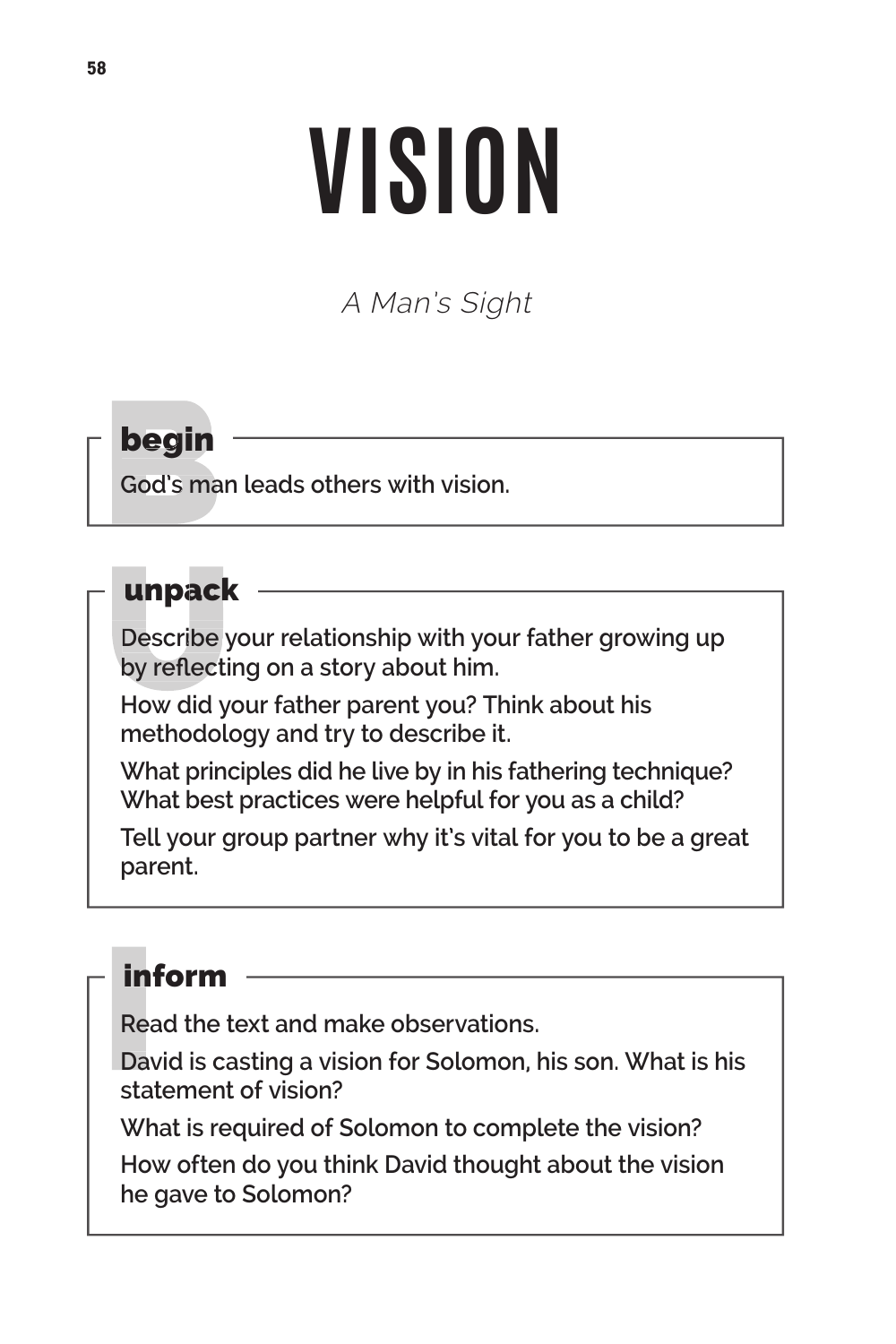**<sup>9</sup>**"And you, Solomon my son, know the God of your father and serve him with a whole heart and with a willing mind, for the Lord searches all hearts and understands every plan and thought. If you seek him, he will be found by you, but if you forsake him, he will cast you off forever. **10** Be careful now, for the Lord has chosen you to build a house for the sanctuary; be strong and do it."

**<sup>20</sup>**Then David said to Solomon his son, "Be strong and courageous and do it. Do not be afraid and do not be dismayed, for the Lord God, even my God, is with you. He will not leave you or forsake you, until all the work for the service of the house of the Lord is finished. <sup>21</sup> And behold the divisions of the priests and the Levites for all the service of the house of God; and with you in all the work will be every willing man who has skill for any kind of service; also the officers and all the people will be wholly at your command."

#### **1 CHRONICLES 28:9–10, 20–21**

land

**A vision is a picture of the future. It addresses some problem and provides a solution. What vision has God given you for your life? Write it out in 10 words or less.**

#### do

**Share your vision with someone.**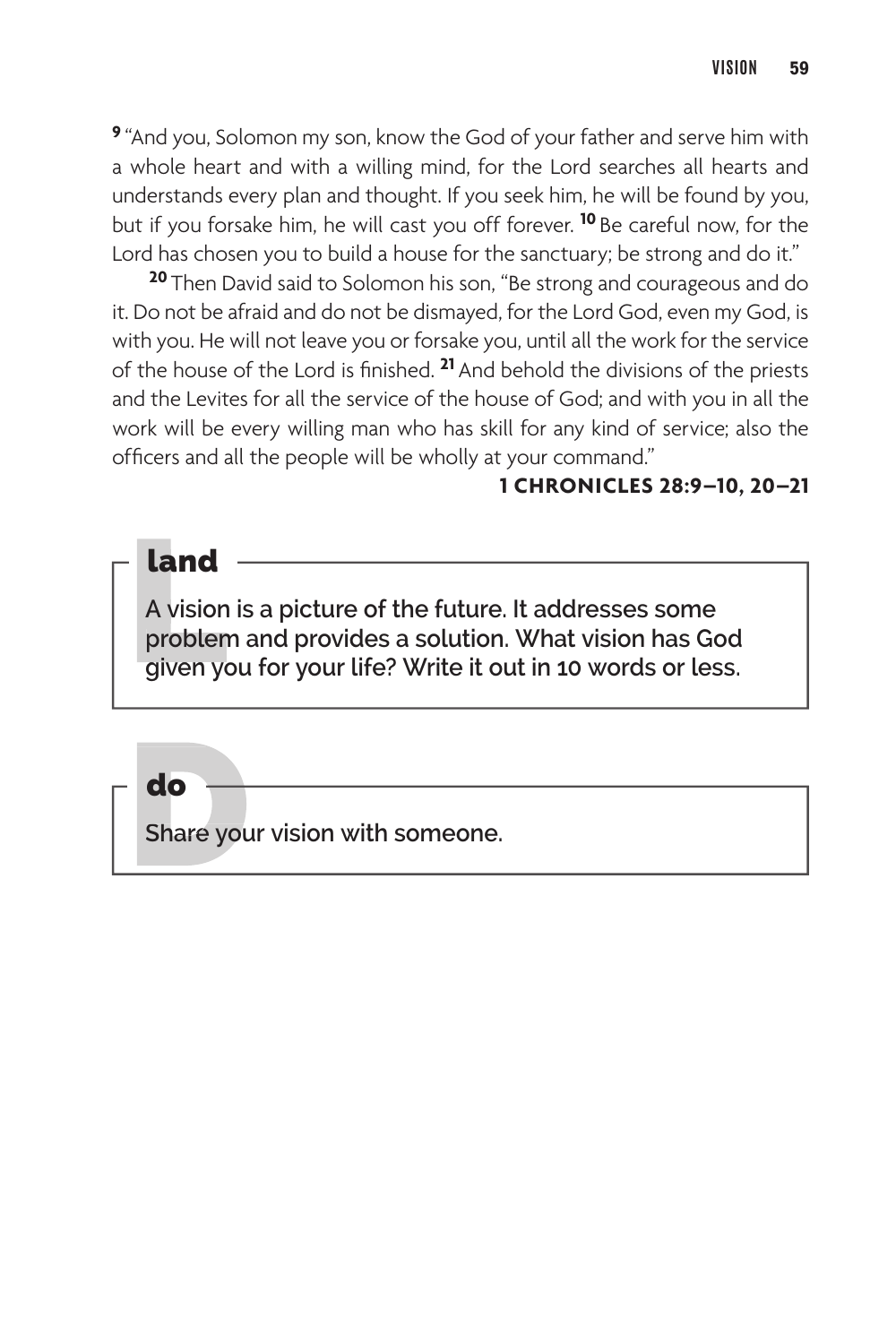# **MISSION**

What a Man Does with Vision

## begin

**A man of God lives out his vision with a mission statement.**

## unpack

**Imagine working in a business situation where your supervisor was unclear about your job duties. Why would this be frustrating?**

**Think of someone you know who has an apparent**  personal mission. What are the unseen benefits of how **this person lives?**

## inform

**Read the text and make observations.**

**Jonah was given a mission directly from God. Most men dream of this moment. Speculate about why Jonah ran from his God-given mission?**

**What does your conclusion teach us about the convergence of God's mission and our mission?**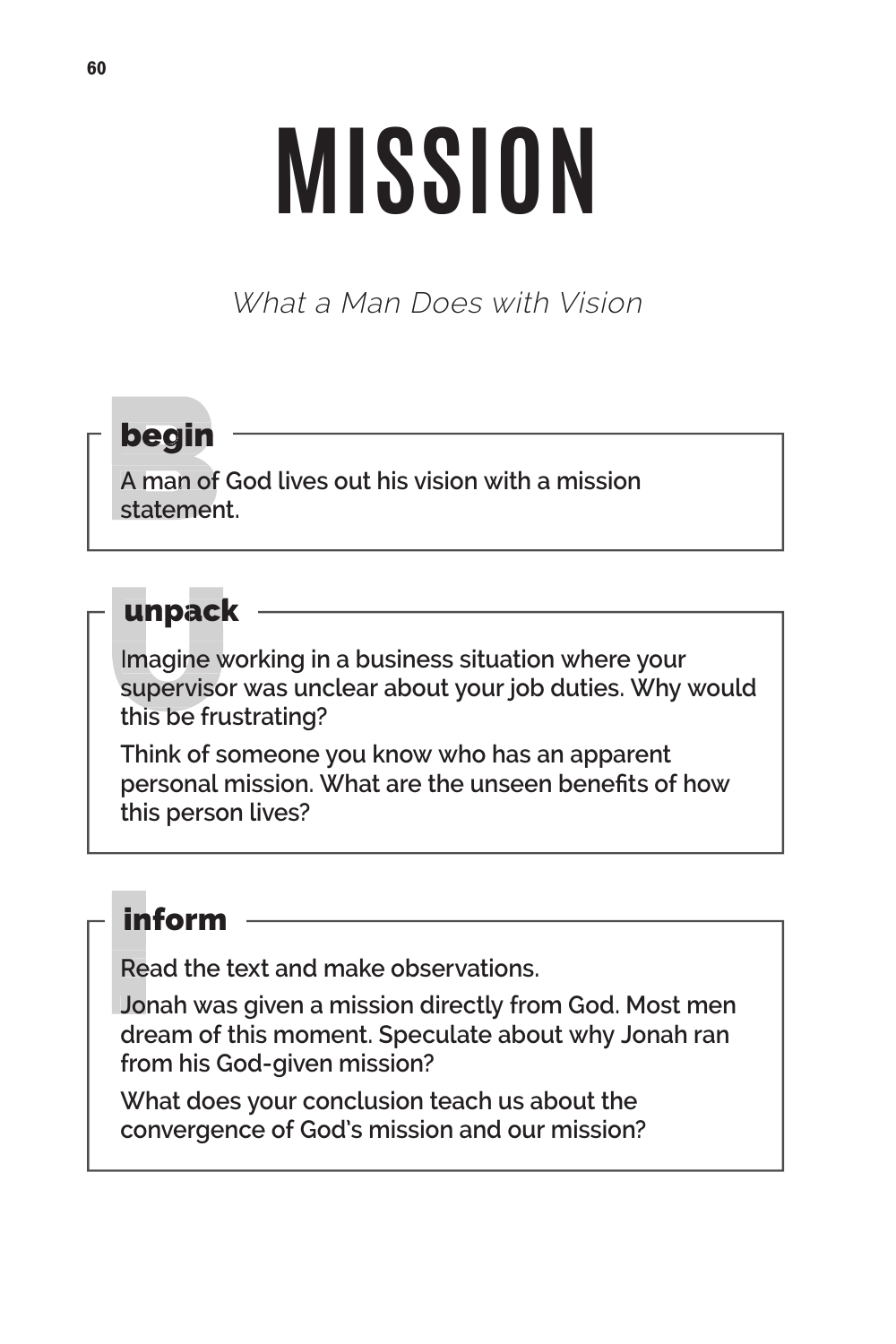**<sup>18</sup>**Where there is no prophetic vision the people cast off restraint but blessed is he who keeps the law.

#### **PROVERBS 29:18**

**<sup>1</sup>**Now the word of the Lord came to Jonah the son of Amittai, saying, **2** "Arise, go to Nineveh, that great city, and call out against it, for their evil has come up before me."<sup>3</sup> But Jonah rose to flee to Tarshish from the presence of the Lord. He went down to Joppa and found a ship going to Tarshish.

#### **JONAH 1:1–3**

### land

**Do you feel like you live in God's mission? Why or why not?**

**What issues do you need to address?**

**What steps can you take today?**

do

**Write out God's mission for your life. (Hint: Consider your God-given gifts and talents and the context in which they**  best fit.)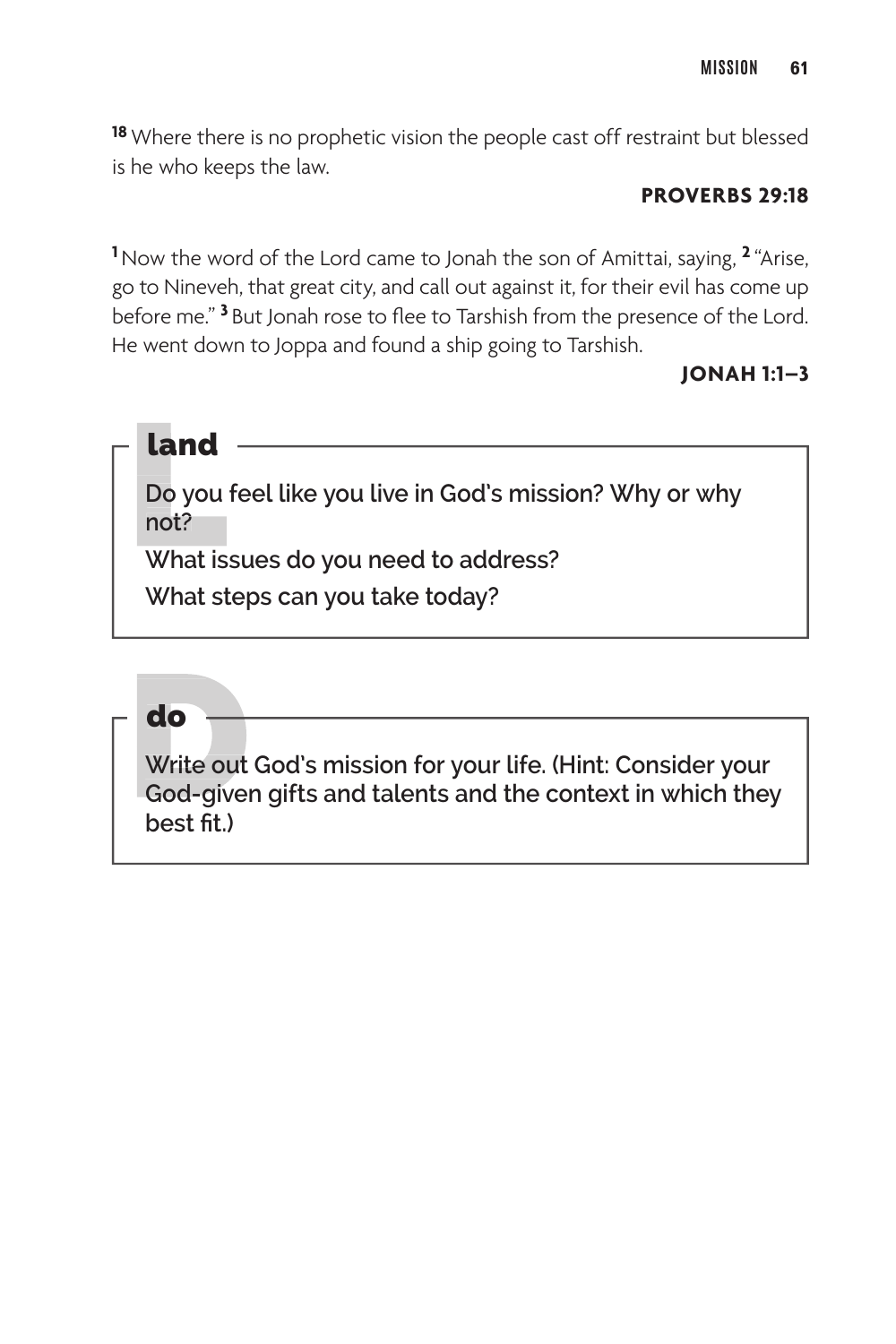# **GOALS**

The Aim of a Man



**God's man sets goals; otherwise, he aims and hits nothing.**

# unpack

**Why do people avoid setting goals? Why are goals good for our spiritual life?**

# inform

**Read the text and make observations. What are the strengths of Nehemiah's approach? What are the weaknesses of Nehemiah's approach? What are the opportunities for Nehemiah? What are the threats for Nehemiah? What goals did Nehemiah set in this text?**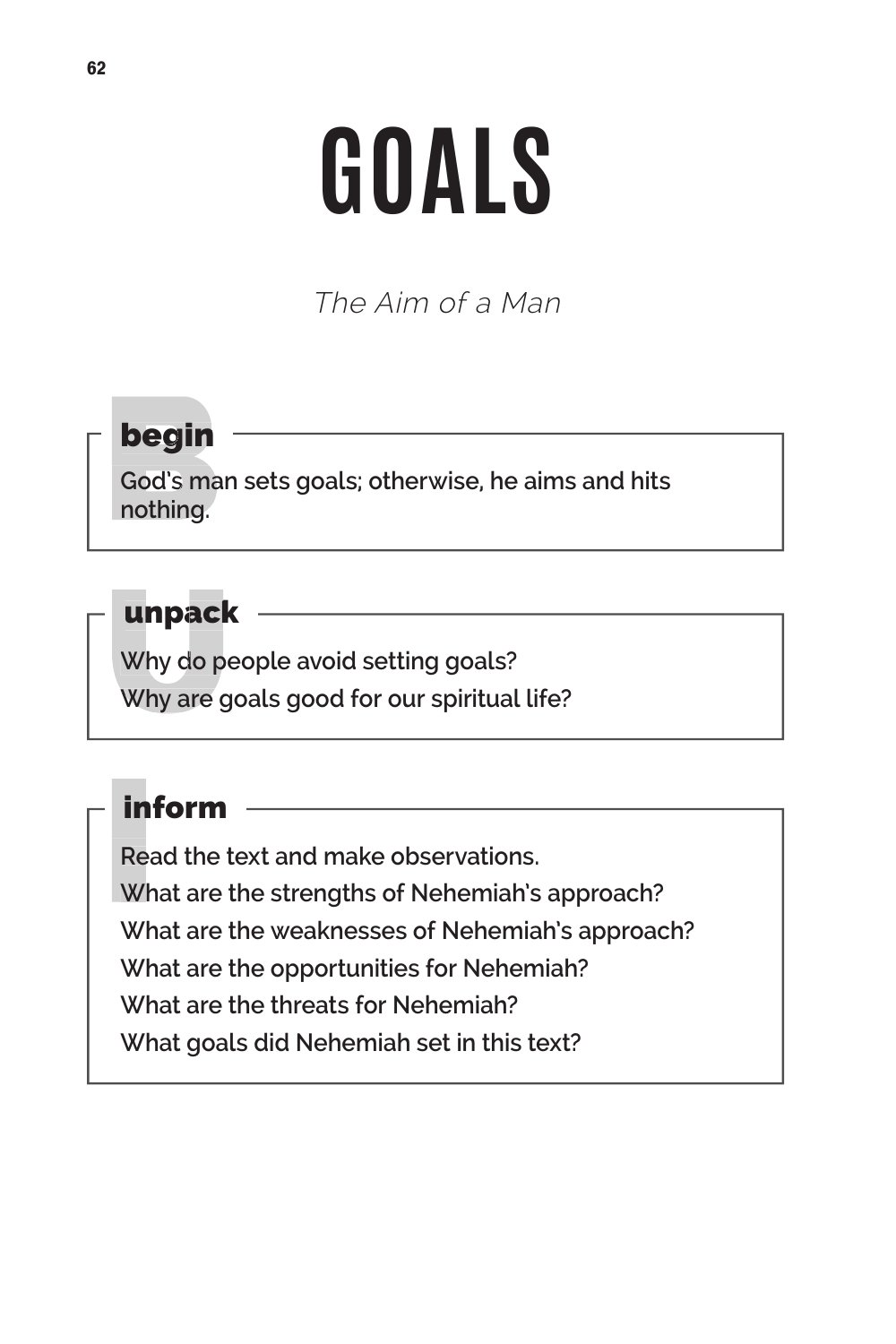**<sup>1</sup>**In the month of Nisan, in the twentieth year of King Artaxerxes, when wine was before him, I took up the wine and gave it to the king. Now I had not been sad in his presence. **2** And the king said to me, "Why is your face sad, seeing you are not sick? This is nothing but sadness of the heart." Then I was very much afraid. **3** I said to the king, "Let the king live forever! Why should not my face be sad, when the city, the place of my fathers' graves, lies in ruins, and its gates have been destroyed by fire?"<sup>4</sup> Then the king said to me, "What are you requesting?" So I prayed to the God of heaven. **5** And I said to the king, "If it pleases the king, and if your servant has found favor in your sight, that you send me to Judah, to the city of my fathers' graves, that I may rebuild it." **6** And the king said to me (the queen sitting beside him), "How long will you be gone, and when will you return?" So it pleased the king to send me when I had given him a time. **7** And I said to the king, "If it pleases the king, let letters be given me to the governors of the province Beyond the River, that they may let me pass through until I come to Judah, **8** and a letter to Asaph, the keeper of the king's forest, that he may give me timber to make beams for the gates of the fortress of the temple, and for the wall of the city, and for the house that I shall occupy." And the king granted me what I asked, for the good hand of my God was upon me.

#### **NEHEMIAH 2:1–8**



**next time: www.beresolute.org/sga.**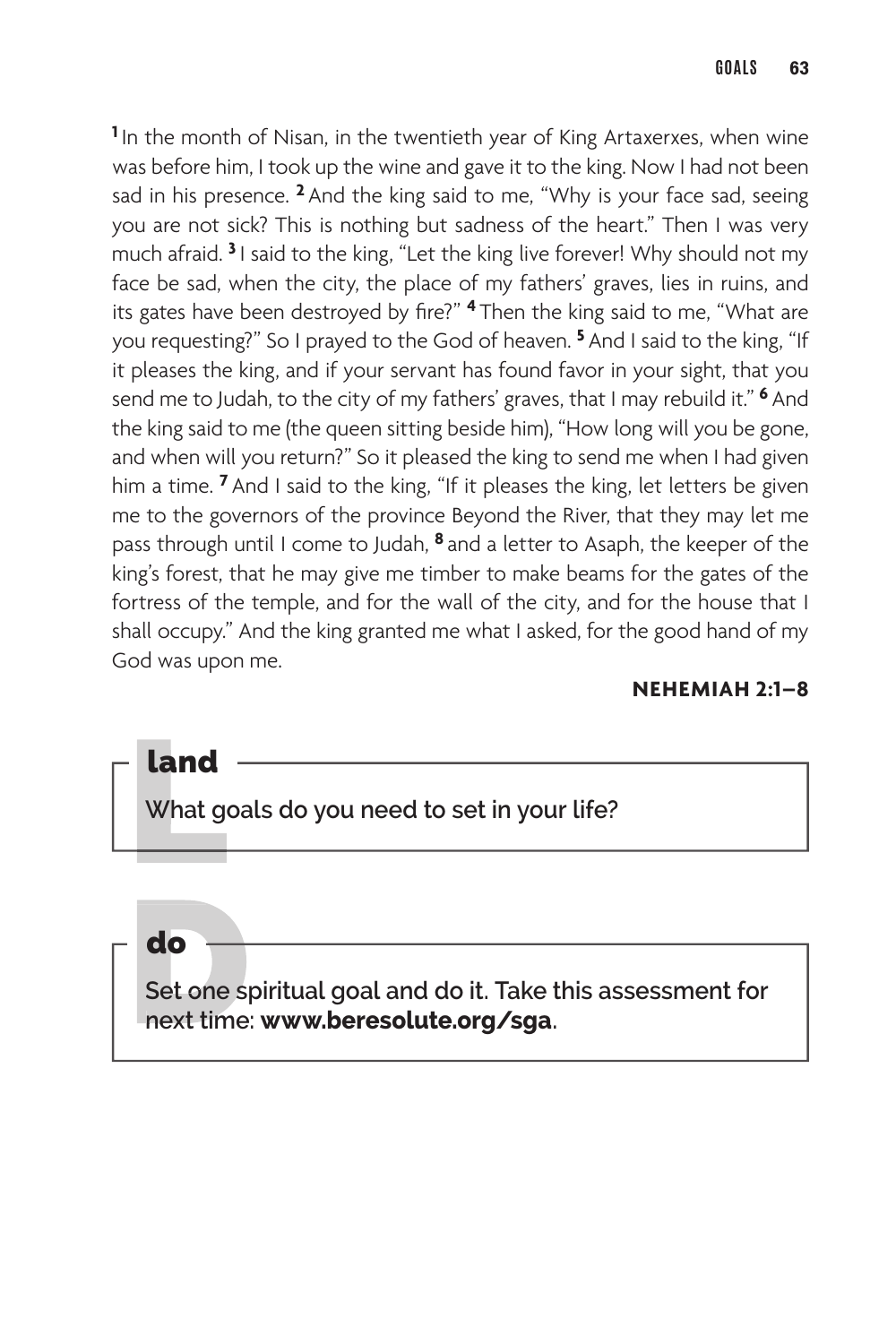# **SPIRITUAL GIFTS**

How God Equips a Man



A man of God uses his God-given gifts not for his benefit, but for the benefit of others.

# unpack

**If money was no object and you could do anything you wanted the rest of your life, what would you spend it doing?**

**Try our Spiritual Gifts Assessment online at www.beresolute.org/sga.**

## inform

**Read the text and make observations.**

**What does it mean to be a "living sacrifice"?** 

**What does it mean to be a "member" of the body?**

**How are our gifts used to help one another in the body?**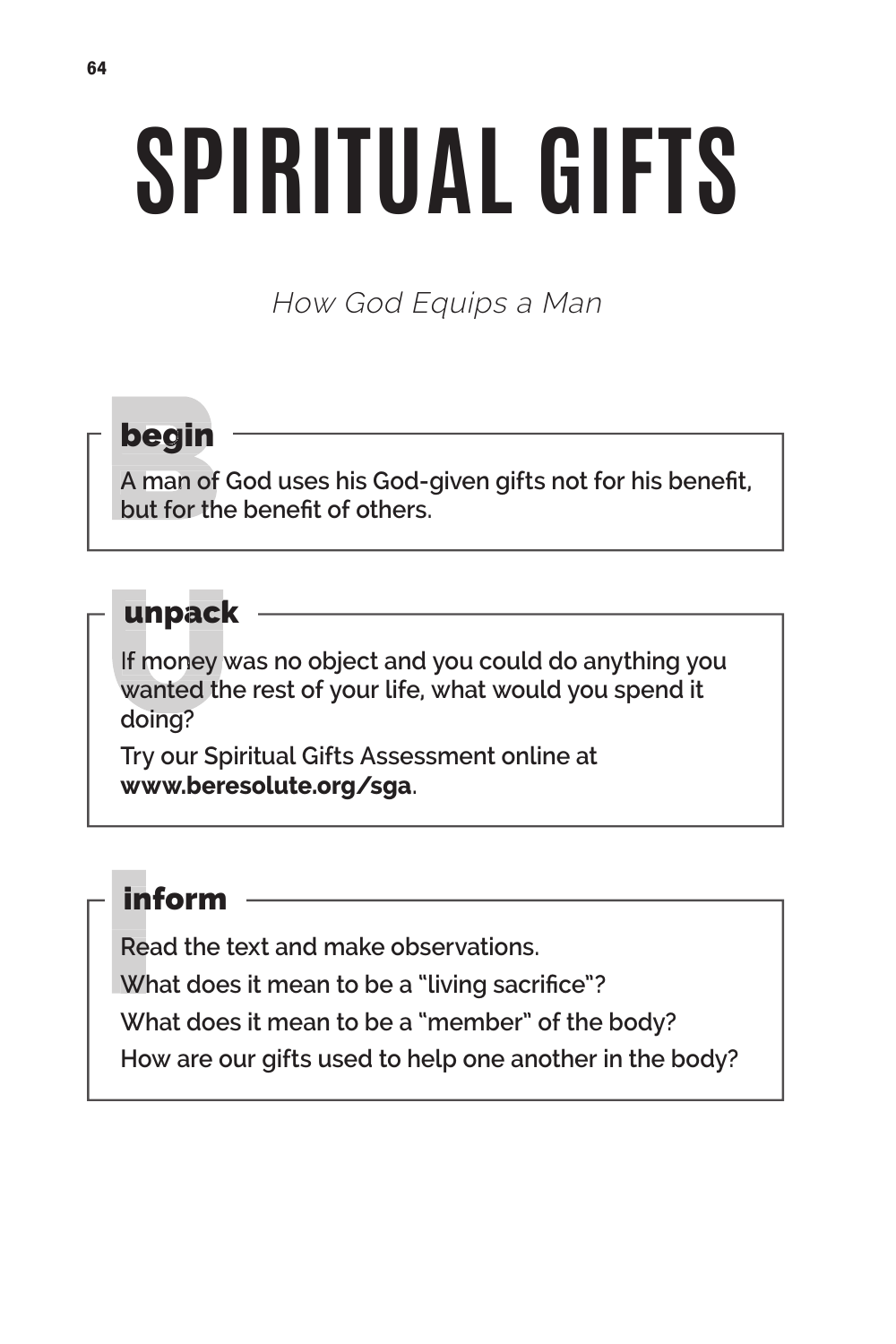**<sup>1</sup>**I appeal to you therefore, brothers, by the mercies of God, to present your bodies as a living sacrifice, holy and acceptable to God, which is your spiritual worship. **2** Do not be conformed to this world, but be transformed by the renewal of your mind, that by testing you may discern what is the will of God, what is good and acceptable and perfect. **3** For by the grace given to me I say to everyone among you not to think of himself more highly than he ought to think, but to think with sober judgment, each according to the measure of faith that God has assigned. **4** For as in one body we have many members, and the members do not all have the same function, **5** so we, though many, are one body in Christ, and individually members one of another. **6** Having gifts that differ according to the grace given to us, let us use them: if prophecy, in proportion to our faith; **7** if service, in our serving; the one who teaches, in his teaching; **8** the one who exhorts, in his exhortation; the one who contributes, in generosity; the one who leads, with zeal; the one who does acts of mercy, with cheerfulness.

#### **ROMANS 12:1–8**



**Based on your spiritual gifts assessment, what were your top 3–5 spiritual gifts?** 

**Which gift scored lowest?** 

**Was this assessment accurate for you?**

How do your gifts fit into the body of Christ?

do

**Use your top spiritual gift.**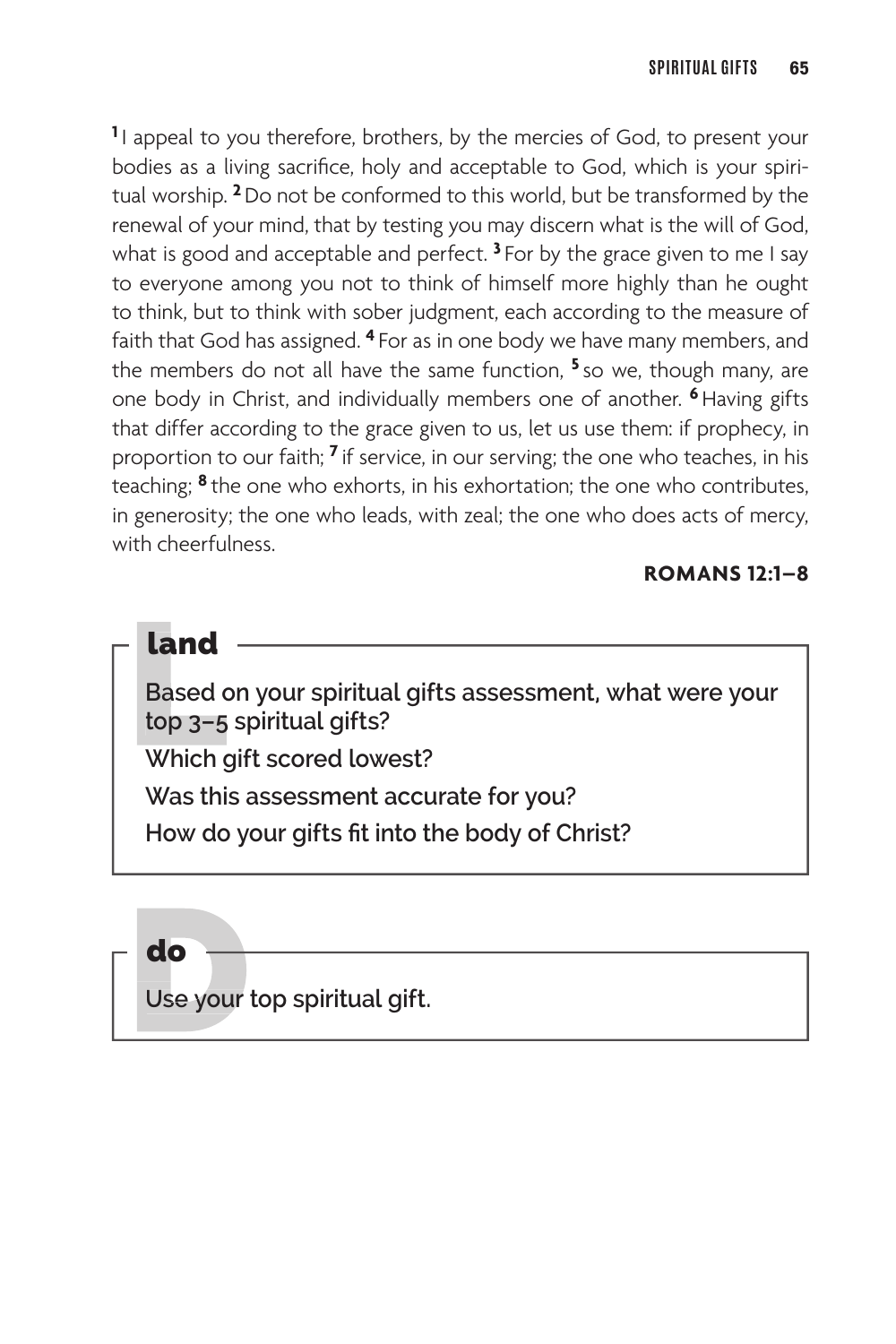# **FEEDBACK**

A Man Knows His Blind Spots

## begin

**God's man is receptive to feedback and invites it from others.**

# unpack

**Think of someone you know who is entirely unreceptive to feedback. Discuss why this person is unreceptive to receiving feedback.**

**What is the purpose of feedback? For the giver? For the receiver?**

**When is the last time you invited personal feedback?**

## inform

**Read the text and make observations.**

**Does Zedekiah appear open to feedback?**

**Consider what Jeremiah is risking by giving Zedekiah feedback?**

**What is the promise made by Zedekiah? Why do you think Zedekiah has to make this promise?**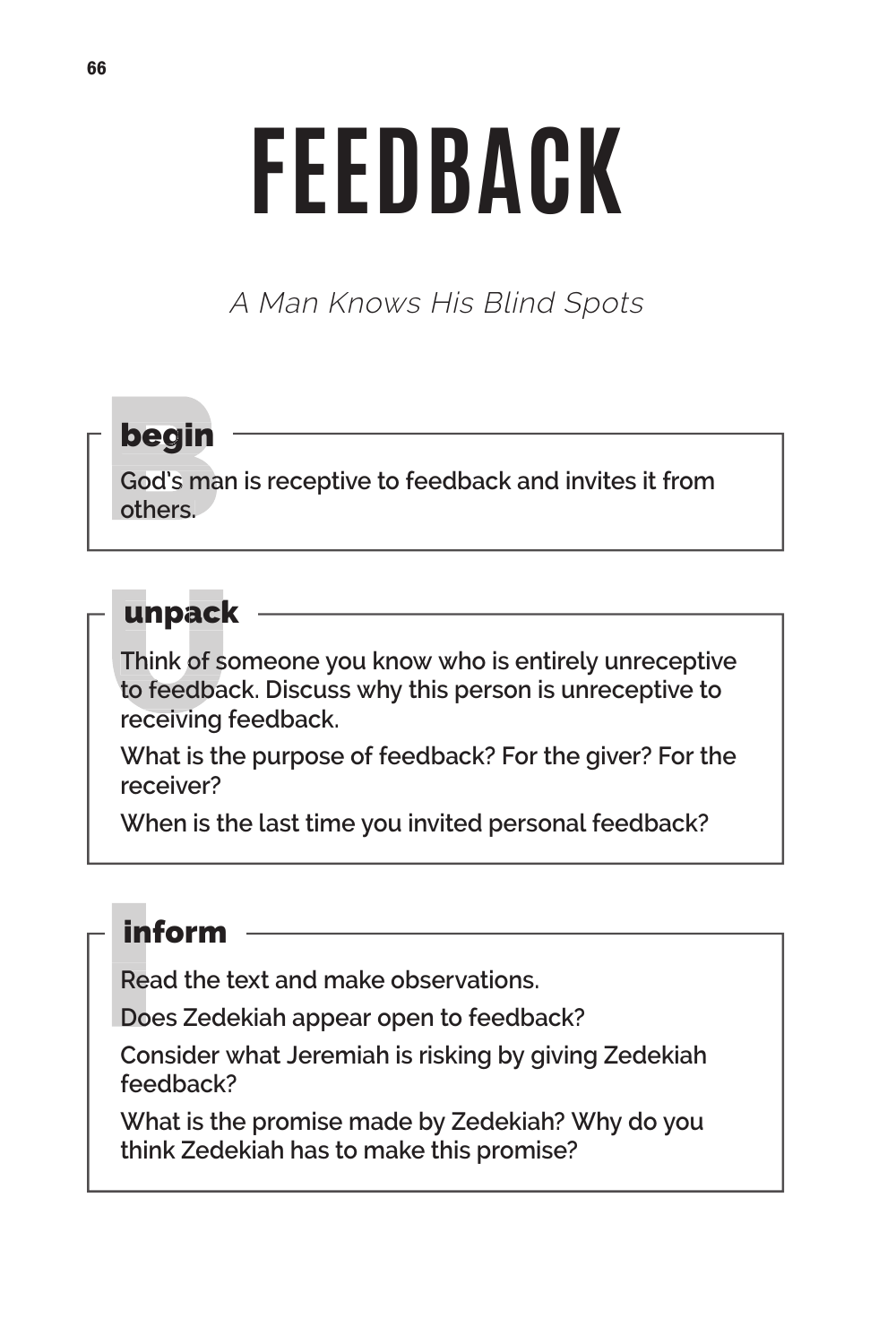**<sup>20</sup>**Listen to advice and accept instruction, that you may gain wisdom in the future.

#### **PROVERBS 19:20**

**<sup>14</sup>**King Zedekiah sent for Jeremiah the prophet and received him at the third entrance of the temple of the Lord. The king said to Jeremiah, "I will ask you a question; hide nothing from me." **15** Jeremiah said to Zedekiah, "If I tell you, will you not surely put me to death? And if I give you counsel, you will not listen to me." **16** Then King Zedekiah swore secretly to Jeremiah, "As the Lord lives, who made our souls, I will not put you to death or deliver you into the hand of these men who seek your life."

#### **JEREMIAH 38:14–16**

**How can you become more receptive to feedback? If you became more receptive, what results would this produce?**

do

land

**Ask someone you trust for feedback. Use the feedback tool here: www.beresolute.org/rsa.**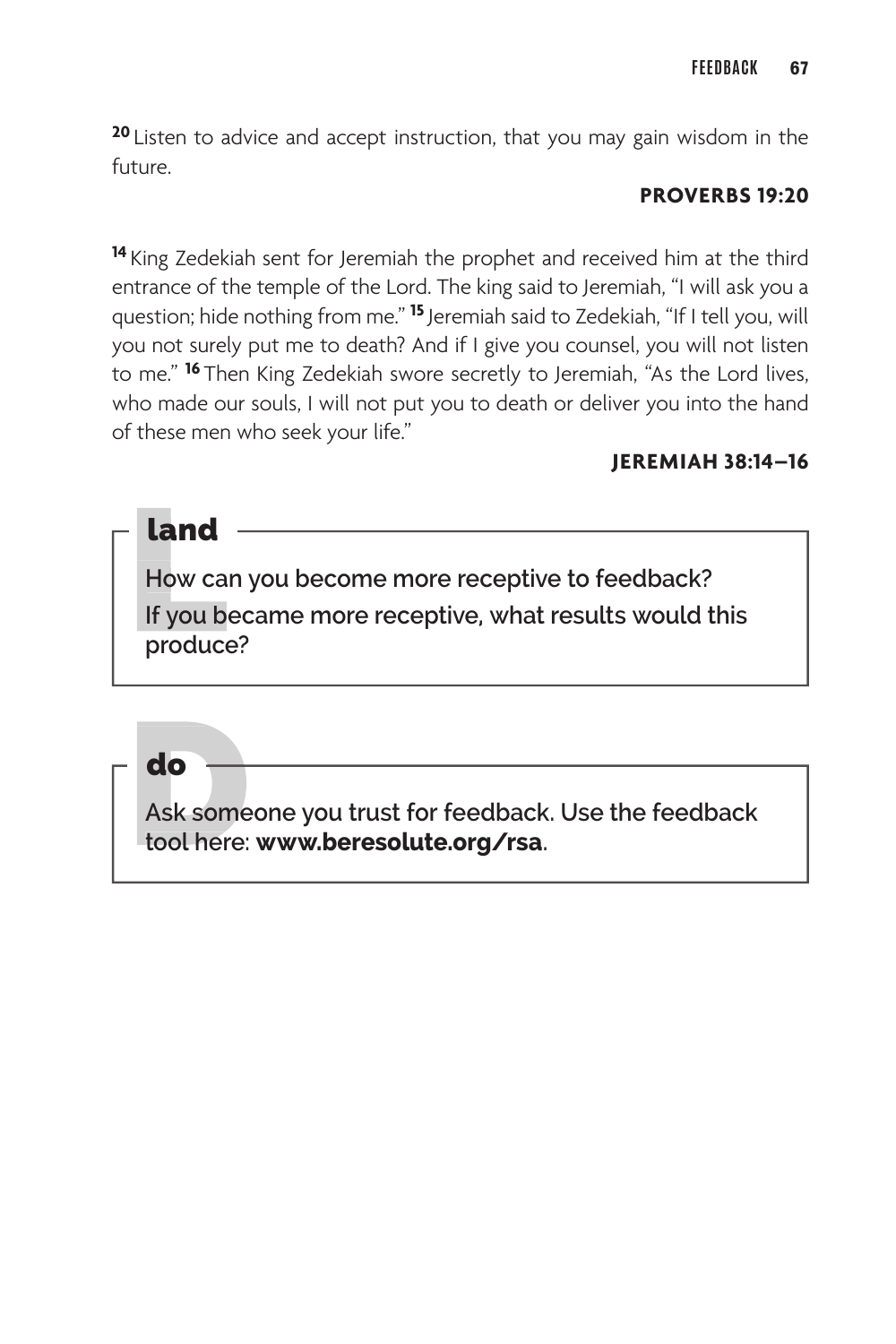# **TRUST**

A Man's Greatest Asset



**A man greatest asset in leadership is the trust he builds with those who follow him.**

## unpack

**Have you ever worked for a supervisor who micromanaged? How did this feel?**

List five activities of a leader that build trust.

**What is the relationship between trust and vulnerability?**

**Can you trust someone you fear?**

# inform

**Read the text and make observations. How does the Lord build trust with Joshua? What is required of Joshua to learn if he can trust God? What is the promise made to Joshua for trusting in God? How are trust and faith related?**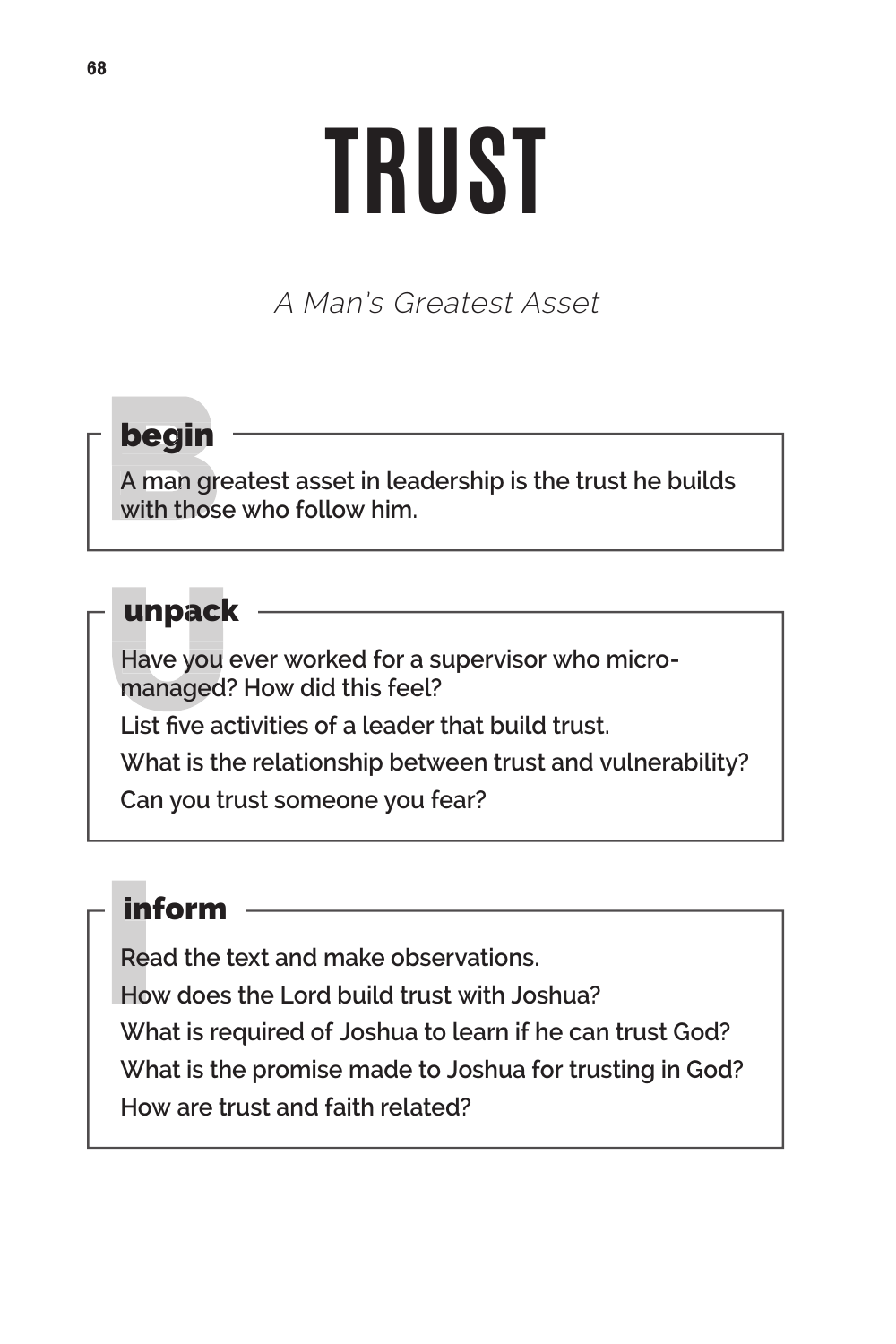**<sup>1</sup>**After the death of Moses the servant of the Lord, the Lord said to Joshua the son of Nun, Moses' assistant, **2** "Moses my servant is dead. Now therefore arise, go over this Jordan, you and all this people, into the land that I am giving to them, to the people of Israel. **3** Every place that the sole of your foot will tread upon I have given to you, just as I promised to Moses. **4** From the wilderness and this Lebanon as far as the great river, the river Euphrates, all the land of the Hittites to the Great Sea toward the going down of the sun shall be your territory. **5** No man shall be able to stand before you all the days of your life. Just as I was with Moses, so I will be with you. I will not leave you or forsake you. **6** Be strong and courageous, for you shall cause this people to inherit the land that I swore to their fathers to give them. **7** Only be strong and very courageous, being careful to do according to all the law that Moses my servant commanded you. Do not turn from it to the right hand or to the left, that you may have good success wherever you go. **8** This Book of the Law shall not depart from your mouth, but you shall meditate on it day and night, so that you may be careful to do according to all that is written in it. For then you will make your way prosperous, and then you will have good success. **9** Have I not commanded you? Be strong and courageous. Do not be frightened, and do not be dismayed, for the Lord your God is with you wherever you go."

**JOSHUA 1:1–9**

### land

**Which factor contributes most to those you place your trust in: their skill, how they care, or the integrity with which they do things?**

**How can you use skill, care, and integrity to build trust with those you lead or those who follow you?**

do

**Do what you say you will do and build trust.**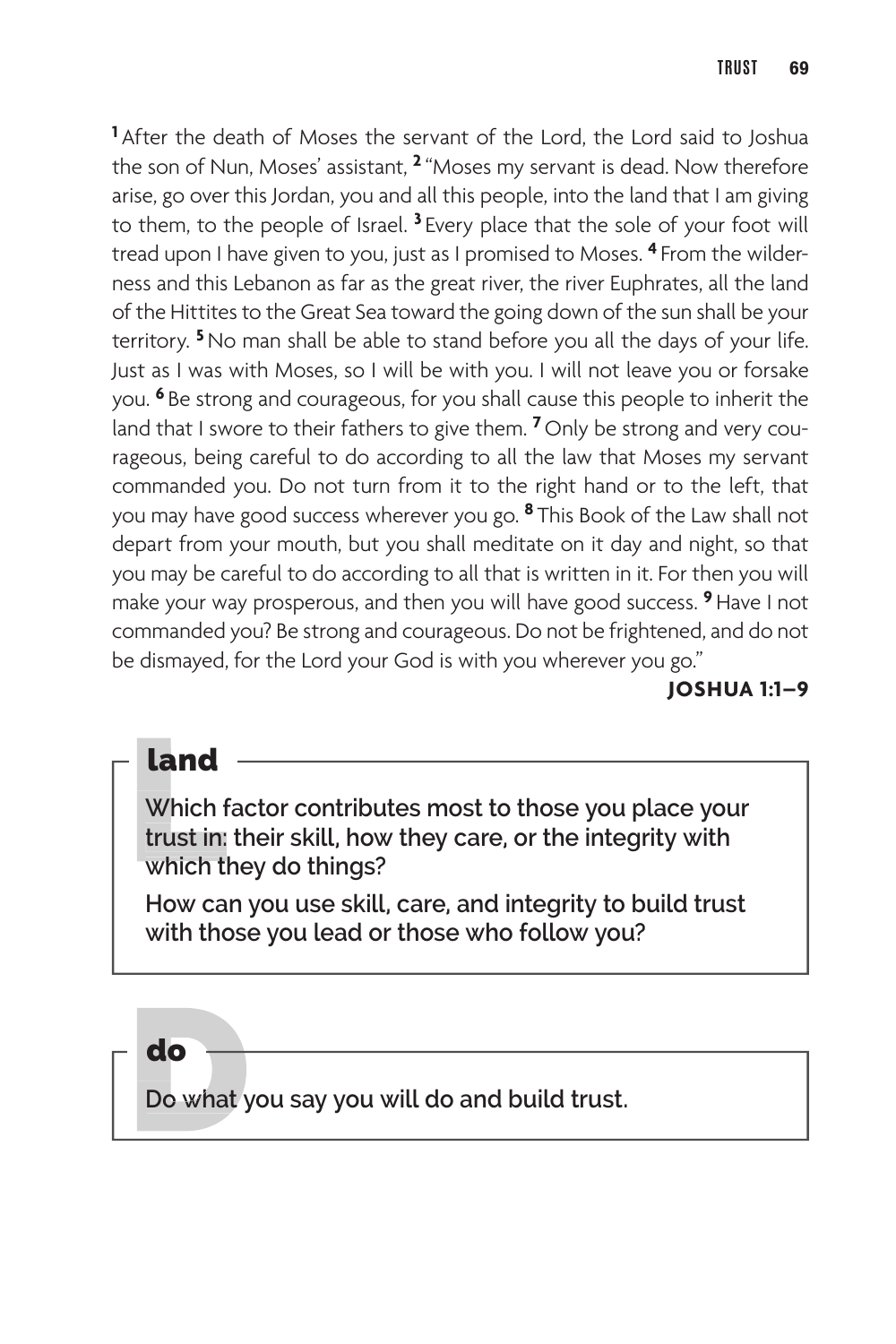# **MARGIN**

A Man's Load and Limits

## begin

**God's man is always aware of the space between his load and his limits, and he manages this margin.**

## unpack

**Share what an ideal, weekly schedule would look like?**

**Would you be more useful as a disciple and leader if you had a more balanced schedule? Why?**

# inform

**Read the text and make observations.**

What are the disciples' hope when they find their **desolate place?**

**What is the contrast in the response of Jesus versus the**  disciples? Why the different reactions?

**How does Jesus interact with people when their demands dictate a response from him?**

**Even though they are all tired, Jesus appears calm and centered. Why do you think this is?**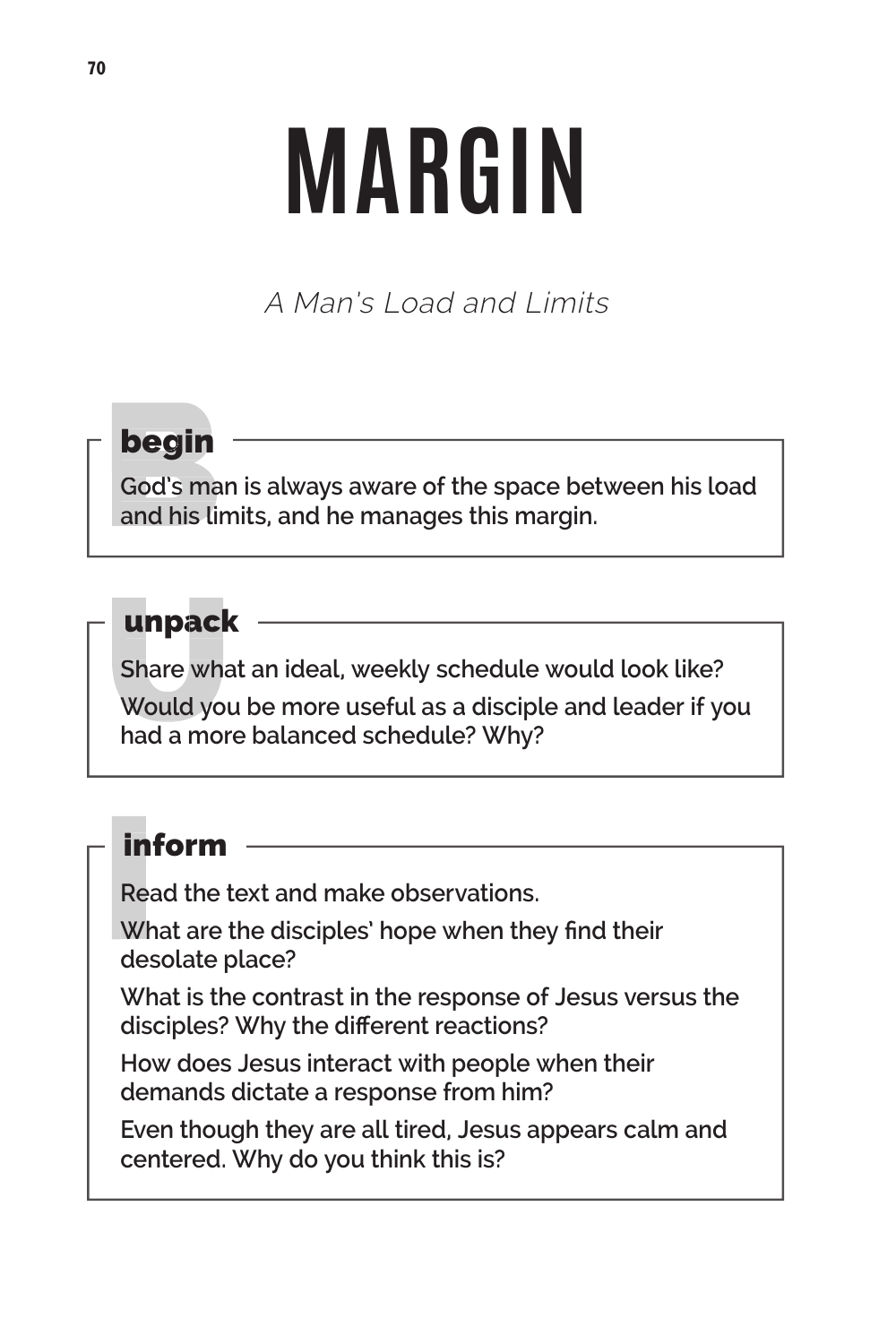**<sup>30</sup>**The apostles returned to Jesus and told him all that they had done and taught. **31** And he said to them, "Come away by yourselves to a desolate place and rest a while." For many were coming and going, and they had no leisure even to eat. **32** And they went away in the boat to a desolate place by themselves. **33** Now many saw them going and recognized them, and they ran there on foot from all the towns and got there ahead of them. **34** When he went ashore he saw a great crowd, and he had compassion on them, because they were like sheep without a shepherd. And he began to teach them many things. **<sup>35</sup>**And when it grew late, his disciples came to him and said, "This is a desolate place, and the hour is now late. **36** Send them away to go into the surrounding countryside and villages and buy themselves something to eat." **37** But he answered them, "You give them something to eat." And they said to him, "Shall we go and buy two hundred denarii worth of bread and give it to them to eat?" **38** And he said to them, "How many loaves do you have? Go and see." And when they had found out, they said, "Five, and two fish." <sup>39</sup> Then he commanded them all to sit down in groups on the green grass. **40** So they sat down in groups, by hundreds and by fifties.<sup>41</sup> And taking the five loaves and the two fish he looked up to heaven and said a blessing and broke the loaves and gave them to the disciples to set before the people. And he divided the two fish among them all. <sup>42</sup> And they all ate and were satisfied. <sup>43</sup> And they took up twelve baskets full of broken pieces and of the fish. <sup>44</sup> And those who ate the loaves were five thousand men

#### **MARK 6:30–44**

land

**What issues, demands, beliefs, or imposed values keep you from implementing a more balanced schedule? What steps do you need to take?**

#### do

Make space in your week for five minutes of personal **devotions each day. Try the Men's Daily Devotional on the Resolute website: www.beresolute.org/mdd.**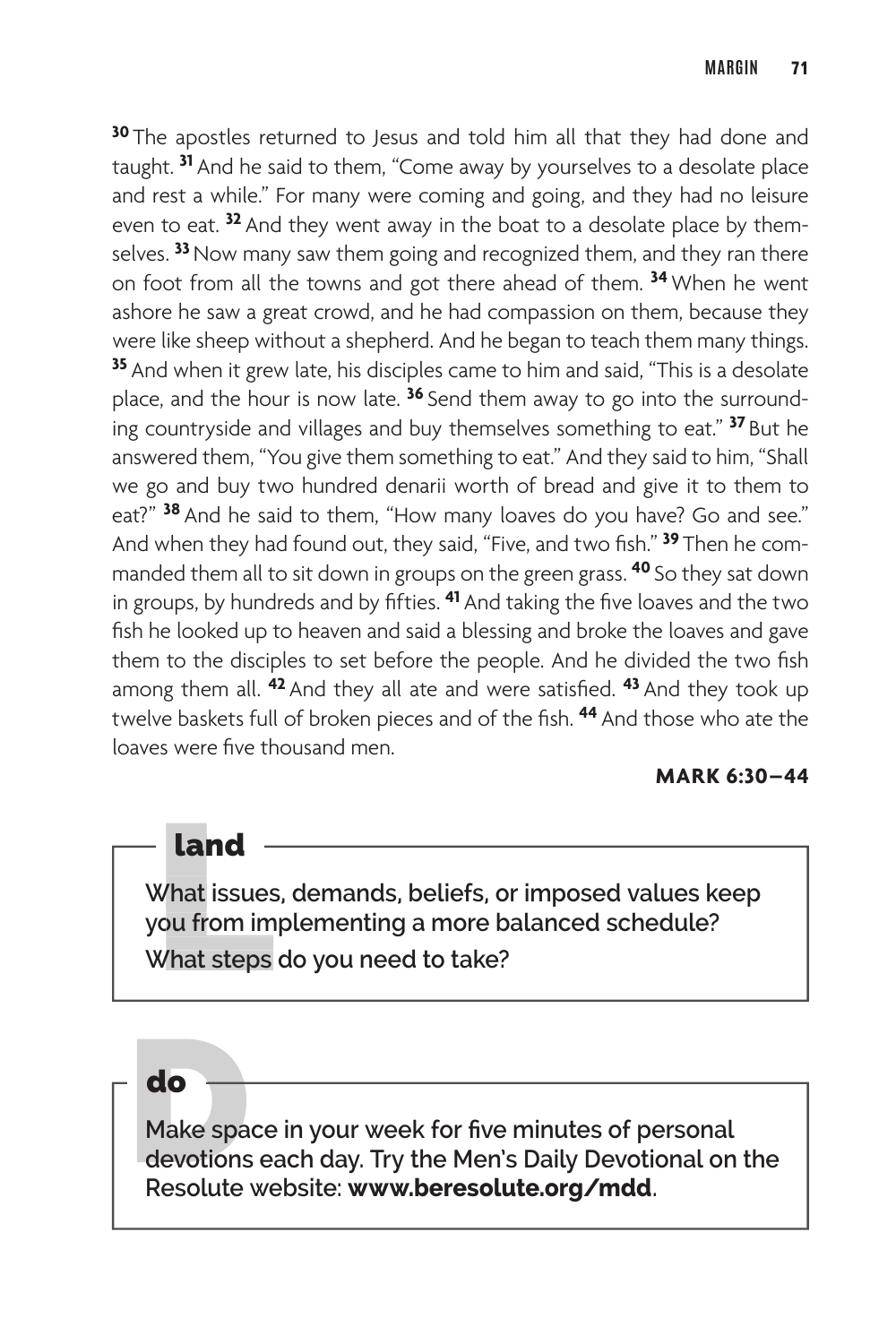# **CHANGE**

A Man Anticipates Change

## begin

**God's man understands that God does not change; therefore, he must.**

# unpack

What is the most significant change you have been **through in your life, and what made this change hard?**  (Be as specific and as transparent as possible.)

**When you hear these statements at work, what do they mean?** 

- **"That is not the way we do things around here."**
- **"It is what it is."**
- **"It's not my job."**

## inform

**Read the text and make observations.**

**What change is happening in the text, and why is this hard for both men?**

**What change does Saul experience?**

**What change does Ananias experience?**

**What are the risks for each man?**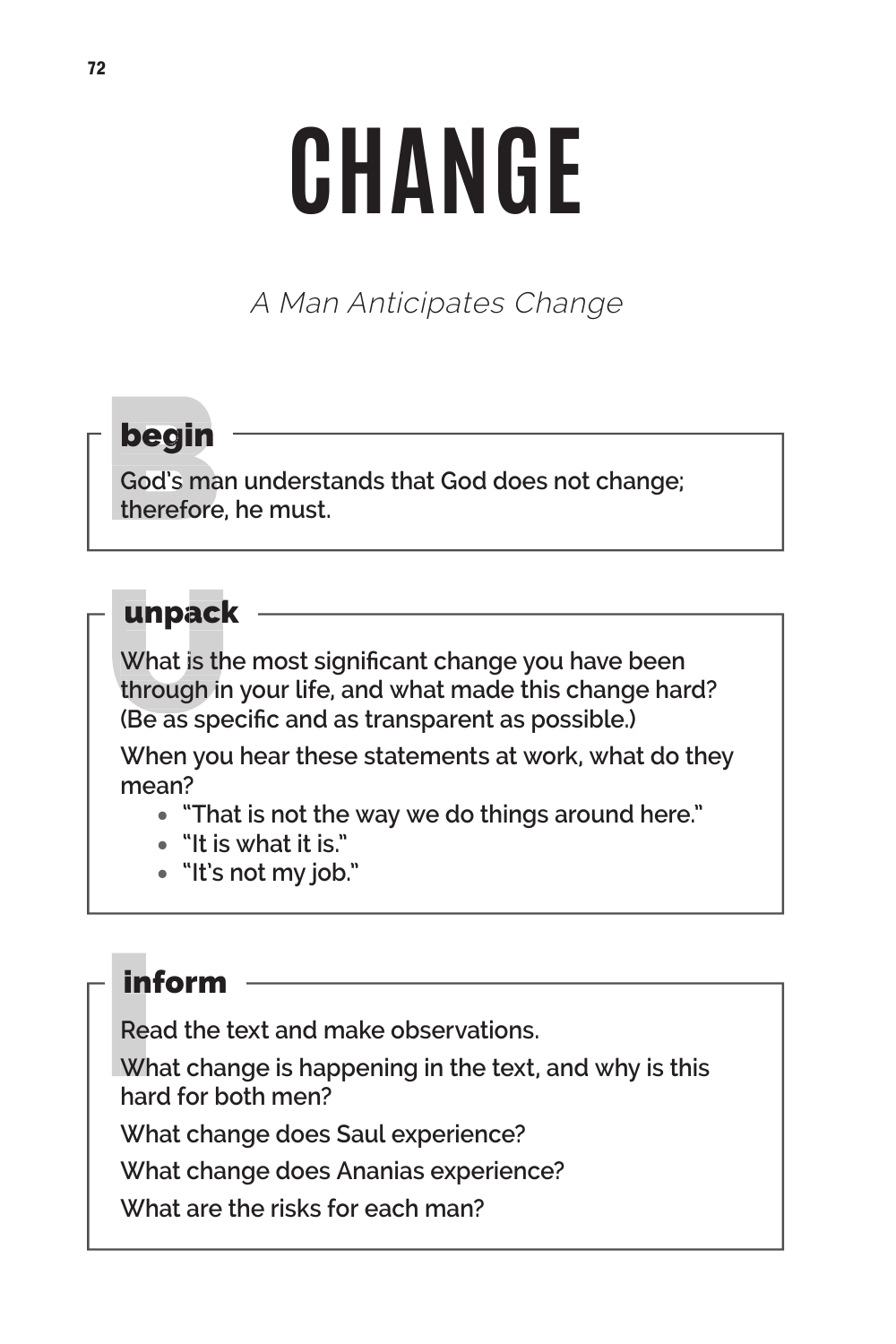**<sup>3</sup>**Now as he went on his way, he approached Damascus, and suddenly a light from heaven shone around him. **4** And falling to the ground he heard a voice saying to him, "Saul, Saul, why are you persecuting me?" **5** And he said, "Who are you, Lord?" And he said, "I am Jesus, whom you are persecuting. **6** But rise and enter the city, and you will be told what you are to do." **7** The men who were traveling with him stood speechless, hearing the voice but seeing no one. **8** Saul rose from the ground, and although his eyes were opened, he saw nothing. So they led him by the hand and brought him into Damascus. **9** And for three days he was without sight, and neither ate nor drank. **10** Now there was a disciple at Damascus named Ananias. The Lord said to him in a vision, "Ananias." And he said, "Here I am, Lord." **11** And the Lord said to him, "Rise and go to the street called Straight, and at the house of Judas look for a man of Tarsus named Saul, for behold, he is praying, **12** and he has seen in a vision a man named Ananias come in and lay his hands on him so that he might regain his sight." **13** But Ananias answered, "Lord, I have heard from many about this man, how much evil he has done to your saints at Jerusalem. **14** And here he has authority from the chief priests to bind all who call on your name." **15** But the Lord said to him, "Go, for he is a chosen instrument of mine to carry my name before the Gentiles and kings and the children of Israel. **16** For I will show him how much he must suffer for the sake of my name." **17** So Ananias departed and entered the house. And laying his hands on him he said, "Brother Saul, the Lord Jesus who appeared to you on the road by which you came has sent me so that you may regain your sight and be filled with the Holy Spirit." <sup>18</sup> And immediately something like scales fell from his eyes, and he regained his sight. Then he rose and was baptized; **19** and taking food, he was strengthened.

**ACTS 9:3–19**

**What change needs to happen in your life today? What steps do you need to take?**

do

land

**Make a change you have resisted.**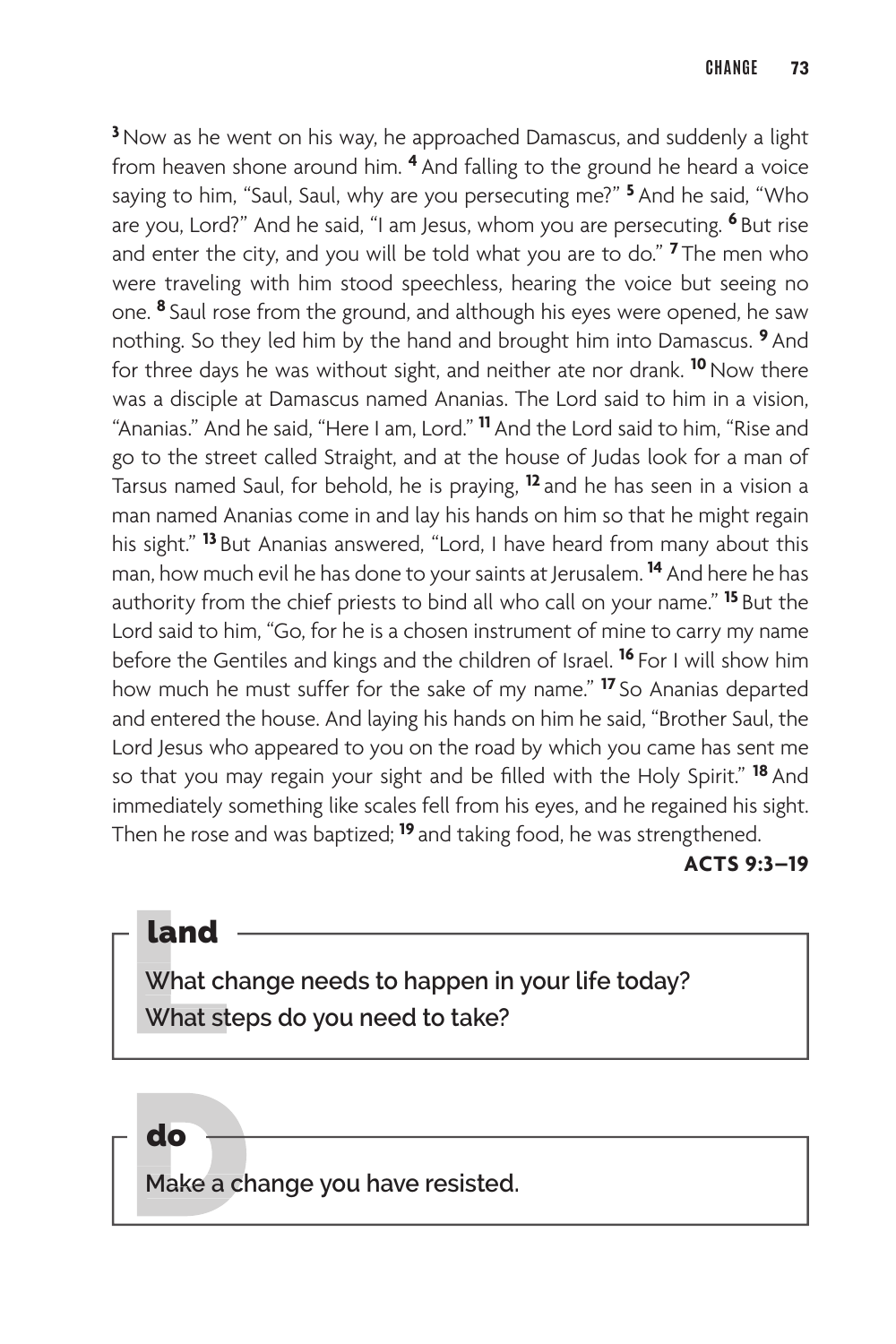# **CONFLICT**

A Man Who Responds

### begin

**God's man knows how to respond to and manage**  conflict.

### unpack

**Share a time that you had to disagree with a rule or approach.**

**When you are confronted with an issue that catches you by surprise, what is your primary emotional response? How about your secondary response?**

What tips or tricks help you deal with conflict when it **arises? (For example: "I try to not immediately respond to an angry person.")**

### inform

**Read the text and make observations.**

What is the conflict management process suggested by **Jesus?**

**How many steps are there in the process and what is the hope with each step taken?**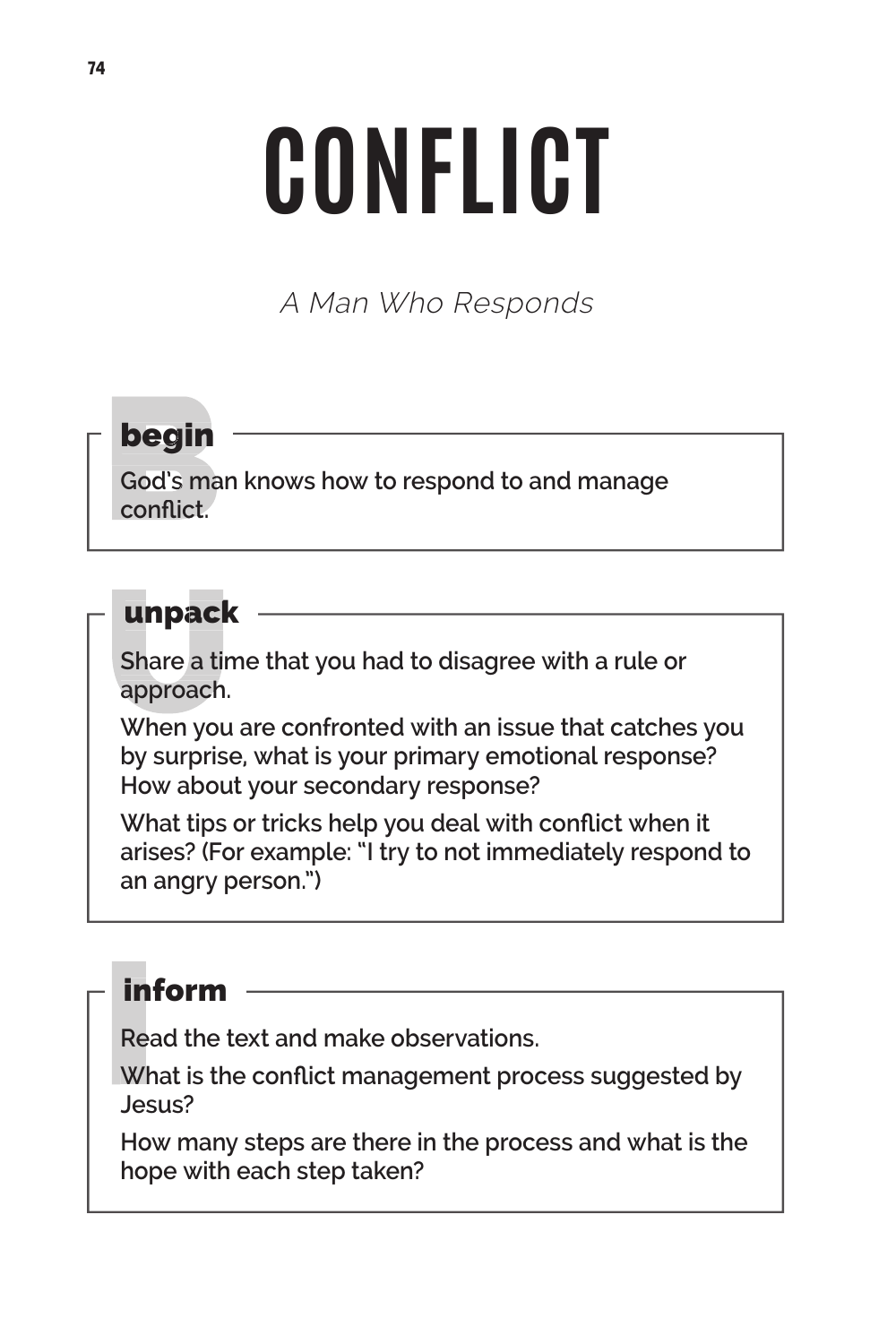**<sup>15</sup>**"If your brother sins against you, go and tell him his fault, between you and him alone. If he listens to you, you have gained your brother. **16** But if he does not listen, take one or two others along with you, that every charge may be established by the evidence of two or three witnesses. **17** If he refuses to listen to them, tell it to the church. And if he refuses to listen even to the church, let him be to you as a Gentile and a tax collector. **18** Truly, I say to you, whatever you bind on earth shall be bound in heaven, and whatever you loose on earth shall be loosed in heaven. **19** Again I say to you, if two of you agree on earth about anything they ask, it will be done for them by my Father in heaven. **20** For where two or three are gathered in my name, there am I among them."

#### **MATTHEW 18:15–20**

#### land

do

What part of the conflict process is hardest for you? **What steps do you need to take in the future during a**  conflict?

In your next conflict, thoughtfully respond.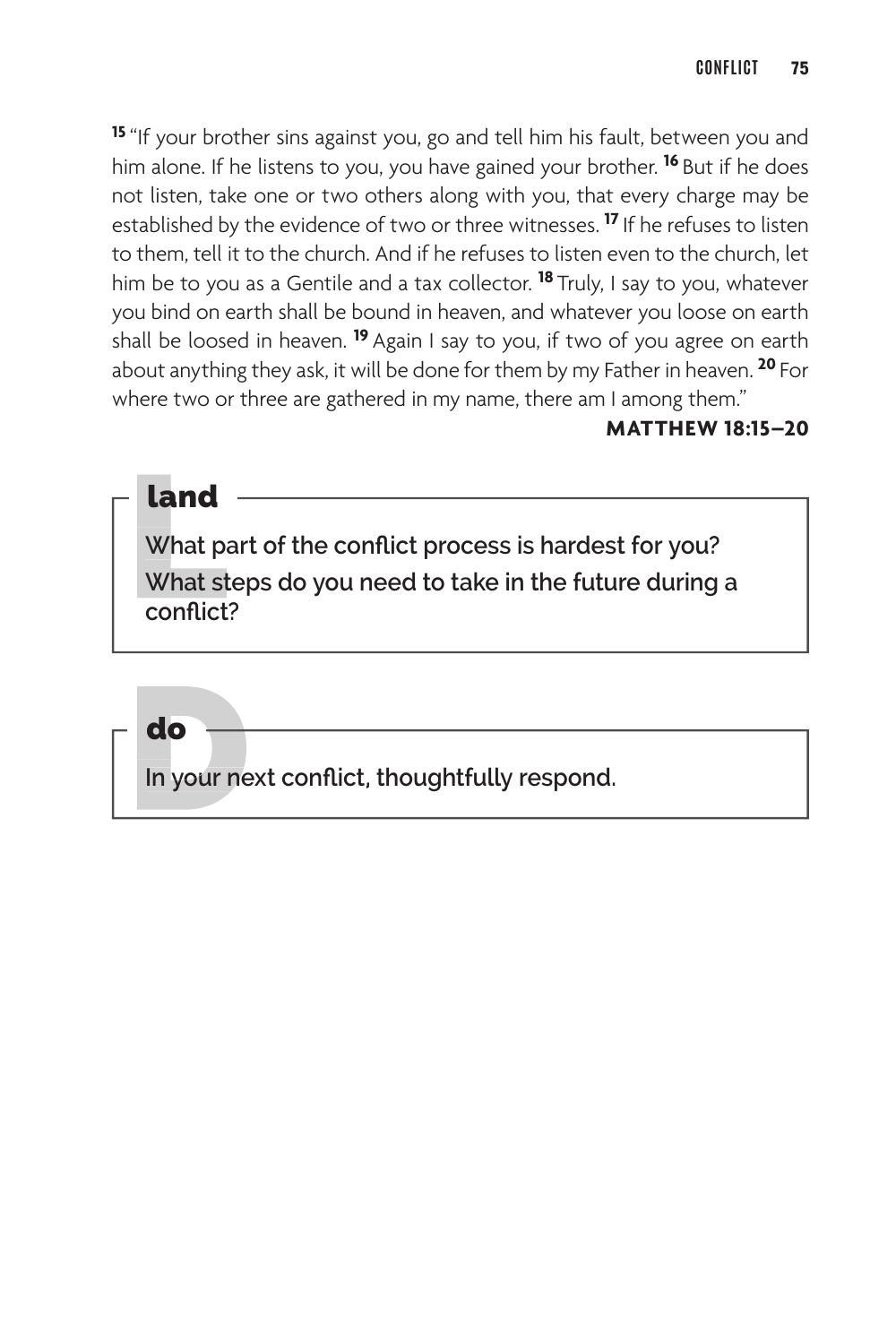# **DELEGATION**

A Man's Team



**God's man is competent in his ability and can delegate to those around him.**

### unpack

**Describe a situation where you have apprehension about delegating. Think about home or work.**

**There are many reasons we don't delegate. List them. Which of these reasons is the top 1–2 for you?**

#### inform

**Read the text and make observations.**

**What problem does Moses' father-in-law see in Moses' leadership process?**

**How does low self-awareness contribute to the problem for Moses?**

**What strategic change is recommended for Moses?**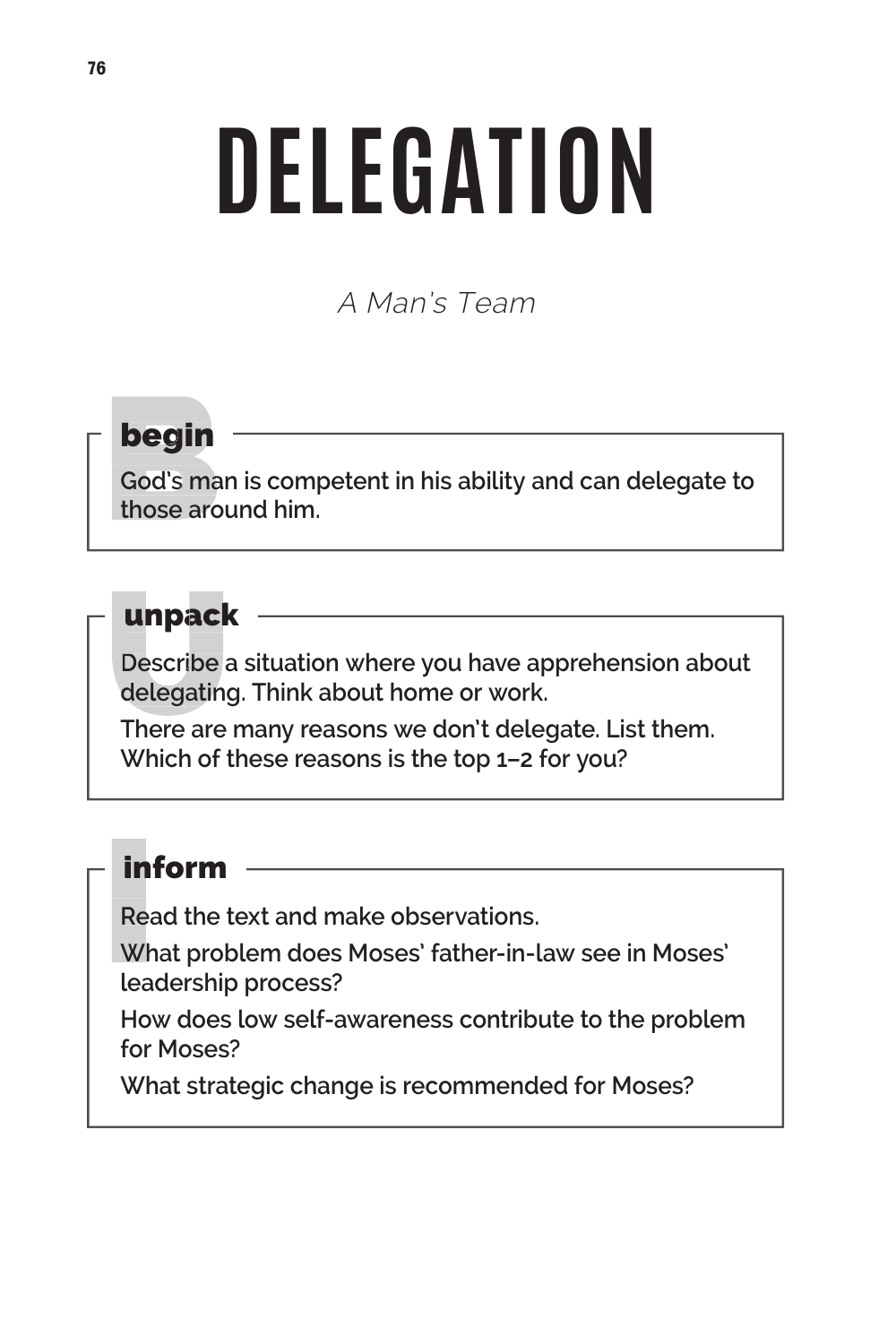**<sup>13</sup>**The next day Moses sat to judge the people, and the people stood around Moses from morning till evening. **14** When Moses' father-in-law saw all that he was doing for the people, he said, "What is this that you are doing for the people? Why do you sit alone, and all the people stand around you from morning till evening?" **15** And Moses said to his father-in-law, "Because the people come to me to inquire of God; **16** when they have a dispute, they come to me and I decide between one person and another, and I make them know the statutes of God and his laws." **17** Moses' father-in-law said to him, "What you are doing is not good. **18** You and the people with you will certainly wear yourselves out, for the thing is too heavy for you. You are not able to do it alone. **19** Now obey my voice; I will give you advice, and God be with you! You shall represent the people before God and bring their cases to God, **20** and you shall warn them about the statutes and the laws, and make them know the way in which they must walk and what they must do. **21** Moreover, look for able men from all the people, men who fear God, who are trustworthy and hate a bribe, and place such men over the people as chiefs of thousands, of hundreds, of fifties, and of tens. <sup>22</sup> And let them judge the people at all times. Every great matter they shall bring to you, but any small matter they shall decide themselves. So it will be easier for you, and they will bear the burden with you. **23** If you do this, God will direct you, you will be able to endure, and all this people also will go to their place in peace."

#### **EXODUS 18:13–23**

land

**How does your knowledge of self and situations play into your ability and willingness to delegate?**

**What issues do you need to address, and what steps do you need to take?**

do

**Delegate one task to someone.**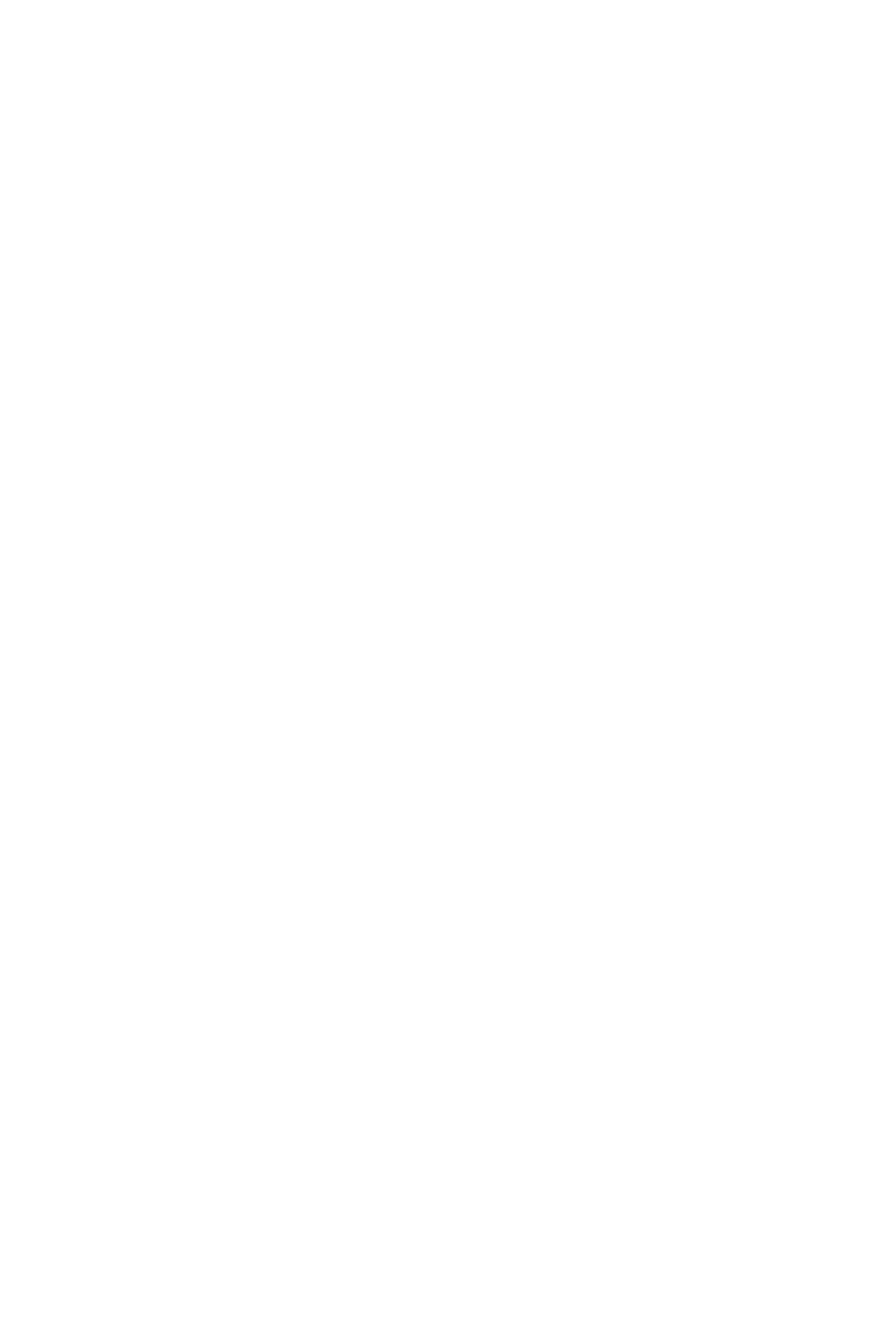**OUR NEXT BOOK IN THE THIRTY SERIES**

# **THIRTY**

### MEN WHO LIVED WITH CONVICTION

Sample a lesson on the next page.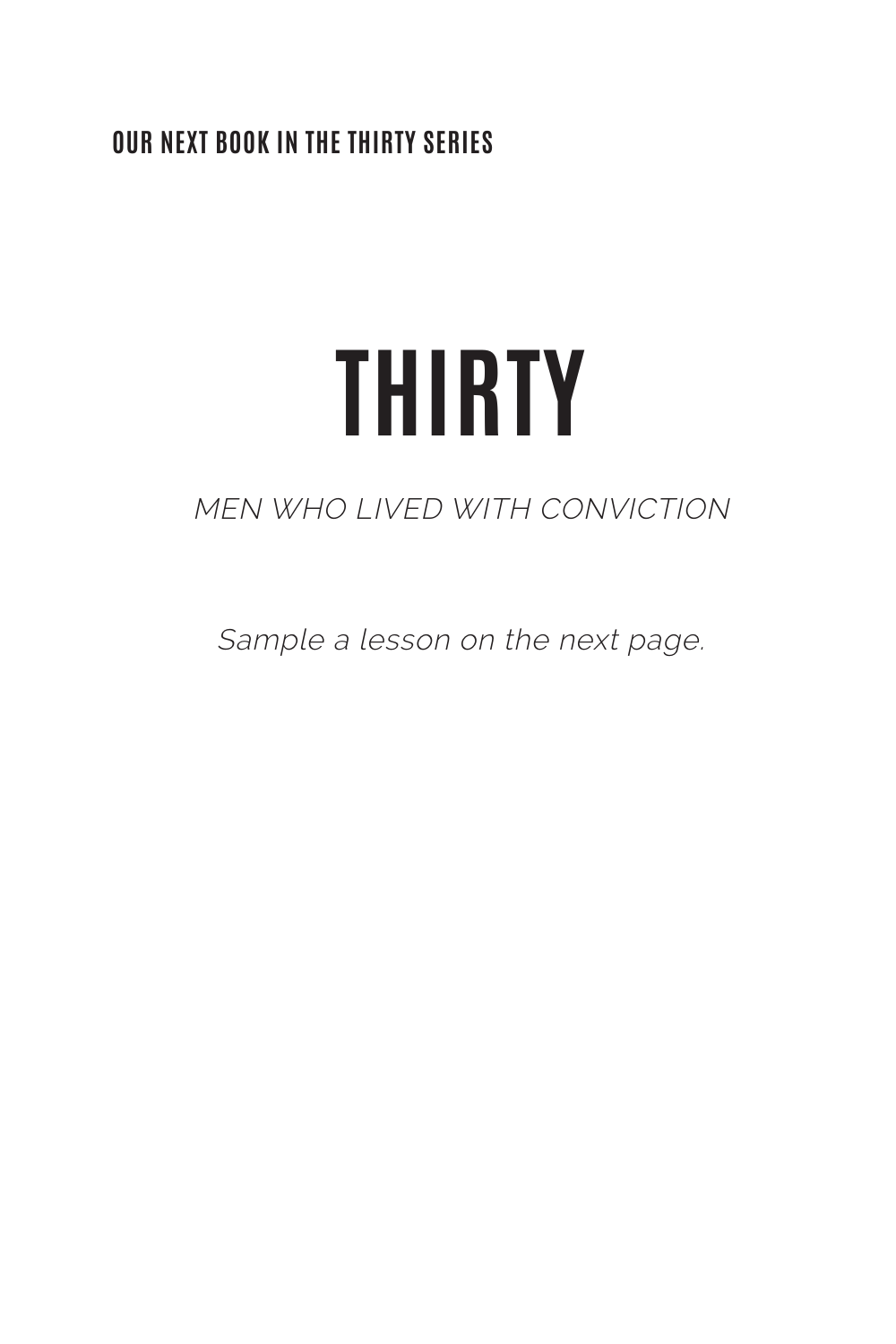# **MOSES**

The Master Mentor



**God's man understands that mentoring is not a choice but a mandate of following Christ.**

#### unpack

**Name an active or passive mentor (author, speaker) in your life?**

**What types of activities did they engage in mentoring you?**

**Have you ever formally mentored someone? If yes, describe what you did.**

**What keeps people from mentoring?**

### inform

**Read the text and make observations. What mentoring process is suggested here? What activities are involved? What is the skill required of the leader? What is the time allocation?**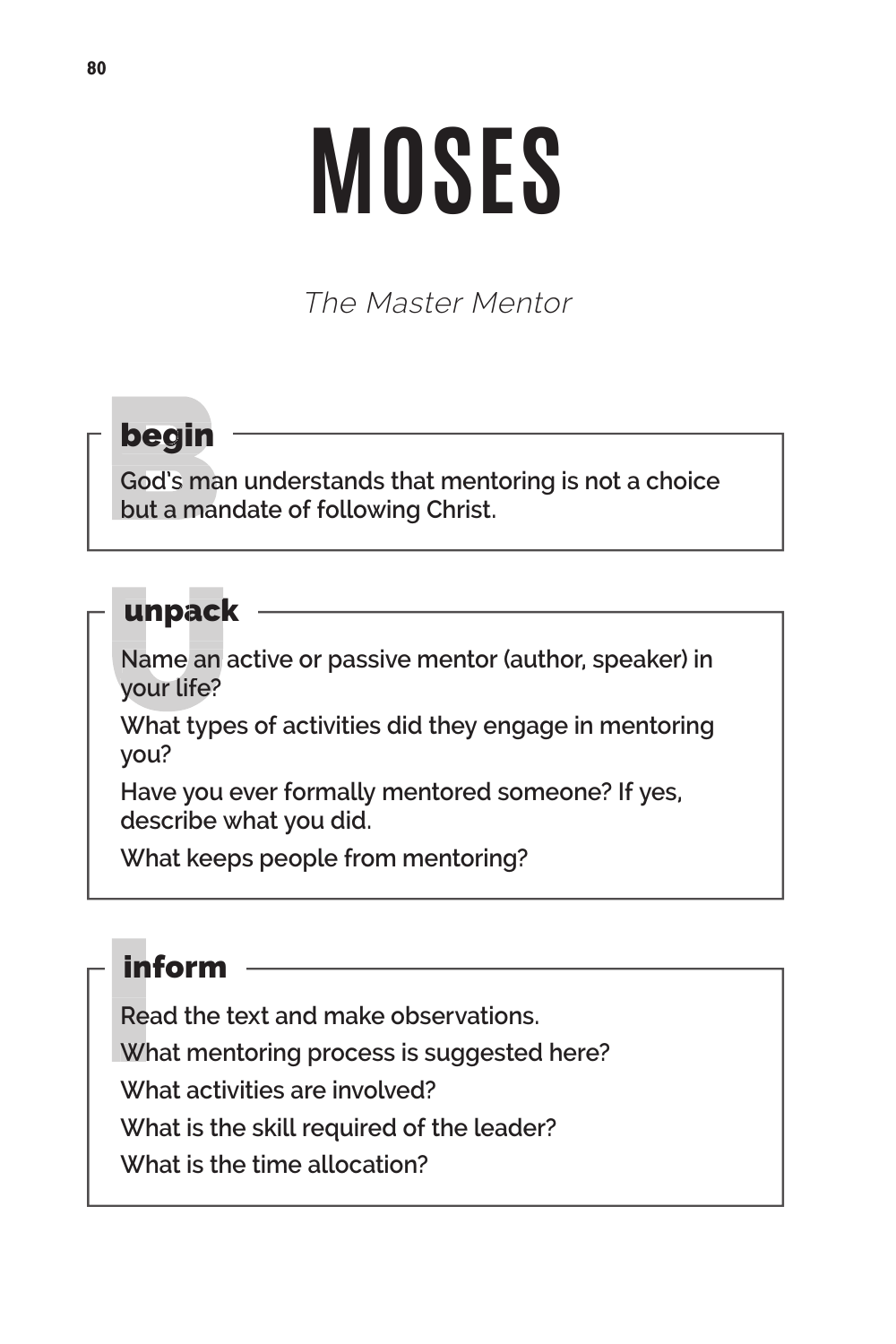**<sup>4</sup>**"Hear, O Israel: The Lord our God, the Lord is one. **5** You shall love the Lord your God with all your heart and with all your soul and with all your might. **<sup>6</sup>**And these words that I command you today shall be on your heart. **7** You shall teach them diligently to your children, and shall talk of them when you sit in your house, and when you walk by the way, and when you lie down, and when you rise. **8** You shall bind them as a sign on your hand, and they shall be as frontlets between your eyes. **9** You shall write them on the doorposts of your house and on your gates.

#### **DEUTERONOMY 6:4–9**

#### land

**What skills do you possess for mentoring someone? What allocation of time can you give to mentoring someone?**

**How can you use this book to mentor someone you know?**

do

**Buy this book for another man, and either mentor them or encourage them to mentor someone else.**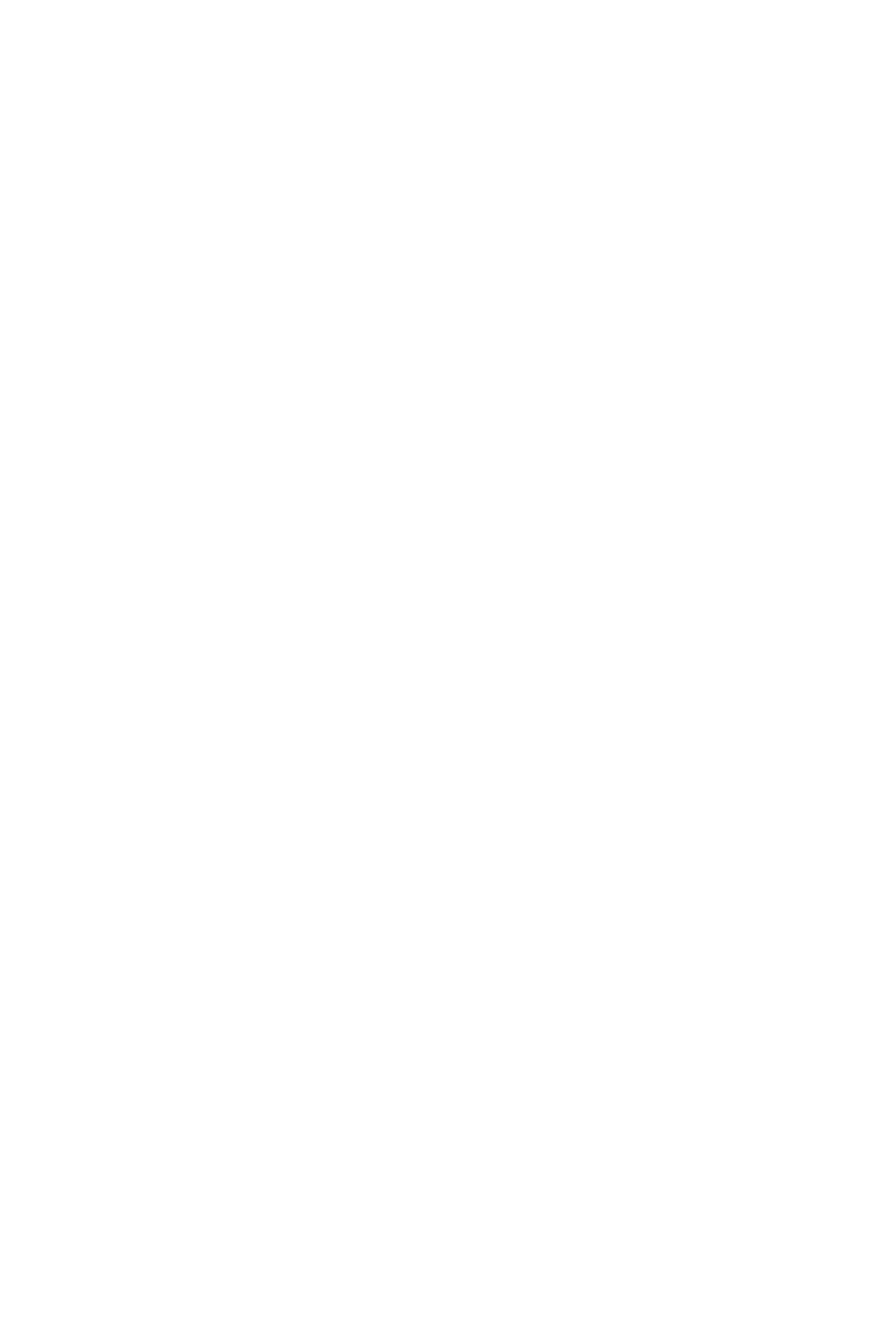## **ABOUT THE AUTHOR**

Vince Miller grew up on the West Coast and was born in Vallejo, California, where he spent his childhood. At age 20, he made a profession of faith, and while in college, he felt a call to work in full-time ministry. After college and graduate school, Vince invested two decades working with notable ministries like Young Life, Intervarsity Christian Fellowship, the local church, and in senior interim and teaching roles. He currently lives in St. Paul, Minnesota with Christina, his wife. They have three children—Faith, Grant, and Riley.

Vince is an authentic and transparent leader who loves to communicate to men and has a deep passion for God's Word. He has authored numerous books and small group guides for men, and he is the primary creator of all Resolute content and training materials.

See Vince's profile here: **www.beresolute.org/vince-miller**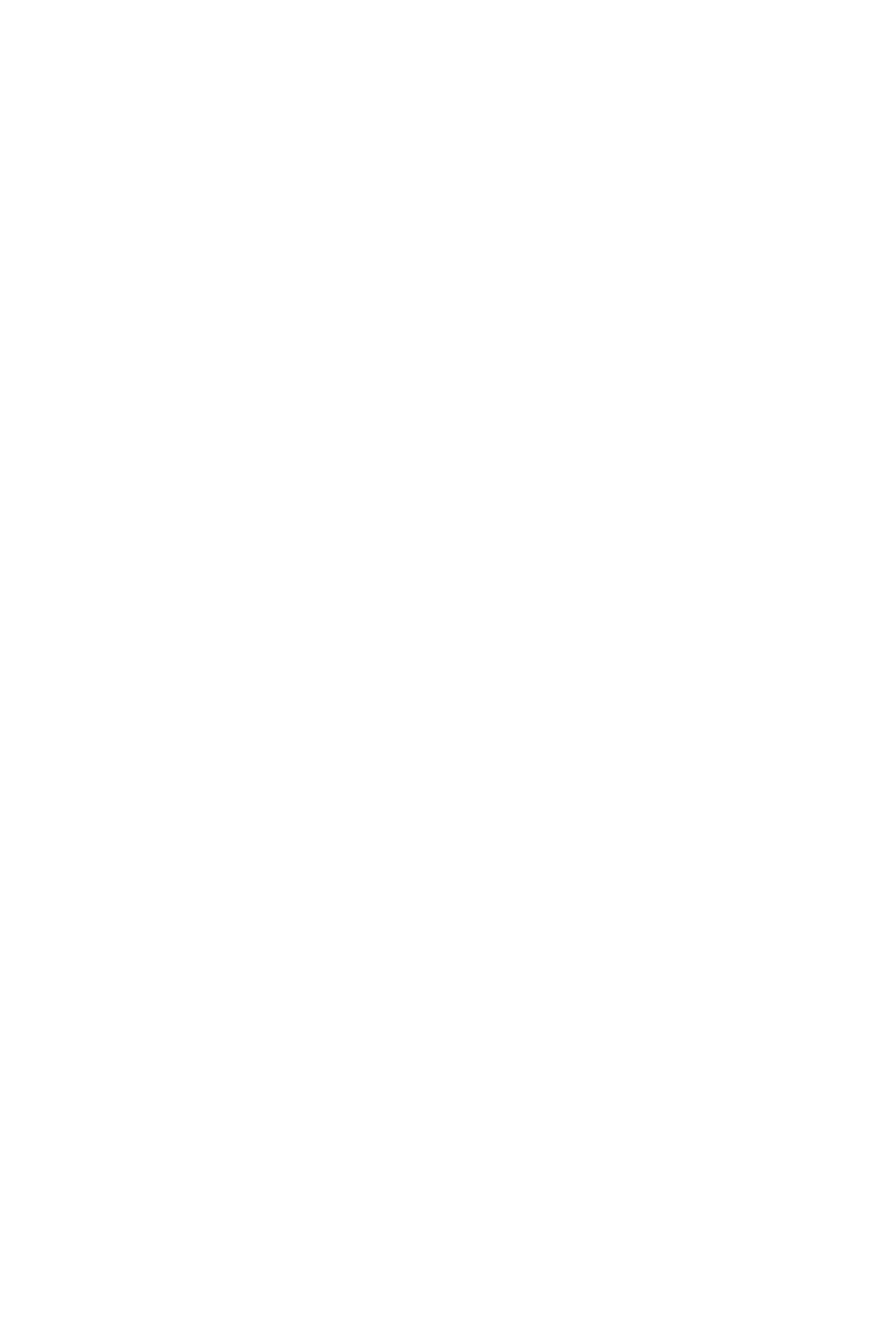# **KEYNOTE SPEAKER TO MEN**

Are you looking for a motivational and engaging communicator for your next men's retreat, conference, or event?

Engage men with a powerful message and inspire your men to action.

Like many young men, Vince Miller, born in the California, Bay Area, grew up without a father in the home. However, after his mother's second failed marriage, his grandfather took him in and mentored him into manhood. His compelling story of the problem and need for building better men has impassioned thousands of men to live with greater conviction and become the men God intended them to be. Prepare to be challenged with his message entitled, "Build Better Men."

To find out more or reach out to Vince Miller directly, go to our website. **www.beresolute.org/vince-miller**

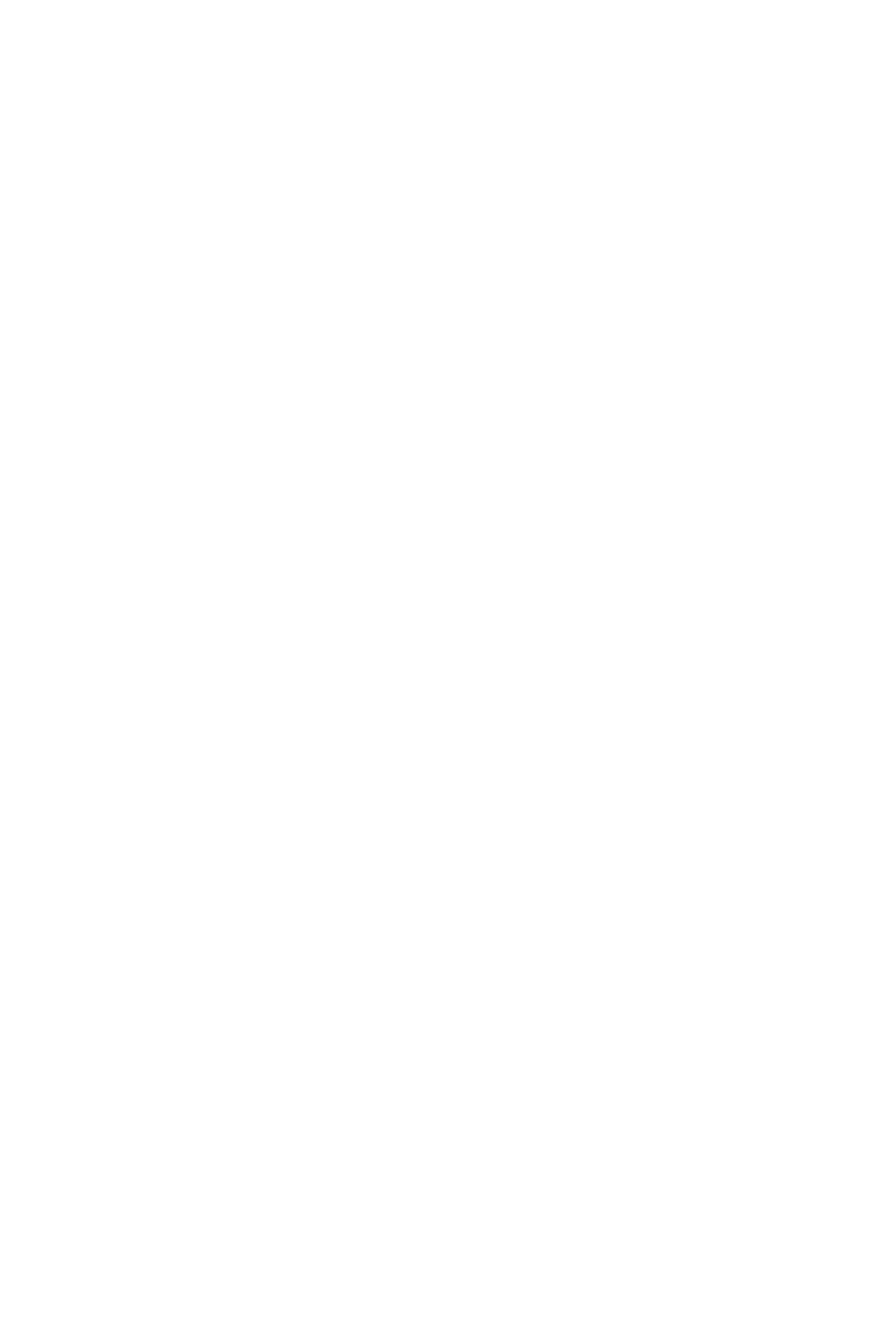## **DISTRIBUTE OR DONATE THIRTY VIRTUES THAT BUILD A MAN**

Are you looking for an easy way to support men who are searching for mentors or brotherhood in line with God's Word?

If you would like, you can purchase more copies of *Thirty Virtues That Build a Man* and distribute them to men in need. We are looking for donors to provide boxes of books to men living in halfway homes, prisons, and detox centers. We are also looking for supporters to help us distribute boxes to colleges, universities, and men serving in the armed forces. Just visit our website to gift a box of 60 or more books to men of your choosing or connect us to people who you feel can help.

#### **www.beresolute.org/thirty**

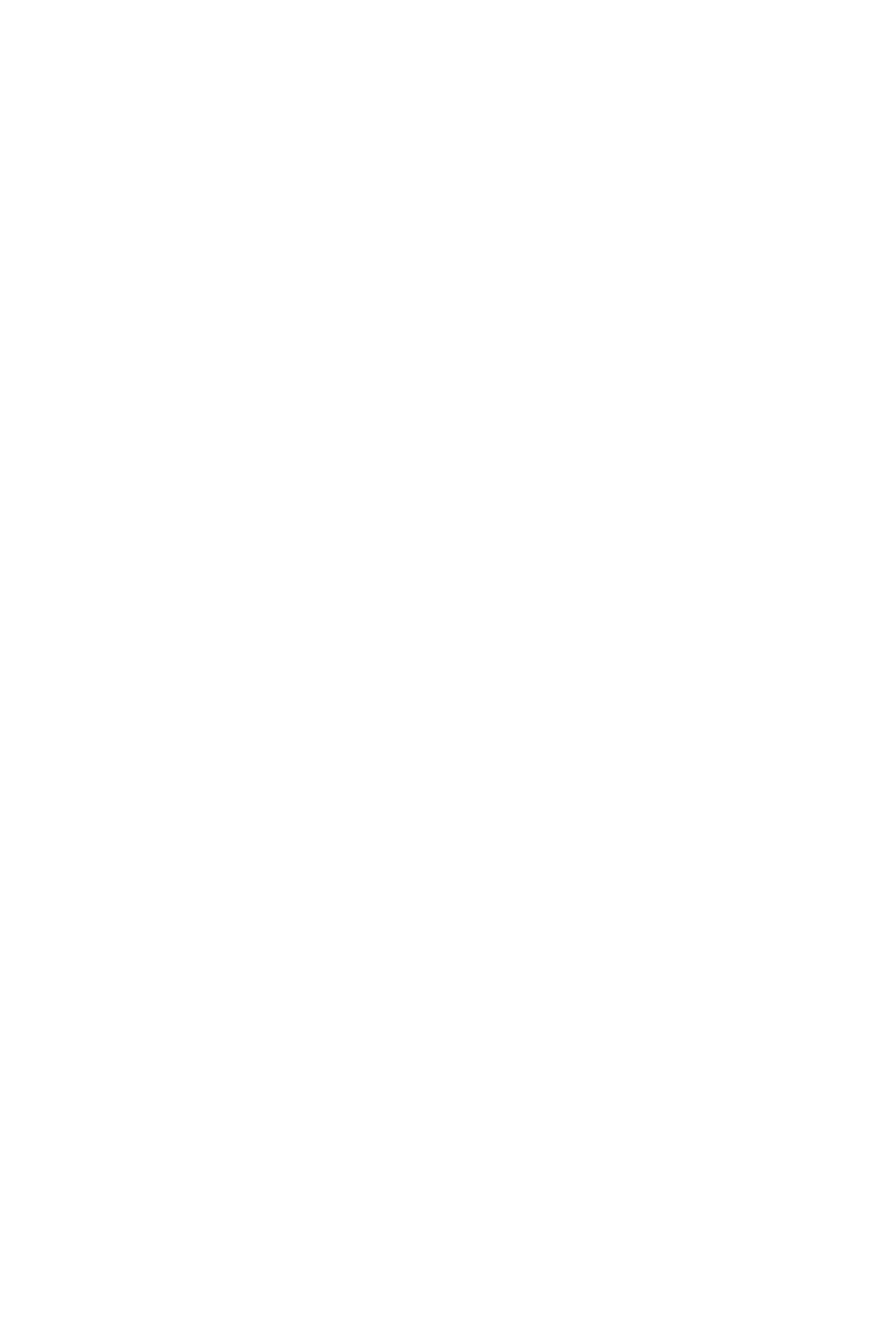# **GROUP CONTENT FOR MEN**

Are you looking for small group content for men?

Resolute has a growing library of video-led content that men across the country use for their existing men's small groups. Try one of our many popular multi-week studies. Begin with *Attributes for Men*, which leads a group in ten sessions through nine life-altering attributes modeled by the ultimate man, Jesus Christ.

Check out the trailer and material on the website.

#### **www.beresolute.org/attributes-promo**

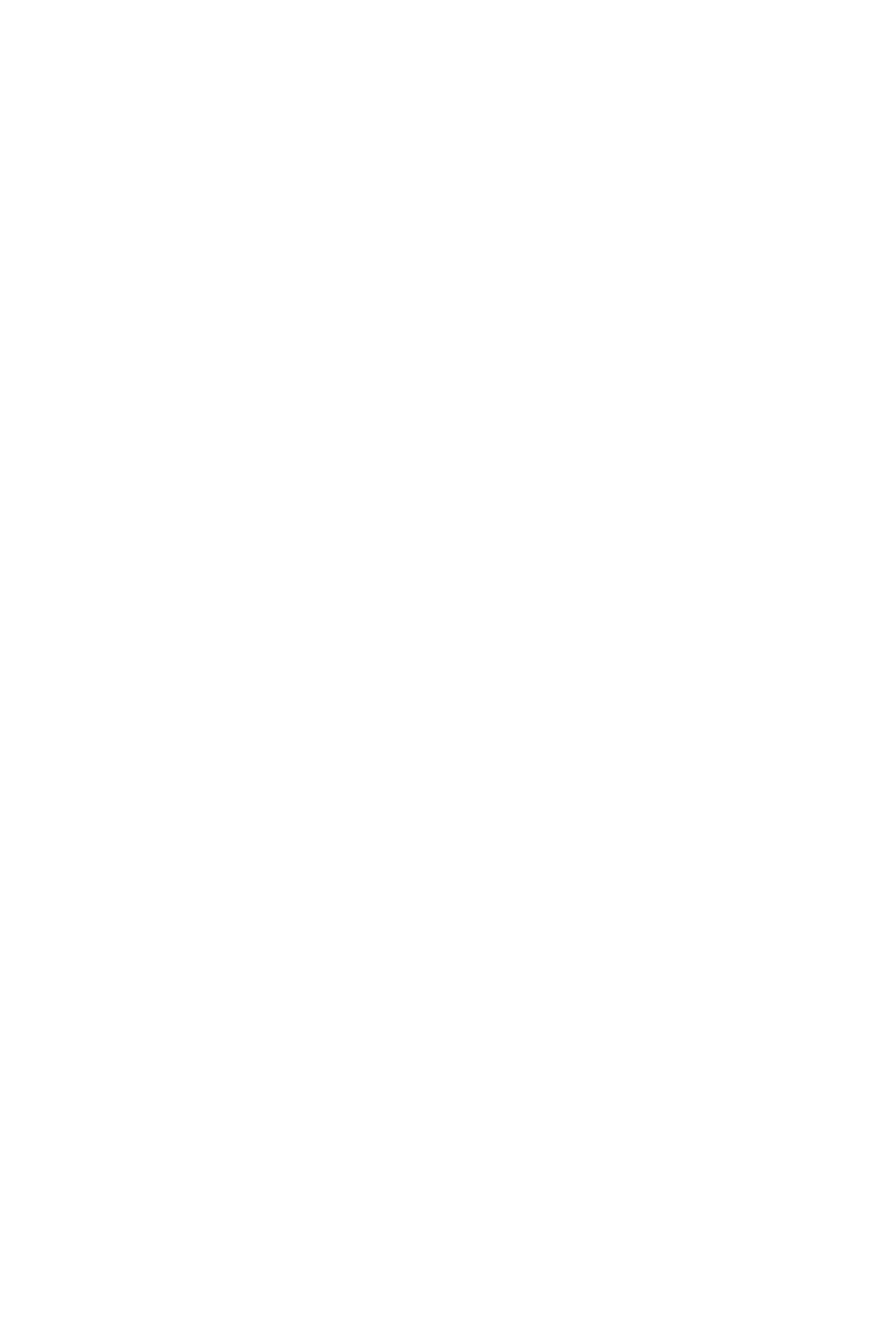# **THE MEN'S DAILY DEVO**

Do you need a great daily devotional made just for men?

If you have not tapped into the Men's Daily Devotional, then you need to get it today. It consists of short, daily devotionals that you can use and share with other men. You can subscribe on the website.

**www.beresolute.org/mdd**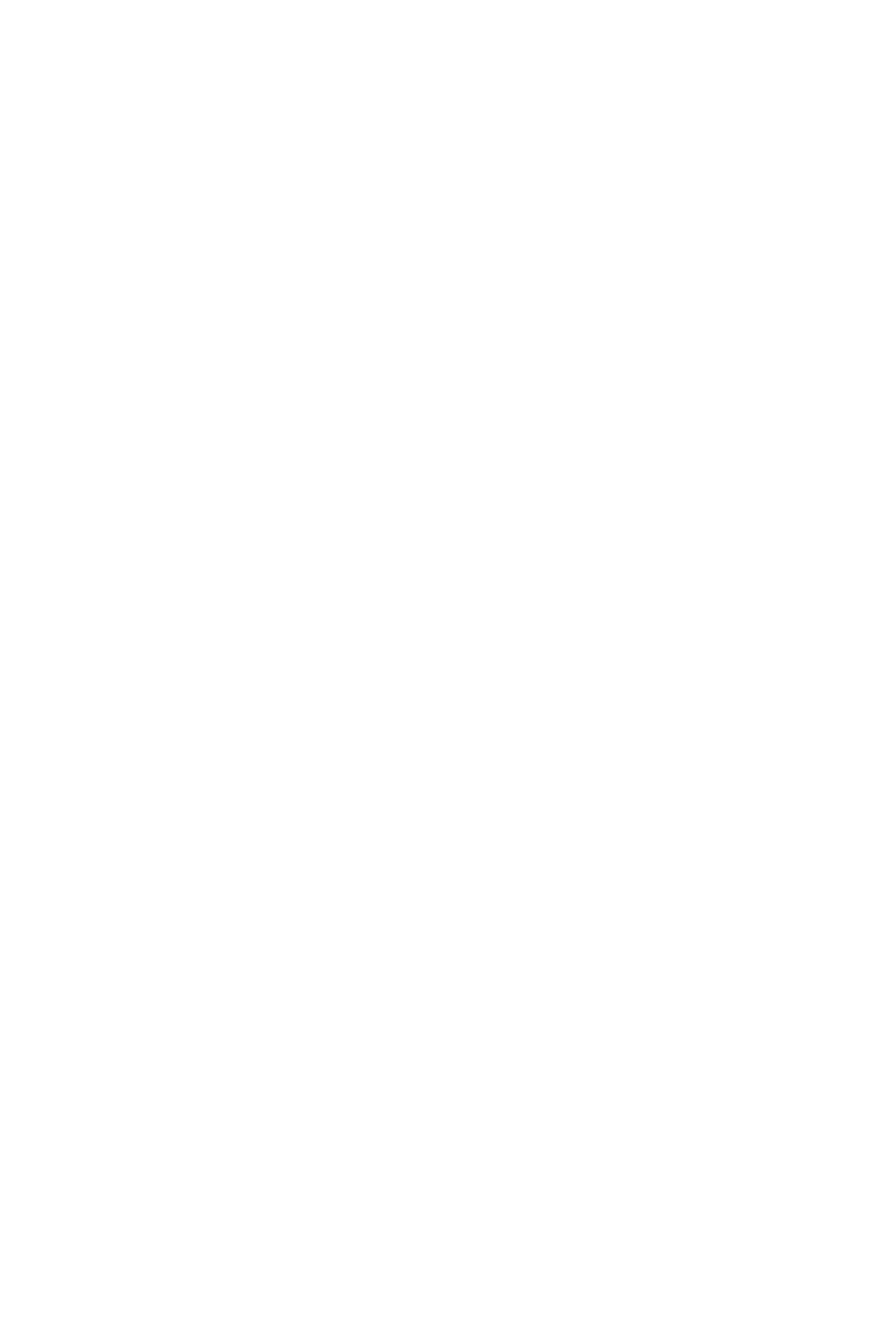## **FINANCIAL SUPPORT**

Are you looking for a great organization to support that believes in putting the Bible in the hands of men and promoting brotherhood?

Resolute is a 501(c)(3) non-profit organization. All gifts to our organization are tax deductible. Consider partnering with us so we can continue to put resources in the hands of men who cannot afford our tools and resources.

#### **www.beresolute.org/donate**